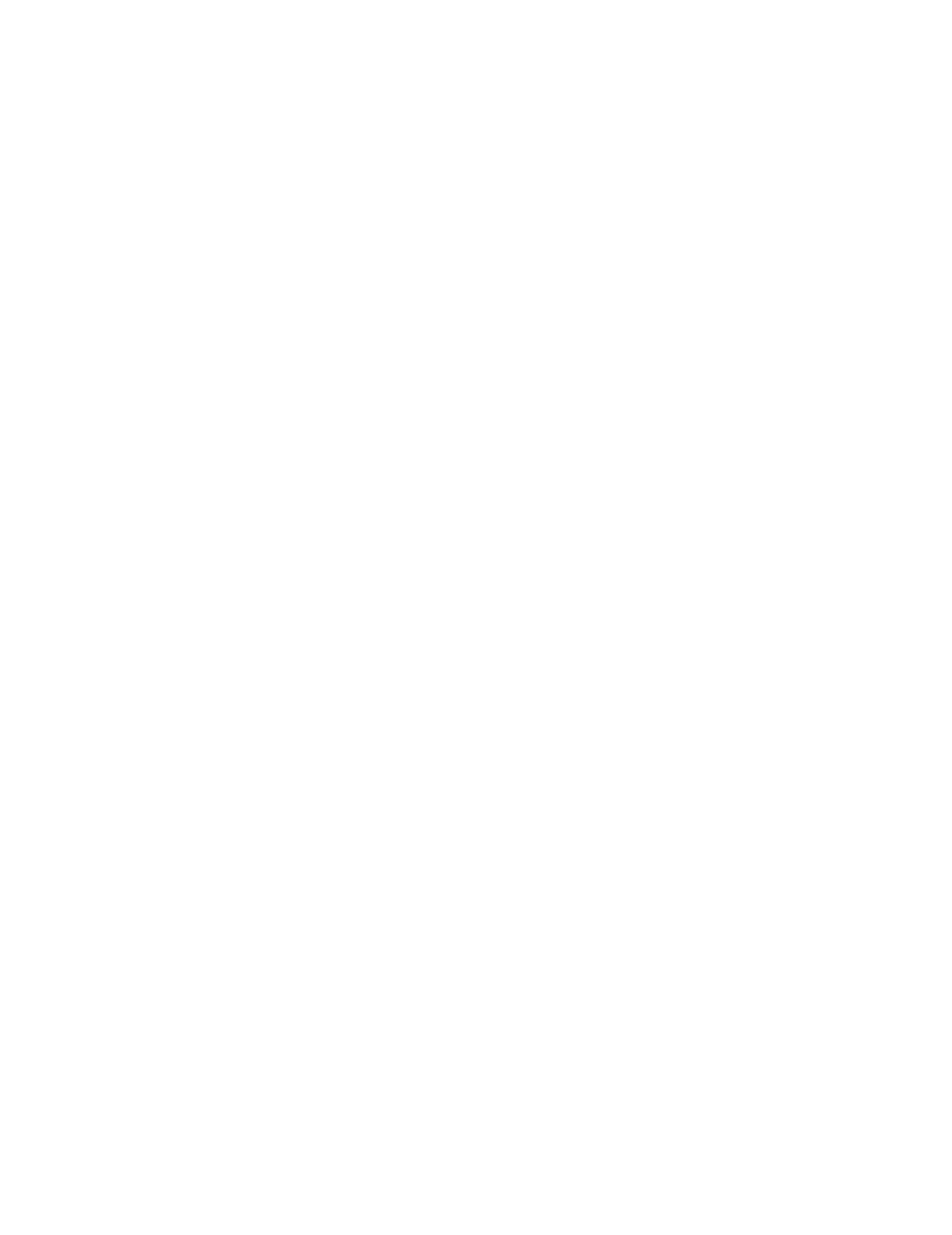# <span id="page-2-0"></span>**Building Relationships**

*by Bonnie Blank, AASc, BSc(DH), MA*



FALL IS A TIME OF NEW BEGINNINGS. AS WE<br>say goodbye to the warm, relaxed summer<br>days, we look forward to the challenges and opportu-<br>nities that come with the changing of the seasons. I can ALL IS A TIME OF NEW BEGINNINGS. AS WE say goodbye to the warm, relaxed summer days, we look forward to the challenges and opportu-

remember as a child enjoying the preparation for a new school year and the excitement of a fresh start. As a dental hygiene educator, I reflect on the spirit with which I will approach my new school year, implementing ways to invigorate and support a healthy learning environment for my students.

This fall I began my term as your CDHA President. I am looking for ways that I can support meeting the goals of the members during this coming year. Over the past three years, as a board member representing DHEC (Dental Hygiene Educators of Canada), I have worked with dental hygienists from across Canada. I have learned a great deal about CDHA and now have a much greater appreciation for the challenges and opportunities we all face in this profession—individually, provincially, and nationally.

# *Dental hygiene is about relationships.*

As Stephen Covey said, "Rather then focusing on things and time, focus on preserving and enhancing relationships and accomplishing results." This quote summarizes one of the main lessons I have learned from being a part of the dental hygiene profession for 38 years. Dental hygiene is about relationships; our relationships with our employers, co-workers, and clients support and structure our daily professional lives. The strength and depth of these relationships determine to a large extent how we wake up each morning: looking forward to work or looking at it as a daily grind to get through. A smile from a co-worker, a word of encouragement and appreciation from our employer, or an expression of gratitude from a client can go a long way toward making our professional life satisfying.

Stephen Covey, in his book *7 Habits of Highly Effective People*, labels the sixth habit "Synergize" or the habit of creative co-operation—the principle that the whole is greater than the sum of its parts. This principle implicitly lays down the challenge to see the good and potential in the other person's contribution. Synergy in dental hygiene practice means that the members of the dental team work

# **Établir des relations**

*par Bonnie Blank, A.A.Sc., B.Sc(DH), M.A.*

CAUTOMNE EST UN TEMPS DE NOUVEAUX<br>débuts. Alors que nous disons au revoir aux<br>journées chaudes et relaxantes, nous<br>attendons avec impatience les défis et les possibilités qui 'AUTOMNE EST UN TEMPS DE NOUVEAUX débuts. Alors que nous disons au revoir aux journées chaudes et relaxantes, nous

viennent avec le changement de saison. Je peux me rappeler qu'enfant j'aimais la préparation de la nouvelle année scolaire et l'excitation d'un nouveau départ. Comme éducatrice en hygiène dentaire, je réfléchis sur l'esprit avec lequel j'aborderai ma nouvelle année scolaire, en élaborant des façons de revigorer et favoriser un environnement d'apprentissage sain pour mes étudiants et étudiantes.

# *L'hygiène dentaire est une question de relations.*

Cet automne, j'ai commencé mon mandat comme présidente de l'ACHD. Je cherche par quels moyens je peux soutenir les objectifs des membres durant cette nouvelle année. Au cours des trois dernières, en tant que membre du conseil d'administration représentant les ÉHDC (Éducatrices en hygiène dentaire du Canada), j'ai travaillé avec des hygiénistes dentaires de partout au Canada. J'ai appris beaucoup sur l'ACHD et, maintenant, j'ai une bien meilleure compréhension des défis et des opportunités auxquels nous faisons tous et toutes face dans cette profession – individuellement, provincialement et nationalement.

Comme Stephen Covey le disait, « Au lieu de nous concentrer sur les choses et le temps, concentrons-nous sur la préservation et l'amélioration des relations ainsi que sur l'accomplissement des résultats. » Cette citation résume une des principales leçons que j'ai apprise en faisant partie de la profession de l'hygiène dentaire pendant 38 ans. L'hygiène dentaire est une question de relations ; nos relations avec nos employeurs, nos collègues et nos clients étayent et structurent nos vies professionnelles. La force et la profondeur de ces relations déterminent en grande partie comment nous nous réveillons chaque matin : en ayant hâte d'aller travailler ou en pensant que c'est une corvée quotidienne et qu'il faut passer au travers. Un sourire d'un ou d'une collègue, un mot d'encouragement et d'appréciation de notre employeur, ou une expression de gratitude d'un client peuvent nous aider à faire un long chemin vers une vie professionnelle satisfaisante.

**Building Relationships** *[…continued on page 324](#page-43-0)*

**[Établir des relations](#page-53-0)** *…suite page 334*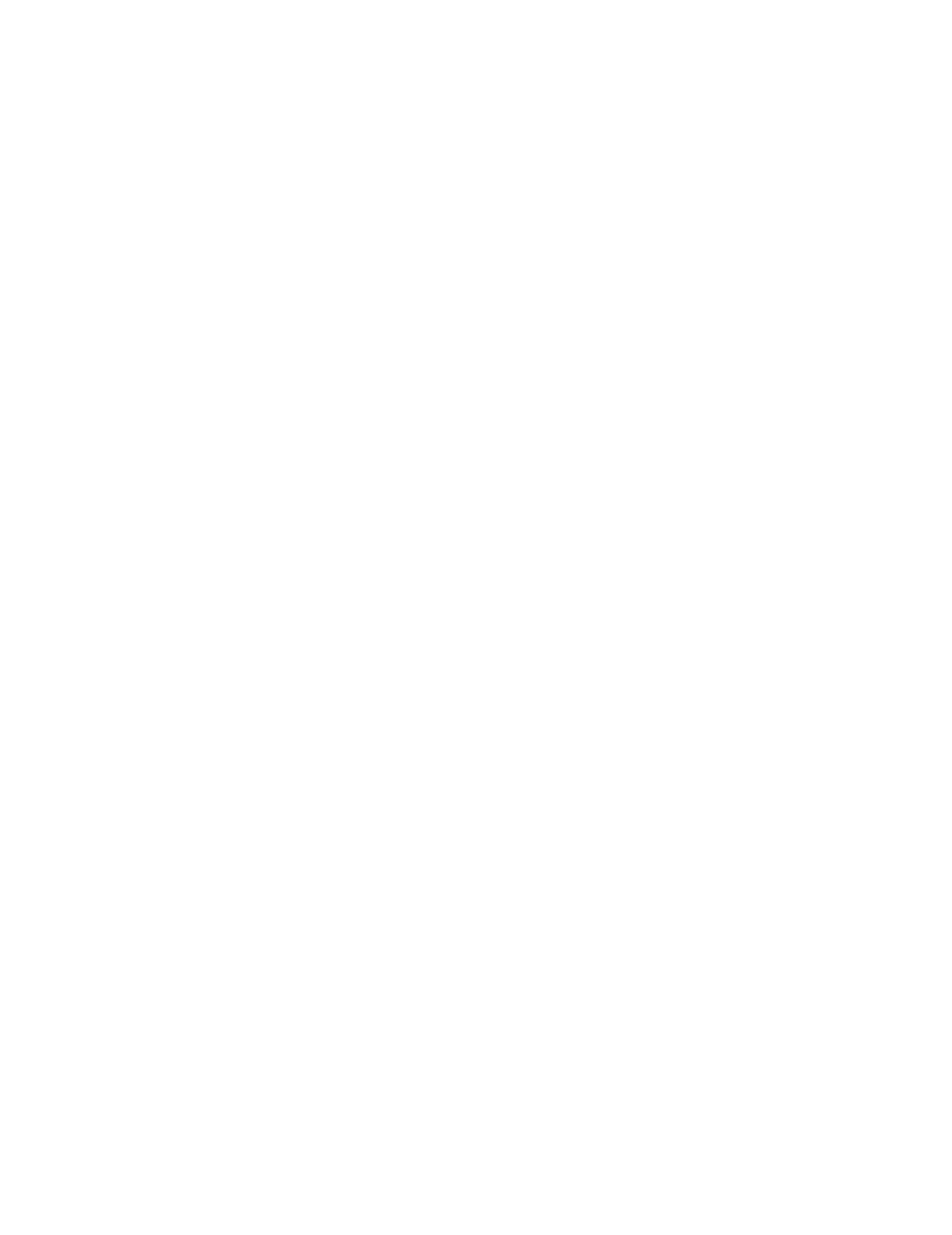CDHA BOARD OF DIRECTORS<br>
Bonnie Blank President; Dental Hygiene Educators<br>
Diane Thériault Pass President; New Brunswick<br>
Carol.Ann Vakiwchuk President Flect: Manitoba **President; Dental Hygiene Educators** *Canada* **Past President: New Brunswick** Carol-Ann Yakiwchuk *President Elect; Manitoba* Lynn Smith *British Columbia* Lucia Scharfenberger *Alberta* Maureen Bowerman *Saskatc*<br>Evie Jesin *Ontario* Evie Jesin *Ontario* Anna Maria Cuzzolini *Quebec* Alison MacDougall *Prince Edwa*<br>Wanda Fedora *Nova Scotia* Wanda Fedora *Nova Scotia*  $Newfoundland$  and Labrador RESEARCH ADVISORY COMMITTEE Susanne Sunell *(Scientific Editor)* Joanne Clovis Dianne Gallagher<br>Sandra Cobban Marilyn Goulding Sandra Cobban Marilyn Goulding Salme Lavigne<br>Barbara Long Shafik Dharamsi<br>Indu Dhir Gladys Stewart MANAGING EDITOR Patricia Buchanan ACQUISITIONS EDITOR Laura Myers TRANSLATION AND REVISION Jacynthe Morin Louise Saint-André GRAPHIC DESIGN AND PRODUCTION Mike Donnelly Published six times a year, January/February, March/April, May/June, July/August, September/October, November/ December, by the Canadian Dental Hygienists Association, 96 Centrepointe Drive, Ottawa, ON K2G 6B1. Tel: (613) 224-5515 Canada Post #40063062. CANADIAN POSTMASTER Notice of change of address and undeliverables should be sent to: Canadian Dental Hygienists Association 96 Centrepointe Drive, Ottawa, ON K2G 6B1 ADVERTISING Keith Health Care Inc. 1599 Hurontario Street, Suite 104 Mississauga, ON L5G 4S1 (905) 278-6700 1 800 661-5004 **SUBSCRIPTIONS** \$90 plus GST for libraries and educational institutions in Canada; \$135 plus GST otherwise in Canada; C\$145 elsewhere. One dollar per issue is allocated from membership fees for journal productions. All statements are those of the authors and do not necessarily represent the CDHA, its board, or its staff. CDHA 2006 **6176 CN ISSN 1712-171X** *(Print)* **ISSN 1712-1728** *(Online)* GST Registration No. R106845233 CDHA OFFICE STAFF *Executive Director:* Susan A. Ziebarth *Health Policy Communications Specialist:* Judy Lux *Director of Strategic Partnerships:* Monica Helgoth *Director of Education:* Laura Myers *Information Coordinator:* Brenda Leggett *Executive Assistant:* Frances Patterson *Administrative Assistant:* Lythecia Blanchard CDHA CORPORATE SPONSORS<br>Crest Oral-B Johnson & Johnson<br>Sunstar Butler Pfizer Consumer Healthcare All CDHA members are invited to call the CDHA's Member/ Library Line toll-free, with their questions/inquiries Monday to Friday, 8:30 a.m. - 5:00 p.m. ET: **Toll free: 1 800 267-5235, Fax: (613) 224-7283 Internet: http://www.cdha.ca E-mail: info@cdha.ca** The Canadian Dental Hygienists Association journal, the *Canadian Journal of Dental Hygiene,* is the official publication of the CDHA. The CDHA invites submissions of original research, discussion papers, and statements of opinion pertinent to the dental hygiene profession. All manuscripts are refereed anonymously. Contributions to the journal do not necessarily represent the views of the CDHA, nor can the CDHA guarantee the authenticity of the reported research. Copyright 2006. All materials subject to this copyright may be photocopied or copied from the website for non-com-OBSERVATIONS DEPARTMENTS

*Cover photo:* ©iStockphoto.com/Mike Bentley

mercial purposes of scientific or educational advancement.



# EVIDENCE FOR PRACTICE

| Review of the Oral Disease-Systemic Disease Link.<br>Part I: Heart Disease, Diabetes<br><b>CDHA Position Statements</b> |     |
|-------------------------------------------------------------------------------------------------------------------------|-----|
|                                                                                                                         | 288 |
| <b>CDHA Position Paper</b>                                                                                              |     |
|                                                                                                                         |     |
| Thoughts on Critical Thinking by a Dental Hygienist                                                                     |     |
| Foreign Body Gingivitis: A Literature Review                                                                            |     |
| by Marie A. Lochhead, ASc, RDH, and Karl Gravitis, BSc, DDS,                                                            |     |
| Abstracts from IADR/AADR/CADR/ADEA Meeting,                                                                             |     |
|                                                                                                                         |     |

**[Dental Hygienists Celebrate 50 Years of Service in the Canadian](#page-45-0) Forces Dental Services**

*by MWO Marina Roberge, CFDS Senior Dental Hygienist . . . . . . .* 326

| President's Message de la présidente<br>Building Relationships / Établir des relations  283                      |  |
|------------------------------------------------------------------------------------------------------------------|--|
| Executive Director's Message de la directrice générale<br>Rewards of Challenges / Les récompenses des défis  287 |  |
|                                                                                                                  |  |
| The Library Column: Journals in Our Library  337                                                                 |  |
| Probing the Net: Critical Thinking on the Net  339                                                               |  |
|                                                                                                                  |  |
|                                                                                                                  |  |
|                                                                                                                  |  |

*Please see our advertisements on pages 286 and 321.* 

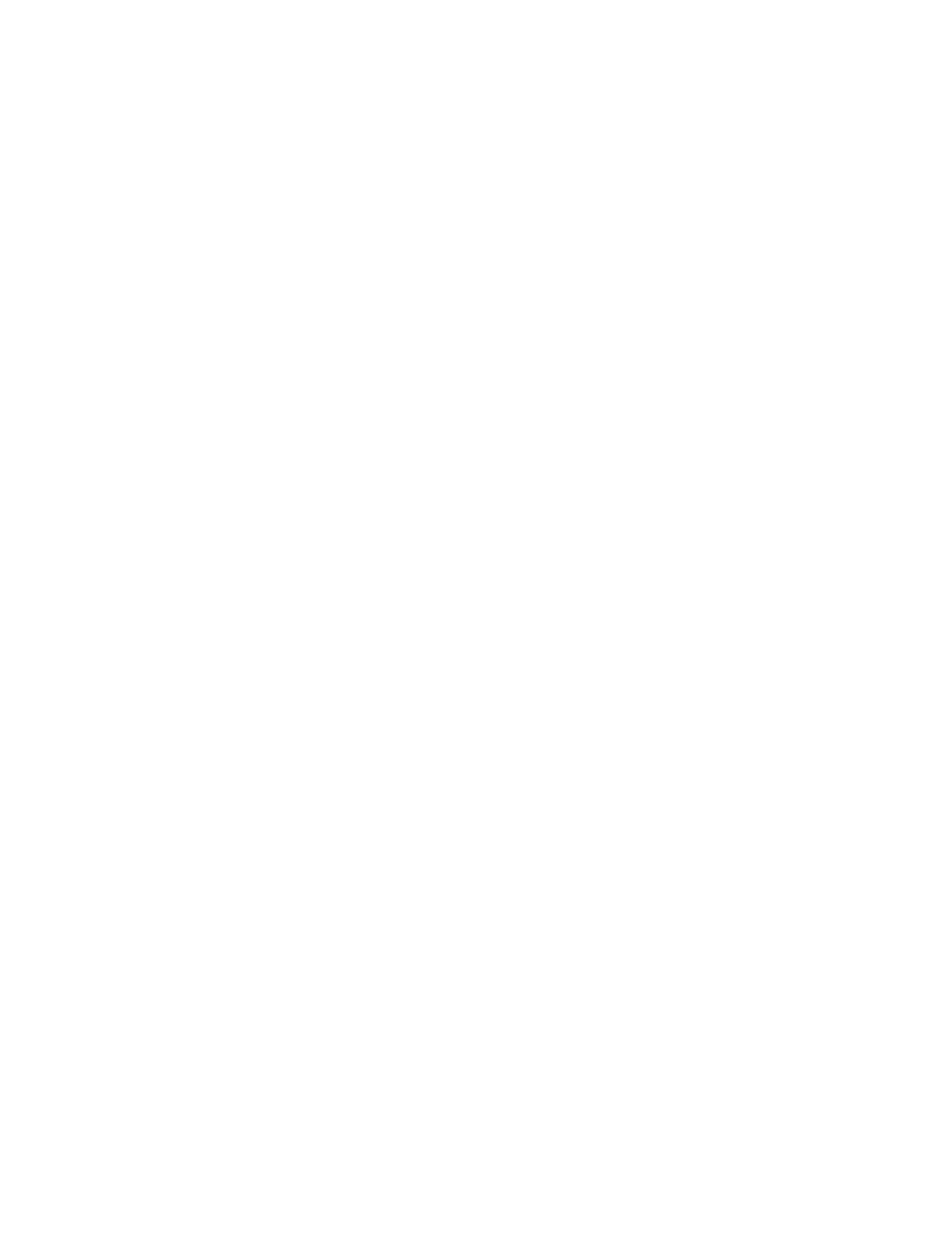# <span id="page-6-0"></span>**Rewards of Challenges**

*by Susan Ziebarth, BSc, MHA, CHE*

*"The gem cannot be polished without friction, nor man perfected without trials."* 



– Chinese Proverb

|<br>|<br>|<br>| N THIS ISSUE, LAURA MACDONALD PROVIDES AN EXPOSItion on critical thinking and its importance in dental hygiene. With this article, Ms. MacDonald would like to promote dialogue, debate, and discourse within the dental hygiene community regarding the importance of actively using critical thinking as a competency of the dental hygienist. I found the article quite timely and relevant to recent discussions that have ensued regarding CDHA position papers.

CDHA researches topics of interest to the profession, drafts papers, and invites comments from the membership and from content experts. After the comments are received, the literature is once again consulted and decisions made whether the paper will be amended or the original text retained. We also post all of the comments received on the CDHA *Members' Only* portion of the website so that you can read what others thought of the draft and what issues were noted as being pertinent.

# *Research is only one component of evidence-based decision making.*

With the last trilogy of papers on flossing, tooth brushing, and rinsing, we had some very interesting feedback. Some members questioned why we would even look at those issues as they are such an everyday occurrence for dental hygienists that they did not feel it was a wise use of CDHA resources to review the topics. Others questioned the research parameters regarding the literature reviews, considering them to be too narrow to fully represent a good study.

One of our members took the time to write a very compelling letter to us regarding the flossing paper. He noted the importance of asking the right questions to obtain unbiased answers. He also introduced the notion of common sense and the need for research not to be so pure as to overlook some things, which from an everyday standpoint do not add up to the whole picture. In response to the member's concerns, the author of the research paper that supports the CDHA position statement noted that

**Les récompenses des défis**

*par Susan Ziebarth, B.Sc., M.H.A., C.H.E.*

*« Les pierres précieuses ne peuvent être polies sans friction, pas plus que l'homme ne peut se perfectionner sans essais. »* 

– Proverbe chinois

ANS CE NUMÉRO, LAURA MACDONALD NOUS OFFRE<br>un exposé sur la pensée critique et son importance<br>en hygiène dentaire. Avec cet article, Mme<br>MacDonald aimerait favoriser le dialogue le débat et le un exposé sur la pensée critique et son importance en hygiène dentaire. Avec cet article, Mme MacDonald aimerait favoriser le dialogue, le débat et le discours au sein de la communauté des hygiénistes dentaires sur l'importance d'utiliser activement la pensée critique comme une compétence de l'hygiéniste dentaire. J'ai trouvé l'article assez opportun et plutôt pertinent compte tenu des discussions qui ont suivi les articles portant sur les déclarations ou prises de position de l'ACHD.

*« La recherche est seulement une des composantes de la prise de décision fondée sur des éléments probants »*

L'ACHD recherche des sujets d'intérêt pour la profession, des projets d'articles et invite les membres et les experts en contenu à lui faire part de leurs commentaires. Une fois les commentaires reçus, la littérature est à nouveau consultée et des décisions sont prises à l'effet que l'article devra être modifié ou que le texte original sera retenu. Nous affichons également tous les commentaires reçus dans la section *Réservée aux membres* du site Web de l'ACHD afin que vous puissiez lire ce que les autres pensent du projet d'article et quels sujets ont été notés comme étant pertinents.

Après la parution de la dernière trilogie d'articles portant sur l'utilisation de la soie dentaire, sur le brossage des dents et sur le rinçage buccal, nous avons reçu de très intéressants commentaires. Certains membres se demandaient pourquoi nous nous attardions à ces questions alors qu'elles sont une occurrence si quotidienne pour les hygiénistes dentaires qu'elles ne pensaient pas que c'était utile de se servir des ressources de l'ACHD pour les analyser. D'autres se questionnaient sur les paramètres de la recherche concernant les analyses de la littérature, les trouvant beaucoup trop restreintes pour constituer entièrement une bonne étude.

**[Rewards of Challenges](#page-44-0)** *…continued on page 325* **[Les récompenses des défis](#page-54-0)** *…suite page 335*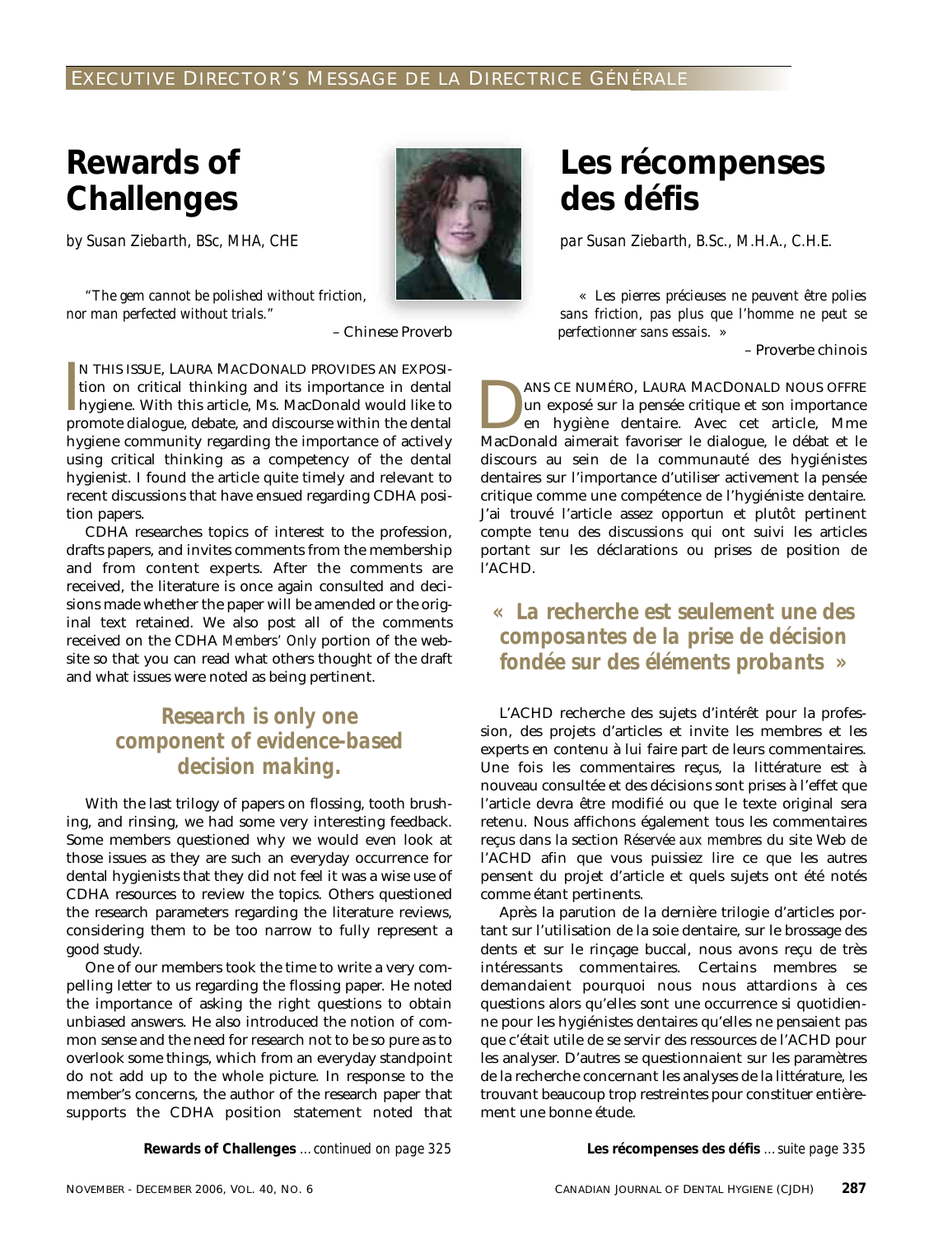# <span id="page-7-0"></span>**Review of the Oral Disease-Systemic Disease Link. Part I: Heart Disease, Diabetes**

# **Canadian Dental Hygienists Association Position Statements**

# **Heart disease**

Recent research indicates a low-to-moderate association between periodontal disease and heart disease and a moderate association between periodontal disease and stroke. In light of this, dental hygienists should educate clients at risk for these diseases about the potential risks and encourage oral disease prevention and treatment for this client population.

# **Diabetes**

Recent research indicates mounting evidence of a probable bi-directional association between periodontal disease and diabetes. In light of this, periodontal prevention and treatment programs for persons with diabetes should be available, regardless of income level. In addition, dental hygienists should consider incorporating the following dental hygiene diagnosis and treatment issues into their practices; however, all clinical decisions should be based on the needs of the specific client:

- Educate clients with diabetes about the probable association between diabetes and periodontal disease and provide disease prevention and treatment services for individuals with diabetes.
- Increase interprofessional collaboration and communication between dental hygienists and other health professionals working with persons with diabetes. These new opportunities can focus on oral/general health assessments, leadership capacity, policy development, surveillance, program delivery, and evaluation.

**Keywords:** Diabetes mellitus; Heart diseases; Meta-analysis; Oral hygiene; Periodontal diseases; Review literature

# **CDHA Position Paper**

*by Judy Lux, BA, MSW*

# **INTRODUCTION**

HIS PAPER UPDATES THE 2004 CDHA POSITION PAPER<br>entitled "Your Mouth – Portal to Your Body," on the<br>links between oral health and general health.<sup>1</sup> The<br>evidence from the 2004 paper, although preliminary, sup-HIS PAPER UPDATES THE 2004 CDHA POSITION PAPER entitled "Your Mouth – Portal to Your Body," on the links between oral health and general health.1 The ports the conclusion that oral diseases may have an association with the occurrence and severity of diabetes mellitus and heart disease. In addition, the review found that oral hygiene treatment improved diabetic control of type 2 diabetes. Following the publication of the 2004 position paper, substantial new research on this topic has been published. The 2006 position paper updates the 2004 position paper with the growing body of research supporting a link between oral diseases and systemic diseases.

Periodontal disease may be the most prevalent chronic disease affecting children, adolescents, adults, and the elderly.2 In addition, periodontal disease is an infectious disease that may be transmitted from one person to another. In the United States, there are recent national statistics indicating the prevalence of severe periodontal disease is 14% for adults aged 45 to 54 and 23% for those aged 65 to 74.3 Similar recent information for all of Canada is not available; however, 35 years ago, 15% of Canadians aged 19 years and over had periodontal pockets (Nutrition *Periodontal disease may be the most prevalent chronic disease affecting children, adolescents, adults, and the elderly.*

Canada National Survey).4 Many research studies define periodontal disease as periodontitis and gingivitis. Almost half of adults in the United States aged 35 to 44 have gingivitis.3 Similar proportions are believed to exist in Canada, although data are lacking.

# **METHODOLOGY**

The methodological approach in this paper is a comprehensive review of systematic reviews, meta-analyses, and literature reviews on the connection between periodontal diseases and systemic diseases, specifically, preterm low birth weight, respiratory disease, diabetes, and heart disease. The research question was "What is the relationship between periodontal disease and the following four health issues: preterm low birth weight babies, diabetes mellitus, heart disease, and respiratory disease?" This question was used to develop the following search terms: periodontal disease, periodontal diseases, periodontitis, heart disease, heart diseases, cardiovascular disease, cardiovascular diseases, coronary heart disease, preterm birth, preterm births, low birth weight, low birth weights, pregnancy and pregnancy outcomes, diabetes mellitus, respiratory disease, respiratory diseases, chronic obstructive pulmonary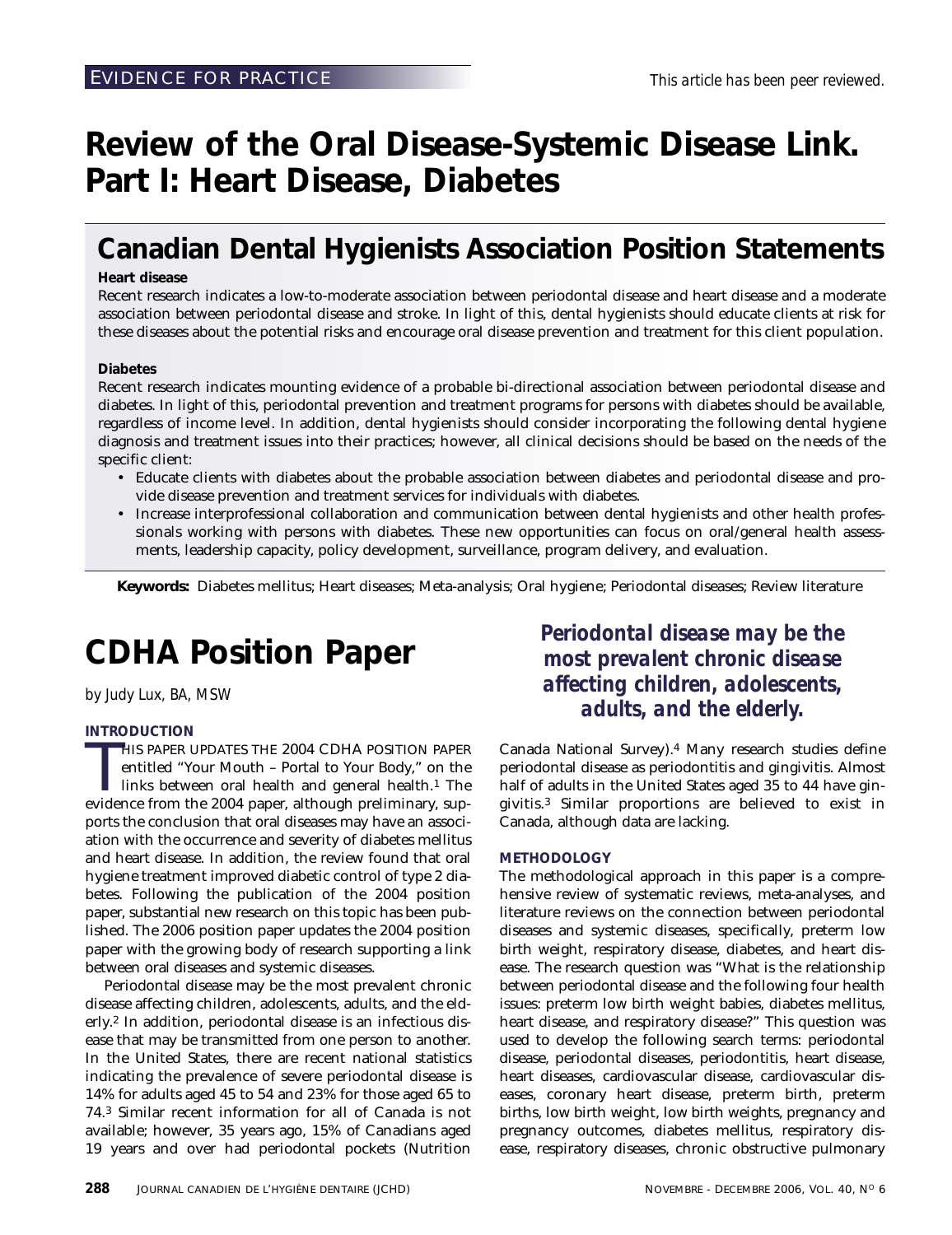# **Cardiopathie**

# **Déclaration de l'ACHD**

Une recherche récente indique un lien faible à modéré entre la maladie parodontale et la cardiopathie ainsi qu'un lien modéré entre la maladie parodontale et l'accident vasculaire cérébral. À la lumière de ces résultats, les hygiénistes dentaires devraient éduquer les clients à risque pour ces maladies sur les risques potentiels et encourager la prévention et le traitement des affections buccales pour cette population de clients.

# **Discussion des méta-analyses**

Les éléments probants de ces deux méta-analyses (Janket et al., 2003;13 Khader et al., 200426) indiquent que les personnes souffrant de maladie parodontale ont un risque accru, de léger à modéré, de développer une maladie cardiovasculaire ou cérébrovasculaire et un risque modéré d'avoir un accident vasculaire cérébral. Les sommaires des risques relatifs rapportés dans ces deux méta-analyses sont cohérents avec les résultats d'un certain nombre d'autres études menées à ce jour (indiquées dans la section littérature). Bien que le risque rapporté soit faible à modéré, il peut avoir un impact modéré à élevé sur la santé publique puisque presque la moitié de la population canadienne peut avoir une gingivite (laquelle est incluse dans certains études dans la catégorie des maladies parodontales. Compte tenu que la maladie cardio-vasculaire est la principale cause de décès au Canada et que les coûts associés au traitement sont élevés, il peut également y avoir un impact sur la vie des Canadiens et Canadiennes et sur le système de santé canadien. Ces méta-analyses donnent un appui préliminaire à la prévention des maladies parodontales chez les personnes à risque ou souffrant de maladie cardio-vasculaire. La preuve est faite ; cependant, en l'absence d'études sur les traitements ou d'essais randomisé contrôlés, il est difficile d'identifier les changements spécifiques à apporter à la pratique clinique.

# **Diabète**

# **Déclaration de l'ACHD**

Une récente recherche indique qu'il y a de plus en plus de raisons de penser à un lien bidirectionnel probable entre la maladie parodontal et le diabète. À la lumière de ces résultats, des programmes de prévention et de traitement devraient être offerts aux personnes atteintes de diabète, peu importe leur niveau de revenu. De plus, les hygiénistes dentaires devraient songer à inclure le diagnostic et les traitements suivants en hygiène dentaire dans leur pratique ; toutefois, toutes décisions cliniques devraient être basées sur les besoins spécifiques du client :

- Éduquer les clients atteints de diabète sur le lien probable entre le diabète et la maladie parodontale et offrir des services de prévention et de traitement de la maladie aux personnes atteintes de diabète.
- Accroître la collaboration et la communication interprofessionnelles entre les hygiénistes dentaires et les autres professionnels de la santé qui travaillent auprès des personnes atteintes de diabète. Ces nouvelles possibilités peuvent être centrées sur les évaluations de l'état général de santé et de la santé buccodentaire, la capacité de leadership, le développement de politiques, la surveillance, la mise en œuvre de programmes et l'évaluation.

# **Discussion**

Une preuve substantielle, provenant d'une étude méthodique réalisée en 2006 (Khader et al.)38 et d'une analyse documentaire réalisée en 2004 (Taylor et al.),<sup>39</sup> laquelle inclut un grand nombre d'études, confirme l'existence d'un lien entre la maladie parodontale et le diabète. La méta-analyse de 2006 est davantage étayée que les méta-analyses dont il est question dans la section traitant de la cardiopathie de ce journal parce qu'elle inclut deux essais randomisés contrôlés, lesquels sont la norme d'or en recherche. La relation se révèle être bidirectionnelle et possiblement une relation de cause à effet. En fait, un faible contrôle glycémique peut être un facteur de risque de maladie parodontale et la maladie parodontale peut avoir un effet indésirable sur le contrôle glycémique. En plus des résultats de la recherche, plusieurs autres questions doivent être prises en considération lors du développement de politiques sur la santé pour les personnes atteintes de diabète. La prévalence du diabète dans la population peut augmenter avec le temps et, même de petites diminutions dans le taux d'hémoglobine glyquée (hémoglobine A1c) peuvent amener des réductions importantes dans certaines complications ultérieures du diabète, incluant la cécité, la néphropathie, l'hypertension artérielle et la maladie cardio-vasculaire.40 De plus, la maladie parodontale peut être prévenue et traitée. Par conséquent, le traitement parodontal des personnes atteintes de diabète peut avoir d'importantes répercussions sur la santé publique et une demande pour des programmes de prévention et de traitement des maladies parodontales destinés aux personnes atteintes de diabète, peu importe leur niveau de revenu, est justifiée.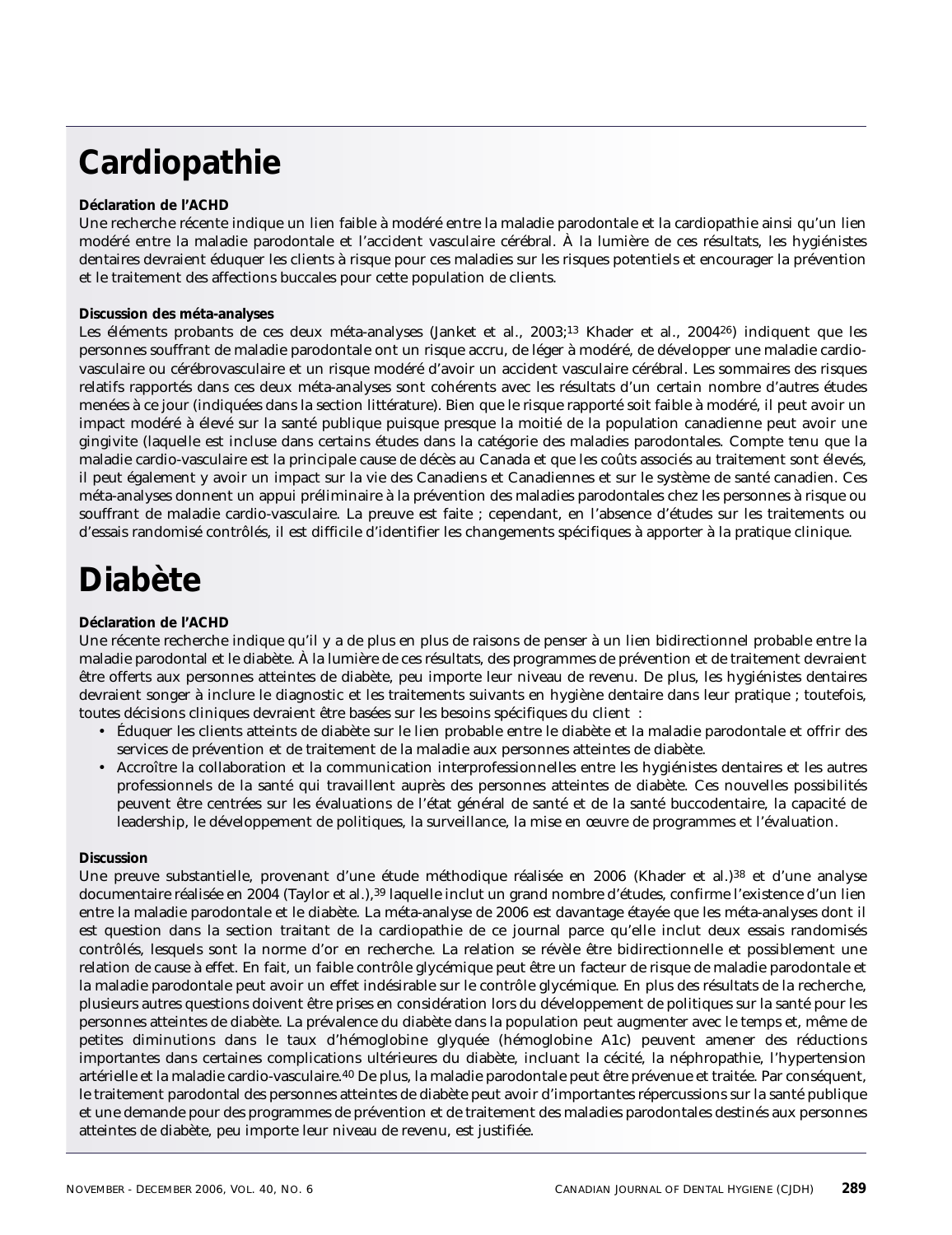disease, pneumonia, lung disease, and respiratory tract infections.

The literature was limited to English language human studies in MedLine, the Cochrane controlled trials register, and Google Scholar. The search also included reference lists of published review papers to identify additional articles. The search cut-off date was March 2006 although one systematic review was included from September 2006. The search also included "gray" literature—information not reported in the scientific periodical literature—and websites known to contain publications on this topic. A recognized topic expert was consulted at a number of developmental stages followed by a consultation with the draft paper for CDHA members and other topic experts.

# **HEART DISEASE**

# **Literature review**

Cardiovascular disease (CVD), which includes coronary heart disease (CHD), atherosclerosis, coronary thrombosis, ischemic heart disease, and peripheral vascular disease, accounts for the death of more Canadians than any other disease. In 2003, it accounted for 33%5 of all deaths and costs the Canadian economy over \$18 billion a year.6 Of these deaths, 21% were due to cerebrovascular diseases.7

In the 2004 CDHA position paper, 15 of 17 studies reviewed supported an association between periodontal disease and cardiovascular disease.8 Several other reviews of the literature reach similar conclusions: in 2002, Hujoel reviewed periodontitis and CHD studies,<sup>9</sup> Genco et al. reviewed periodontal and heart diseases,10 and Joshipura reviewed oral conditions and stroke and peripheral vascular disease.11 In addition, Danesh in 1999 conducted a meta-analysis of the literature on this topic and concluded that persons with periodontal disease have a 21% risk of CVD.12 In a review by Janket in 2003, only four studies identify some conflicting evidence showing that the relationship between periodontal disease and CVD is not strong.13

These reviews summarized a substantial amount of research, which indicates a possible association between periodontal disease and CVD. In addition, some researchers report that, due to the association between periodontal disease and cardiovascular disease, there is a need to refocus attention on primary and secondary oral disease prevention.14 However, these reviews cannot establish a causal relationship between periodontal disease and CVD, since they included primarily case control and cohort studies. Randomized controlled trails (RCTs) are the highest level of evidence and the only studies that can indicate a causal relationship.\* A review by the Royal College of Dental Surgeons of Ontario questions whether confounding variables such as smoking, which increased risk of both heart disease and periodontal disease, might be influencing some of the outcomes of the research studies.15

One recently reported retrospective two-year study examines the impact of periodontal treatment on CVD. It investigated the effect of periodontal treatment on 144,225 health plan members (with medical and dental insurance plans) with one of three conditions: diabetes, coronary artery disease (CAD), and cerebrovascular disease. Costs per member per month showed that members with diabetes, CAD, and cerebrovascular disease who had periodontal treatment, as opposed to dental maintenance services, had lower medical costs. Although this study is not high-level research and has not undergone the rigors required for publication, it supports the need to conduct other treatment studies using RCTs.16

Although there is a need to conduct RCTs to determine a causal link between periodontal disease and heart disease, as well as to determine if periodontal treatment reduces the risk of CVD, there are several difficulties with conducting RCTs in this area. Heart disease develops over time and researchers cannot predict from the outset of a study if heart disease will develop. If the researchers randomly select 100 individuals and allocate them to a periodontal treatment or control group, it may be years before some of the people develop heart disease. Another complication is that asking people to forego periodontal treatment for long periods is unethical. Therefore, the RCTs need to focus on people who have developed heart disease, since a certain percentage of these people will experience a second cardiovascular event. A new National Institute of Dental and Craniofacial Research (NIDCR) pilot project uses this design.17 Individuals who have had one cardiovascular event will be allocated to treatment/no treatment groups to determine whether periodontal treatment has an impact on the development of further cardiovascular events.

Three biological mechanisms have been proposed to explain the association between periodontal disease and CVD (see figure 1).8

- Bacteria from the periodontal infection enter the blood and invade heart and blood vessel tissue causing harmful effects.
- The body responds to the periodontal infection with the production of inflammatory mediators that travel through the blood and cause harmful effects on the heart and blood vessels.
- Bacterial products such as lipopolysaccharides enter the blood and cause harmful effects on the heart and blood vessels.

The most recent evidence of this biological mechanism comes from a 2005 study showing that people with higher levels of bacteria in their mouths also tended to have thicker carotid arteries, an indicator of cardiovascular disease.18 In another recent 2005 systemic study, antibody response to periodontal bacteria was associated with coronary heart disease.19 It is interesting to note that in this study, the clinical signs of periodontal disease were not associated with CHD, but it was suggested that the quantity and quality of the immune response against oral bacteria provides a better measure of the association between periodontal disease and CHD. Other scientific evidence of

<sup>\*</sup> A randomized controlled trial is an experiment where the investigator randomly assigns the subjects into groups to receive or not receive one or more interventions that are being compared.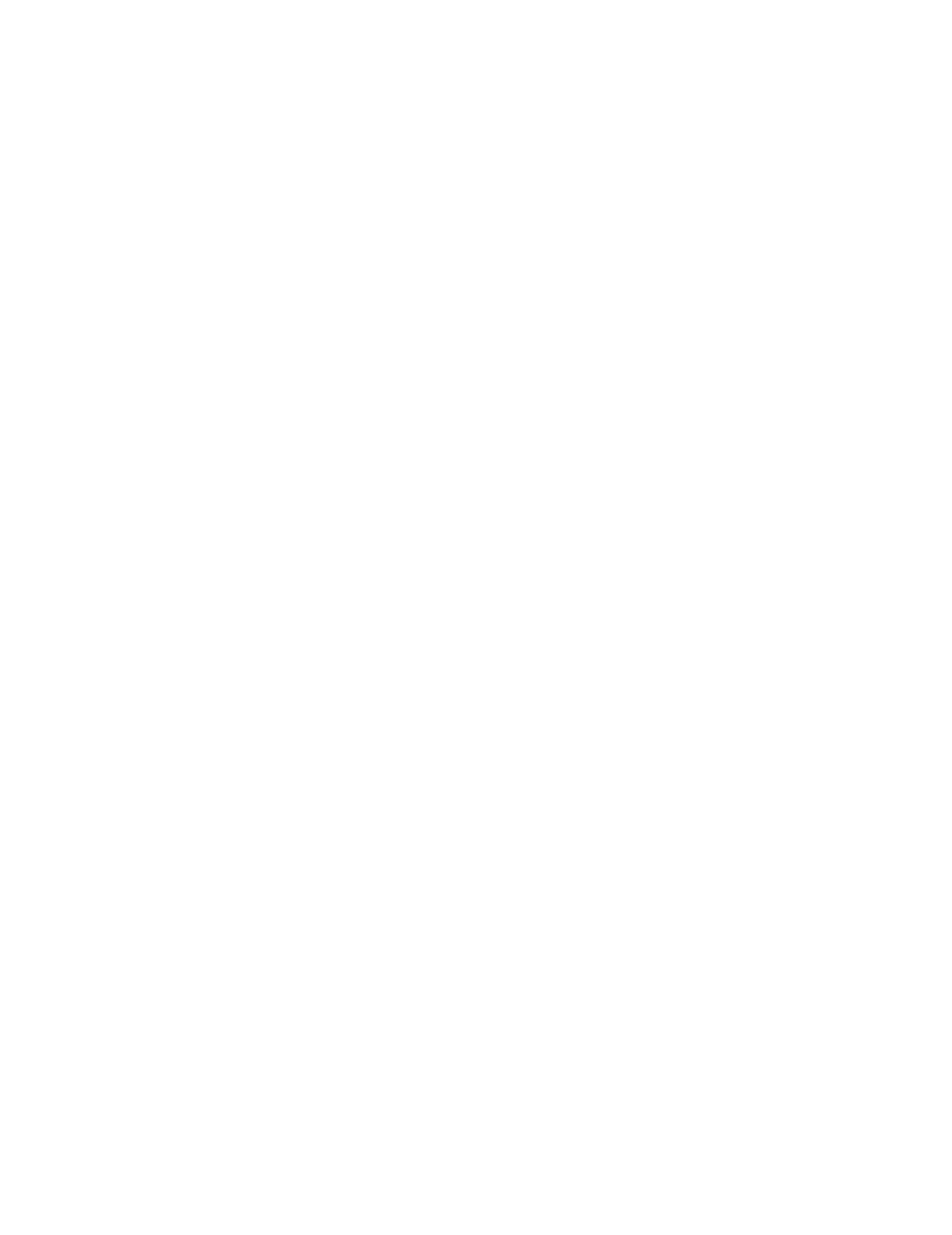

**Figure 1.** Proposed biological mechanism (association between periodontal disease and CVD)

these mechanisms comes from studies showing periodontal micro-organisms are found in the plaque build-up in the arteries.20,21 Also, recent findings show that the inflammatory mediators such as lipoprotein and triglycerides are significantly higher in subjects with periodontitis than in controls.22 In addition, increased levels of C-reactive protein were associated with periodontitis.23 C-reactive protein is considered a biomarker for inflammation and is associated with elevated risk of heart disease.

Recently, researchers are suggesting there may also be a need for RCTs that explore the association between biological markers of periodontal disease and specific periodontal pathogens, instead of only clinical signs. This suggestion is supported by Janket et al.'s 2004 research showing that the more precise the dental health score, the stronger its associations with CHD and stroke.24 Janket used a recently developed Asymptotic Dental Score that used all dental factors expected to generate inflammatory mediators, such as dental caries, dentate status, and root remnants. This score was used along with the traditional Total Dental Index (TDI). Spahr et al.25 in 2006 also supports this suggestion for studying biological markers as opposed to clinical signs. Their study showed that microbiological parameters, such as total periodontal pathogen burden, is of greater importance as a potential risk factor for CHD than the clinical parameter such as the Community Periodontal Index of Treatment Needs (CPITN).25

# **RESULTS**

The search retrieved two meta-analyses pertaining to this topic area. The first meta-analysis conducted in 2003 showed that individuals with periodontal infection had a higher summary relative risk (RR) of future cardiovascular events (RR 1.19 95% CI, 1.08-1.32), with a slightly higher risk of 1.44 (95% CI, 1.20-1.73) for individuals  $\langle \rangle = 65$  years of age. In addition, individuals with periodontal disease had a higher risk of future stroke (RR 2.85, 95% CI, 1.78- 4.56).13 The authors conclude that periodontal disease is associated with a 19% increase in risk of future cardiovascular disease. This meta-analysis included nine cohort studies (eight prospective and one retrospective) (see reference list A). The author reports that confounding in some studies likely overestimated the risk by 12.9% and the use of client questionnaires to identify periodontal disease in other studies underestimated the risk by 29.7%. The balance of these two estimates indicates that the summary RR is probably underestimated. Periodontal disease was defined as gingivitis or periodontitis. The authors suggest that since CVD is multifactorial, all known means of prevention should be implemented, including oral hygiene maintenance.13

The second meta-analysis conducted in 2004 examined observational studies and found that periodontal infection increases the risk of cerebrovascular disease and coronary heart disease (CHD).(25) Subjects with periodontitis had an overall adjusted relative risk of CHD that was 1.15 times (95% CI: 1.06-1.25; P=0.0001) the risk for healthy subjects. Subjects with periodontitis had an overall adjusted relative risk of cerebrovascular disease of 1.13 (95% CI: 1.01-1.27; P=0.032). The meta-analysis included seven cohort studies and four cross-sectional and retrospective studies (see reference list B). The studies defined periodontal disease as gingivitis or periodontitis. The authors conclude that larger and better-controlled studies are needed to clarify the association between periodontal disease and CHD.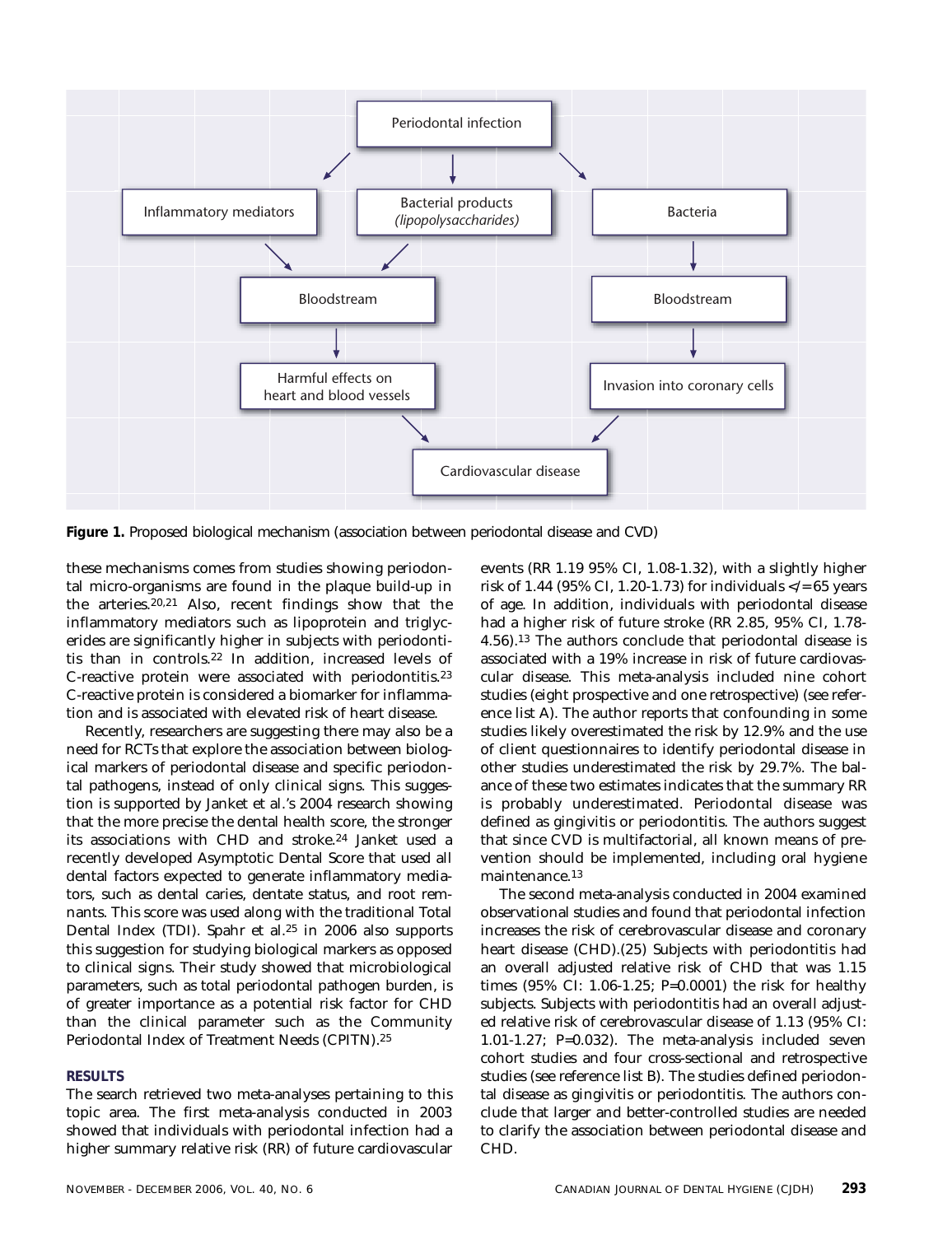# **DISCUSSION**

The methodology in both meta-analyses was very good, with a number of design strengths. Both clearly defined a quality criteria checklist for inclusion/exclusion of research and no publication bias was evident. Researchers in the 2003 meta-analysis took into account external validity, adequate follow-up, and also adjusted for confounders. They also gave extra points when it was possible to generalize to the whole population and when there was an extensive >10-year follow-up. However, current debate in research centres on the difficulties in adjusting for confounders. In addition, the 2004 meta-analysis found no heterogeneity when the overall relative risk was estimated from the seven individual studies. One of the drawbacks to the 2004 meta-analysis was that not all of the studies adjusted for established cardiovascular risk factors such as age, gender, cholesterol, weight, smoking, diabetes, and hypertension.

There are several other drawbacks to these meta-analyses. One drawback was that gingivitis and periodontitis studies were combined. It is reported that potential biological mechanisms may apply to periodontitis and not to gingivitis.27 Studies on these two diseases, therefore,

# **HA Dental Hygi Recognition Program**

For all that you have accomplished, for all that you are, and for all that you envision, you deserve to be recognized…

Announcing the CDHA Dental Hygiene Recognition Program for Dental Hygiene Students and Registered Dental Hygienists

Full details are on the *Members Only* section of the website at www.cdha.ca. Deadline for submissions: December 8, 2006



should be analyzed separately. Also, given that gingivitis is far more common than periodontitis, studies that separate these two diseases would provide more useful information on the need to screen and treat each disease. In addition, the meta-analyses did not include any randomized controlled trials, the gold standard in research.

The evidence from these two meta-analyses indicates that individuals with periodontal disease have a small-tomoderate increased risk of developing CVD and cerebrovascular disease and a moderate risk of developing a stroke. The summary relative risks reported in these two meta-analyses are consistent with the results from a number of other reviews conducted to date, which are mentioned in the literature section. Although the reported risk is small to moderate, the risk may have a moderate-to-high impact on public health, since almost half of the Canadian population may have gingivitis (which is included in some studies under the category of periodontal disease). Since cardiovascular disease is the number one cause of death in Canada and high costs are associated with treatment, there may also be a significant impact on the lives of Canadians and Canada's health care system. These metaanalyses provide preliminary support for preventing periodontal disease in individuals at risk for or suffering from CVD. The evidence is mounting. However, in the absence of treatment studies or RCTs, it is difficult to identify specific clinical practice changes.

# **DIABETES**

# **Literature review**

From 1999 to 2000 in Canada, there was a 5.1% prevalence of diabetes among adults.28 One of the most striking health-related impacts of diabetes is that adults are twice as likely to die prematurely compared with adults without diabetes.28 The prevalence of diabetes appears to be increasing over time and approximately 35% of adults are unaware that they have the disease.29 Diabetes takes an immense financial toll on Canadians, costing \$9 billion in health care, disability, work loss, and premature death.29

There is a growing body of research indicating a bidirectional relationship between periodontal disease and diabetes.30,31 If clients have diabetes, they may be at greater risk of periodontal disease. And if clients have periodontal disease along with diabetes, the PD may be more severe than if they did not have diabetes. In addition, the treatment of periodontal disease is more difficult in a client with poorly controlled diabetes. Preliminary evidence from a double-blind randomized study confirms that periodontal therapy (scaling and root planing, plus metronidazole) leads to improvements in glucose control.32 Other research shows that improved glucose control can result from mechanical periodontal therapy combined with anti-microbial treatment.33,34 Poor glycemic control is recognized as a significant risk factor for complications related to diabetes, such as blindness, kidney failure, and heart and blood vessel disease.

The American Diabetes Association (ADA) acknowledges the link between periodontal disease and diabetes in their 2003 *Report on the Diagnosis and Classification of*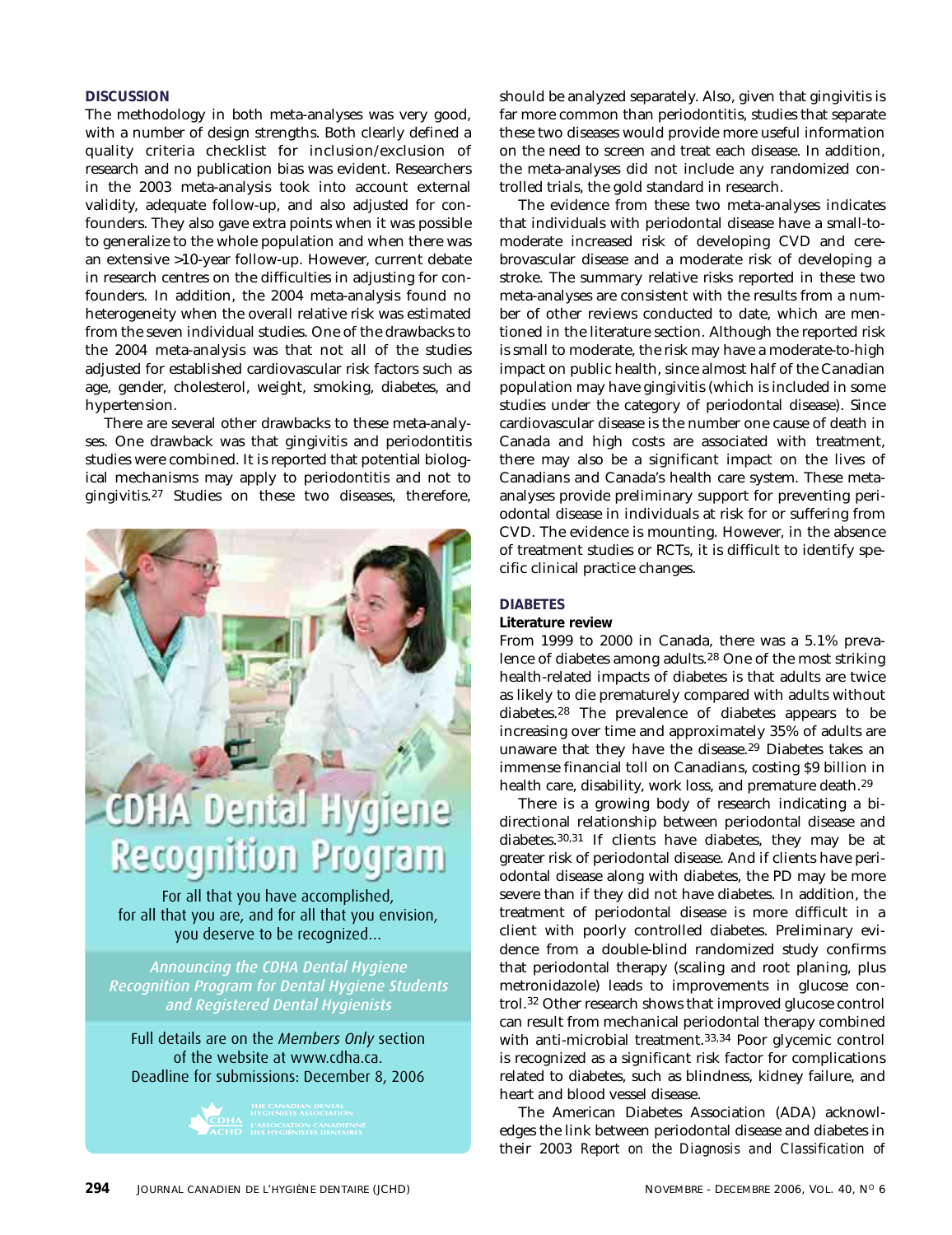

**Figure 2.** Proposed biological mechanisms (association between periodontal disease and diabetes)

*Diabetes Mellitus*: "periodontitis is often found in people with diabetes."35 In 2000, the American Academy of Periodontology (AAP) took a strong public stand on this issue in their 1999 position paper36 that acknowledges a bi-directional relationship between periodontal disease and diabetes. The AAP statement recommends that the oral health professional contact clients' physicians to inform them of any periodontal diseases, since periodontal infection may increase insulin resistance, lead to a worsening of the diabetic state, and increase the risk for diabetic complications. The position paper cites several studies, including controlled clinical trial evidence, to support the conclusion that mechanical therapy combined with systemic tetracycline antibiotics may improve glycemic control.

Although the exact biological mechanism of action has not been clearly established, there are several possible explanations. One of the proposed mechanisms to explain the bi-directional relationship between periodontal disease and diabetes is that they both stimulate the chronic release of proinflammatory cytokines that have a deleterious effect on periodontal tissues and interfere with insulin action. Bacteria and bacterial products also may produce insulin resistance and glucose intolerance.8 The periodontal infection provides a source of micro-organism products such as lipopolysaccharides, which may amplify the magnitude of the advanced glycation end (AGE) product–mediated cytokine upregulation. Some researchers propose that periodontitis may even predispose individuals to the development of type 2 diabetes.37

# **RESULTS**

A 2006 meta-analysis examined the extent and severity of

periodontal diseases between diabetics and non-diabetics.38 The meta-analysis was based on international studies including 18 comparative cross sectional studies, 3 prospective cohort studies, and baseline data from 2 clinical trials (see reference list C) comparing oral hygiene, gingival and periodontal status. The study shows the severity of periodontal disease was significantly higher in diabetics compared with non-diabetics but the extent of the disease was the same in both groups. The difference in the average of plaque index between diabetics and nondiabetics was statistically significant at 0.218 (95% CI, 0.098-0.330); the gingival index was 0.147 (95% CI, 0.012- 0.281); probing pocket depth was 0.346 (95% CI, 0.194- 0.498); clinical attachment loss, bleeding on probing, and the calculus index was not significant. The authors conclude that there is a need for educational campaigns and intensive intervention programs for diabetic clients with periodontal disease.

A 2004 review39 examined 42 observational studies (see reference list D) and found that overall there was consistent evidence of greater prevalence, incidence, severity, extent, or progression of periodontal disease in individuals with diabetes. The evidence also supports a bi-directional relationship between periodontal disease and diabetes. In addition, a dose-response relationship provides some support for a cause-effect relationship. The review examined 25 observational studies and found that there is insufficient evidence to conclude there is an association between tooth loss, coronal or root caries, and diabetes. The 2004 review did not include any analysis of relative risk. The authors conclude that this evidence supports oral examinations and periodontal prevention and treatment for persons with diabetes.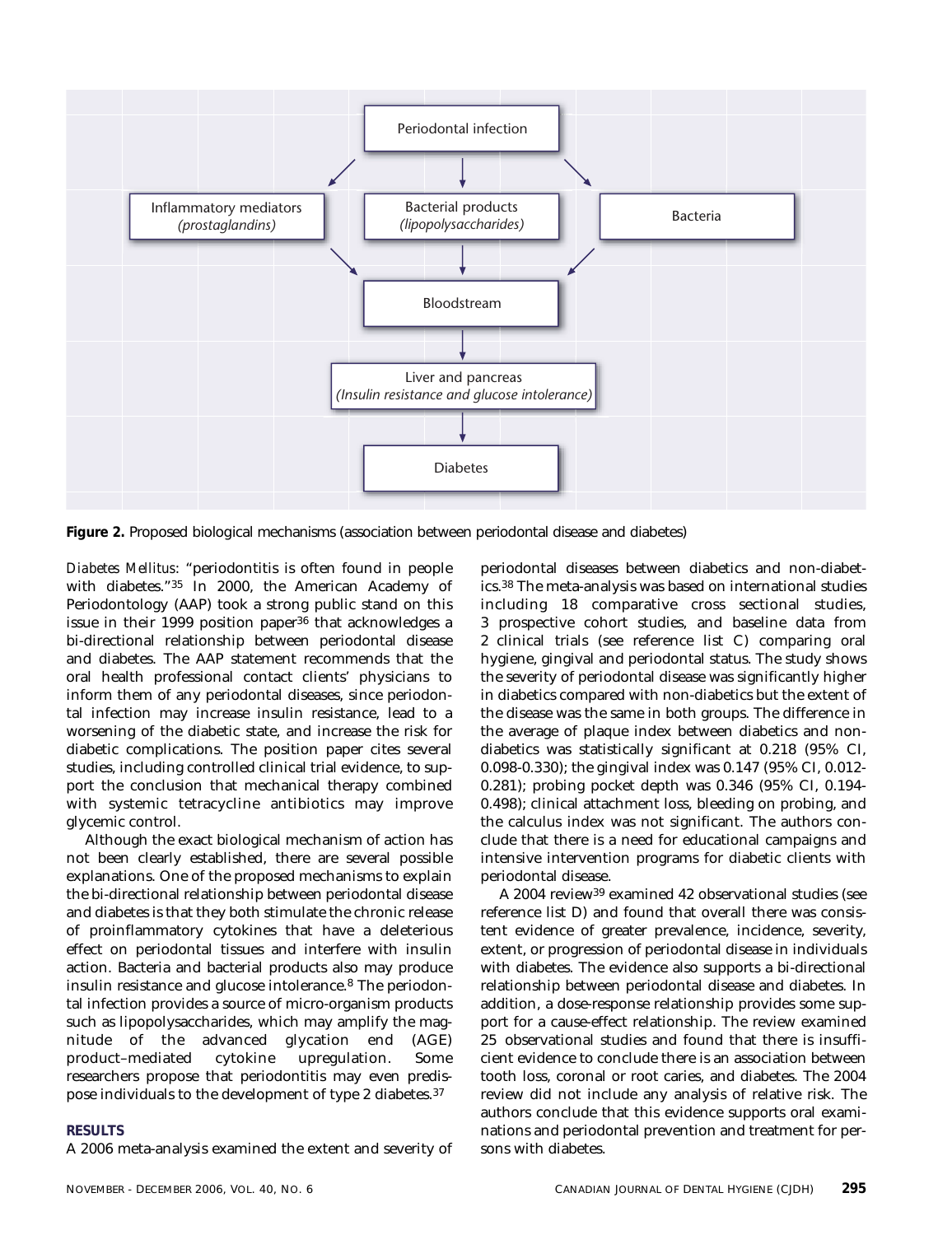# **DISCUSSION**

The 2006 meta-analysis had some good design features, including pre-stated inclusion criteria. In addition, the author included international literature including studies from France, Turkey, Sweden, Finland, and the United States. This meta-analysis holds more strength than the meta-analyses in the heart disease section of this paper, since it included two randomized controlled trials.

These highlights may be considered along with the minor drawbacks to the analysis. The authors combined studies with different study populations, ages and sizes; and different diagnostic criteria for periodontal disease, resulting in a high degree of heterogeneity between studies. The author also included very dated studies, including two from the 1970s and four from the 1980s. Studies from these decades may vary greatly in their statistical analysis technique compared with more recent studies. Another drawback is the small difference in oral health status measures between the diabetic and the non-diabetic groups. Since there is growing international research on this topic, there is a need to develop international standards for the definition and diagnostic criteria for periodontal disease, which would allow more accurate pooling of original data. This would avoid the possibility of combining the odds ratios, relative risk and P values from two non-significant studies that may give significant results.

Substantial evidence from the 2006 systematic review and a review of the literature in 2004, which includes a large number of studies, supports an association between periodontal disease and diabetes. The relationship appears to be bi-directional and possibly a cause-effect relationship. That is, poor glycemic control may be a risk factor for periodontal disease and periodontal disease may have an adverse effect on glycemic control. In addition to the outcomes of the research, several other issues may be considered when developing health policies for persons with diabetes. The prevalence of diabetes in the population may be increasing over time, and even small reductions in glycated hemoglobin (hemoglobin A1c) can result in dramatic reductions in some of the later complications of diabetes, including blindness, kidney disease, high blood pressure, and cardiovascular disease.41 In addition, periodontal disease can be prevented and treated. Therefore, periodontal therapy for the person with diabetes may have potentially great implications for public health; a call for periodontal prevention and treatment programs for persons with diabetes, regardless of income level, is warranted.

# **REFERENCES**

- 1. Lux J, Lavigne S. Your mouth portal to your body: CDHA position paper on the links between oral health and general health. Part II. Probe. 2004;38(4):155-71.
- 2. Canadian Dental Association. CDA position on association between periodontal disease and systemic disease [on-line]. Ottawa: CDA; February 2005 [cited 2006 Mar]. Available from: www.cda-adc.ca/\_files/position\_statements/perio\_systemic \_diseases.pdf .
- 3. National Institute of Dental and Craniofacial Research. The burden of oral diseases [on-line]. [Cited 2006 Mar.] Available from: www.nidcr.nih.gov/AboutNIDCR/StrategicPlan/Burden OralDiseases.htm.
- 4. Bureau of Nutritional Sciences. Dental report {Nutrition

Canada National survey]. Ottawa: The Bureau; 1977.

- 5. Statistics Canada. Canadian life expectancy and death statistics 2003 [on-line]. Ottawa: Statistics Canada; 2004 [cited 2006 Aug). Available from: http://canadaonline.about.com/ od/statistics/a/deathstats2003.htm.
- 6. Public Health Agency of Canada. Economic burden of illness in Canada on-line [on-line]. Ottawa: The Agency; 1998 (cited 2006 Aug 2006). Available from: http://ebic-femc.phacaspc.gc.ca/home\_e.php?Lang=e.
- 7. Statistics Canada. Major causes of death [on-line]. Ottawa: Statistics Canada; 2006 [cited April 2006]. Available from: http://142.206.72.67/02/02b/02b\_003\_e.htm.
- 8. Lux J, Lavigne S. Your mouth portal to your body: CDHA position paper on the links between oral health and general health. Part I. Probe. 2004;38(3):115-34..
- 9. Hujoel PP. Does chronic periodontitis cause coronary heart disease? A review of the literature. J Am Dent Assoc. 2002;133(Suppl):31S-36S.
- 10. Genco R, Offenbacher S, Beck J. Periodontal disease and cardiovascular disease: epidemiology and possible mechanisms. J Am Dent Assoc. 2002;133(Suppl):14S-22S.
- 11. Joshipura K. The relationship between oral conditions and ischemic stroke and peripheral vascular disease. J Am Dent Assoc. 2002;133(Suppl):23S-30S.
- 12. Danesh J. Coronary heart disease, Helicobacter pylori, dental disease, Chlamydia pneumoniae, and cytomegalovirus: metaanalyses of prospective studies. Am Heart J. 1999;138(5 Pt 2):S434-S437.
- 13. Janket SJ, Baird AE, Chuang SK, Jones JA. Meta-analysis of periodontal disease and risk of coronary heart disease and stroke. Oral Surg Oral Med Oral Pathol Oral Radiol Endod. 2003;95(3):559-69.
- 14. Beck J, Offenbacher S. Potential public health implications of periodontal disease and cardiovascular disease relationships [on-line]. Presented at the National Center for Chronic Disease Prevention and Health Promotion conference "Public Health Implications of Chronic Periodontal Infections in Adults"; 2003 Apr 8-9; Atlanta, Georgia. Available from: www.cdc.gov/OralHealth/conferences/periodontal\_infections .htm.
- 15. Glogauer M., McCulloch CA. An overview: introduction to the RCDSO symposium – Oral health: a window to systemic disease. Toronto: Royal College of Dental Surgeons of Ontario; 2005.
- 16. Albert DA, Papapanou P, Conicella ML, Sadowsky D, Aetna Dental. The effect of periodontal treatment on medical costs [on-line]. Abstract presented at ADEA/AADR/CADR meeting, Orlando, March 2006. Available from: http://iadr.confex.com /iadr/2006Orld/techprogram/abstract\_74102.htm.
- 17. National Institute of Dental and Craniofacial Research. Looking at the periodontal-systemic disease connection: The inside scoop [on-line]. [Cited Apr 2006.] Available from: www.nidcr.nih.gov/NewsAndReports/Media/InsideScoopPeri odontalDiseases.htm.
- 18. Desvarieux M, Demmer R, Rundek T, Boden-Albala B, Jacobs D Jr, Sacco R, Papapanou P. Periodontal microbiota and carotid intima-media thickness: the oral infections and vascular disease epidemiology study (INVEST). Circulation. 2005;111(5):576-82.
- 19. Beck JD, Eke P, Heiss G, Madianos P, Couper D, Lin D, Moss K, Elter J, Offenbacher S. Periodontal disease and coronary heart disease: a reappraisal of the exposure. Circulation. 2005;112(1):19-24.
- 20. Chiu B. Multiple infections in carotid atherosclerotic plaques. Am Heart J. 1999;138(5 Pt 2):S534-S536.
- 21. Joshipura K, Hung H, Rimm E, Willett W, Ascherio A. Periodontal disease, tooth loss, and incidence of ischemic stroke. Stroke. 2003;34(1):47-52.
- 22. Loesche W, Schork A, Terpenning MS, Chen Y, Kerr C, Dominguez BL. The relationship between dental disease and cerebralvascular accident in elderly United States veterans. Ann Periodontol. 1998;3(1):161-74.
- 23. Wu T, Trevisan M, Genco RJ, Falkner KL, Dorn JP, Sempos CT. Examinations of the relation between periodontal health status and cardiovascular risk factors: serum total and high den-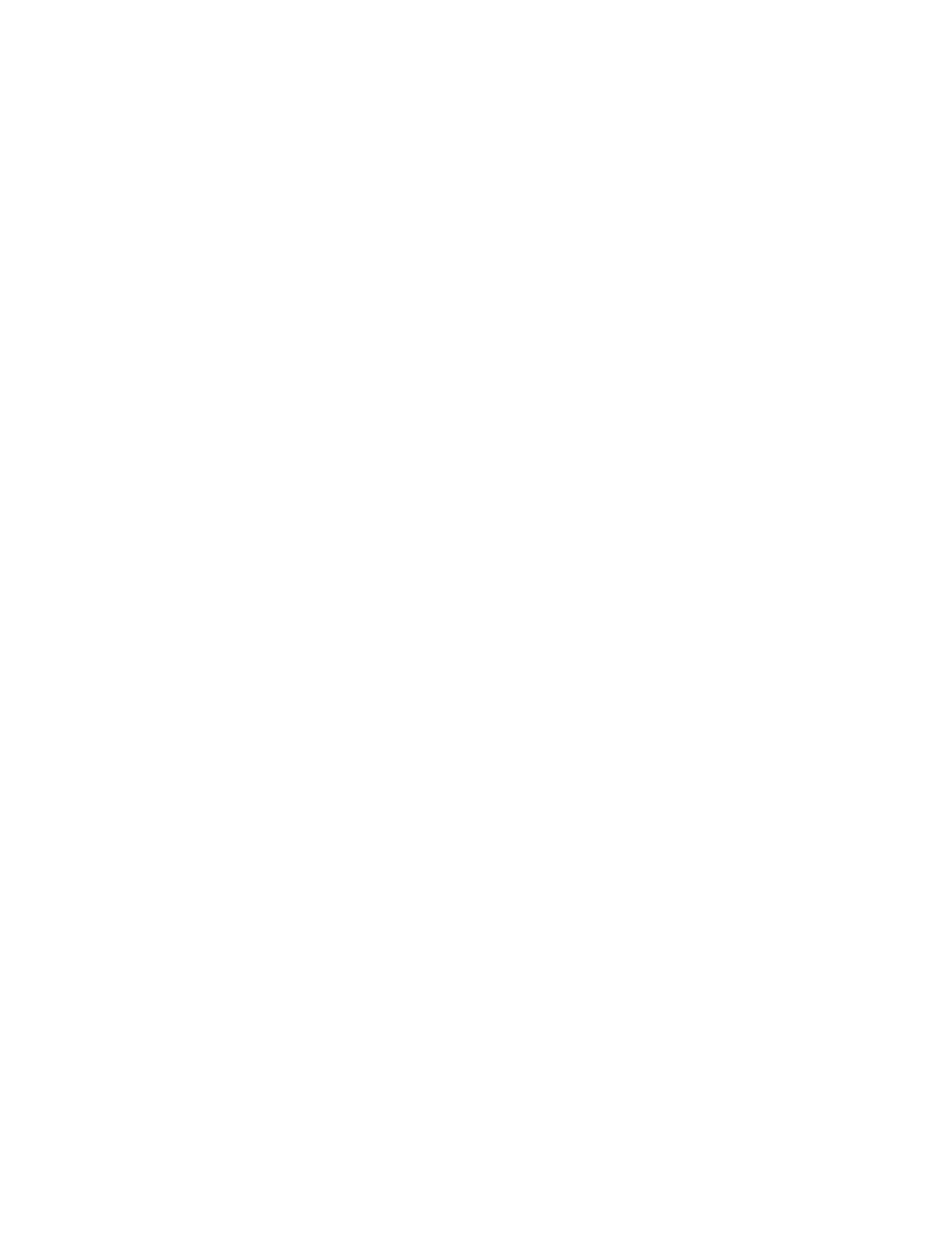sity lipoprotein cholesterol, C-reactive protein, and plasma fibrinogen. Am J Epidemiol. 2000;151(3):273-82.

- 24. Janket SJ, Qvarnstrom M, MJ, et al. Predicting coronary heart disease utilizing dental health parameter. Circulation. 2004;109:1095-1100.
- 25. Spahr A, Klein E, Khuseyinova N, Boeckh C, Muche R, Kunze M, Rothenbacher D, Pezeshki G, Hoffmeister A, Koenig W. Periodontal infections and coronary heart disease: role of periodontal bacteria and importance of total pathogen burden in the Coronary Event and Periodontal Disease (CORODONT) study. Arch Intern Med. 2006;166(5):554-59.
- 26. Khader YS, Albashaireh ZS, Alomari MA. Periodontal diseases and the risk of coronary heart and cerebrovascular diseases: a meta-analysis. J Periodontol. 2004;75(8):1046-53.
- 27. Vettore MV. Periodontal disease and cardiovascular disease. Evid Based Dent. 2004;5(3):69.
- 28. Public Health Agency of Canada. Diabetes facts and figures [on-line]. Ottawa: PHAC; 2006 [cited Apr 2006]. Available from: www.phac-aspc.gc.ca/ccdpc-cpcmc/diabetes-diabete/ english/facts/index.html.
- 29. Public Health Agency of Canada. Diabetes in Canada: national statistics and opportunities for improved surveillance, prevention, and control. Ottawa: PHAC; 2006 [cited Apr 2006]. Available from: http://www.phacaspc.gc.ca/publicat/dic-dac99/.
- 30. Grossi SG, Genco RJ. Periodontal disease and diabetes mellitus: a two-way relationship. Ann Periodontol. 1998;3(1):51-61.
- 31. Taylor GW. Bidirectional interrelationships between diabetes and periodontal diseases: an epidemiologic perspective. Ann Periodontol. 2001;6(1):99-112.

# **REFERENCE LIST A**

- **List of studies cited in: Janket SJ, Baird AE, Chuang SK, Jones JA. Meta-analysis of periodontal disease and risk of coronary heart disease and stroke. Oral Surg Oral Med Oral Path Oral Radiol Endod. 2003;95(5):559-69.**
- Beck J, Garcia R, Heiss G, Vokonas PS, Offenbacher S. Periodontal disease and cardiovascular disease. J Periodontol. 1996;67(10 Suppl):1123-37.
- DeStefano F, Anda RF, Kahn HS, Williamson DF, Russell CM. Dental disease and risk of coronary heart disease and mortality [comments]. Br Med J. 1993;306:688-91.
- Genco R, Chadda S, Grossi S. Periodontal disease is a predictor of cardiovascular disease in a native American population. J Dent Res. 1997;76:408.
- Howell T, Ridker P, Ajani U. Periodontal disease and risks of subsequent cardiovascular in U.S. male physicians. J Am Coll Cardiol. 2001;37:445.

# **REFERENCE LIST B**

**List of studies cited in: Khader YS, Albashaireh ZS, Alomari MA. Periodontal diseases and the risk of coronary heart and cerebrovascular diseases: a meta-analysis. J Periodontol. 2004;75(8):1046-53.**

## *Cohort studies*

- Beck J, Garcia R, Heiss G, et al. Periodontal disease and cardiovascular disease. J Periodontol. 1996;67(Suppl.): 1123-37.
- De Stefano F, Anda RF, Kahn HS, et al. Dental disease and risk of coronary heart disease and mortality. Br Med J 1993;306:688-91.
- Howell T, Ridker P, Ajani U, et al. Periodontal disease and risks of subsequent cardiovascular in U.S. male physicians. J Am Coll Cardiol. 2001;37:445-50.
- Hujoel PP, Drangsholt M, Spiekerman C, et al. Periodontal disease and coronary hear disease risk. J Am Med Assoc. 2000;284:1406-10.
- Joshipura KJ, Rimm EB, Douglass CW, et al. Poor oral health and coronary heart disease. J Dent Res. 1996;75:1631-6.
- Morrison HI, Ellison LF, Taylor GW, Periodontal disease and risk of fatal coronary heart and cerebrovascular diseases. J Cardiovasc Risk. 1999;6:7-11.
- 32. Tenenbaum H, Goldberg M. Point of Care Question 4 [patients with both diabetes and periodontal disease]. J Can Dent Assoc. 2006;72(1):38-39.
- 33. Rodrigues DC, Taba M, Novaes AB, Souza SLS, Grisi MF. Effect of non-surgical periodontal therapy on glycemic control in patients with type 2 diabetes mellitus. J Periodontol. 2003;74(9):1361-67.
- 34. Iwamoto Y, Nishimura F, Nakagawa M, Sugimoto H, Shikata K, Makino H, Fukuda T, Tsuji T, Iwamoto M, Murayama Y. The effect of antimicrobial periodontal treatment on circulating tumor necrosis factor-alpha and glycated hemoglobin level in patients with type 2 diabetes. J Periodontol. 2001;72(6):774- 78.
- 35. American Diabetes Association. Expert Committee on the on the Diagnosis and Classification of Diabetes Mellitus. Report. Diabetes Care. 2003;26(Suppl 1):S5-S20.
- 36. Committee on Research, Science and Therapy. American Academy of Periodontology. Diabetes and periodontal diseases. J Periodontol. 2000;71(4):664-78.
- 37. Mealey BL, Rethman MP. Periodontal disease and diabetes Bidirectional relationship. 2003;22(4):107-13.
- 38. Khader YS, Dauod AS, El-Qaderi SS, Alkafajei A, Batayha WQ. Periodontal status of diabetics compared with nondiabetics: a meta-analysis. J Diabetes Complications. 2005;20(1):59-68.
- 39. Taylor GW, Manz C, Borgnakke W. Diabetes, periodontal diseases, dental caries, and tooth loss: a review of the literature. Compend Contin Educ Dent. 2004;25(3):179-90.
- 40. Clark CM, Lee DA. Prevention and treatment of the complications in diabetes mellitus. N Engl J Med. 1995;332(18):1210-17.
- Hujoel PP, Drangsholt M, Spiekerman C. DeRouen TA. Periodontal disease and coronary hear disease risk. J Am Med Assoc. 2000;284:1406-10.
- Joshipura KJ, Rimm EB, Douglass CW, Trichopoulos D. Ascherio A, Willent WC. Poor oral health and coronary heart disease. J Dent Res. 1996;75:1631-6.
- Mattila KJ, Valtonen VV, Nieminen M, Huttunen JK. Dental infection and the risk of new coronary events: prospective study of patients with documented coronary artery disease. Clin Infect Dis. 1995;20:588-92.
- Morrison HI, Ellison LF, Taylor GW. Periodontal disease and risk of fatal coronary heart and cerebrovascular diseases. J Cardiovasc Risk. 1999;6:7-11.

Wu T, Trevisan M, Genco Rea. Periodontal disease as a risk factor for CVD, CHD and stroke. Circulation. 1999;99:1109-25.

Wu T, Trevisan M, Genco R, et al. Periodontal disease and risk of cerebrovascular disease: The first National Health and Nutrition Examination Survey and its follow-up study. Arch Intern Med. 2000;160:2749-55.

*Cross-sectional and retrospective studies*

- Arbes SJ, Slade GD, Beck JD. Association between extend or periodontal attachment loss and self-reported history of heart attack: An analysis of NHANES III data. J Dent Res 1999;78:1777-1782.
- Buhlin K, Gustafsson A, Hakansson J, et al. Oral health and cardiovascular disease in Sweden. J. Clin Periodontol 2002;29:254- 259.
- Grau AJ, Buggle F, Ziegler C, et al. Association between acute cerebrovascular ischemia and chronic and recurrent infection. Stroke 1997;28:1724-1729.
- Loesche WJ, Schork A, Terpenning MS, et al. Assessing the relationship between dental disease and coronary heart disease in elderly U.S. veterans. J Am Dent Assoc 1998;129:301-311.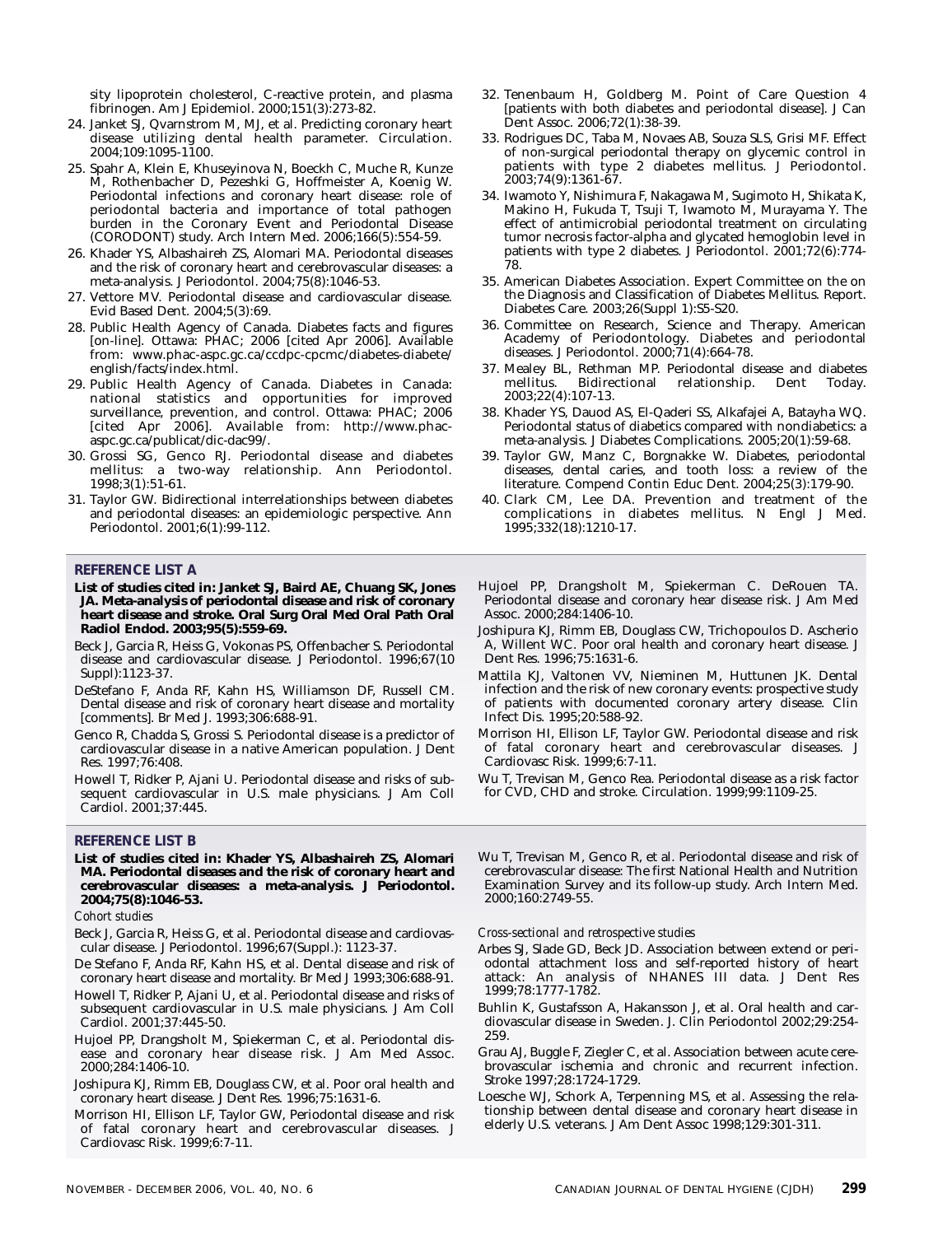# **REFERENCE LIST C**

**List of studies in: Khader YS, Dauod AS, El-Qaderi SS, Alkafajei A, Batayha WZ. Periodontal status of diabetics compared with nondiabetics: a meta-analysis. J Diabetes Complications. 2006;20(1):59-68.**

*Comparative cross-sectional studies*

- Alpagot T, Silverman S, Lundergan W, Bell C, Chambers DW. Crevicular fluid elastase levels in relation to periodontitis and metabolic control of diabetes. J Periodont Res. 2001;36(3):169- 74.
- Bridges RB, Anderson JW, Saxe SR, George K, Bridges SR. Peridontal status of diabetic and non-diabetic men: effects of smoking, glycemic control, and socioeconomic factors. J Periodont. 67:1185-92.
- Campbell MJ. Epidemiology of periodontal disease in diabetic and the non-diabetic. Aust Dent J. 1972;17(4):274-78.
- Collin HL, Uusitupa M, Niskanen L, Kontturi-Harhi V, Markkanen H, Koivisto AM, Meurman JH. Periodontal findings in elderly patients with non-insulin dependent diabetes mellitus. J Periodontol. 1998;69:962-66.
- De Pomereau V, Dargent-Pare C, Robert JJ, & Brion M. Periodontal status in insulin dependent diabetic adolescents. J Clin Periodontol. 1992;19:628-32.
- Emrich LJ, Shlossman M, Genco RJ. Periodontal disease in noninsulin dependent diabetes mellitus. J Periodontol. 1991;62(2):123-31.
- Falconbridge AR, Bradshaw WC, Jenkins PA, Baum JD. The dental status of a group of diabetic children. Br Dent J. 1981;151(8):253-55.
- Firatli E, Yilmaz O, Onan U. The relationship between clinical attachment loss and the duration of the insulin-dependent diabetes mellitus (IDDM) in children and adolescents. J Clin Periodontol. 1996;23(4):362-66.
- Goteiner D, Vogel R, Deasy M, Goteiner C. Periodontal and caries experience in children with insulin-dependent diabetes mellitus. J Am Dent Assoc. 1986;113(2):277-79
- Hugoson A, Thorstenssomi H, Falk H, Kuylenstierna J. Periodontal conditions in insulin-dependent diabetics. J Clin Periodontol. 1989;16(4):215-23.
- Karjalainen KM, Knuuttila ML. The onset of diabetes and poor metabolic control increases gingival bleeding in children and adolescent with insulin dependent diabetes mellitus. J Clin Periodontol., 1996;23:1060-67.

## **REFERENCE LIST D**

**List of studies cited in: Taylor GW, Manz C, Borgnakke W. Diabetes, periodontal diseases, dental caries, and tooth loss: a review of the literature. Comp Cont Educ Dent. 2004;25(3):179-190.** 

*Adverse effect of diabetes on periodontal health*

- Albrecht M, Banoczy J, Tamas G Jr. Dental and oral symptoms of diabetes mellitus. Comm Dent Oral Epidemiol. 1988;16(6):378- 80.
- Alpagot T, Silverman S, Lundergan W, et al. Crevicular fluid elastase levels in relation to periodontitis and metabolic control of diabetes. J Periodontal Res. 2001;36(3):169-74.
- Bacic M, Plancak D, Granic M. CPITN assessment of periodontal disease in diabetic patients. J Periodontol. 1988;59(12):816-22.
- Belting CM, Hiniker JJ, Drummet CO. Influence of diabetes mellitus on the severity of periodontal disease. J Periodontol. 1964;35:476-80.
- Benveniste R Bixler D, Conneally PM. Periodontal disease in diabetics. J Periodontol. 1967;38(4):271-79.
- Bridges RB, Anderson JW, Saxe SR, et al. Periodontal status of diabetic and non-diabetic men: effects of smoking, glycemic control, and socioeconomic factors. J Periodontol. 1996;67(11):1185-92.

Campbell MJ. Epidemiology of periodontal disease in the diabetic and the non-diabetic. Aust Dent J. 1972;17(4):274-78.

Cianciola LA, Park BH, Bruck E, et al. Prevalence of periodontal

- Morton AA, Williams RW, Watts TL. Initial study of periodontal status in non-insulin dependent diabetics in Mauritius. J Dent. 1995;23(6):343-45.
- Oliver RC, Tervonen T. Periodontitis and tooth loss: comparing diabetics with the general population. J Am Dent Assoc. 1993;124 (12):71-76.
- Pinson M, Hoffman WH, Garnick JJ, Litaker MS. Periodontal disease and type 1 diabetes mellitus in children and adolescents. J Clin Periodontol. 1995;22(2):118-23.
- Sznajder N, Carraro JJ, Rugna S, Sereday M. Peridontal finding in diabetic and non-diabetic patients. J Periodontol. 1978;49(9):445-48.
- Thorstensson H, Hugoson A. Peridontal disease experience in adult long-duration insulin-dependent diabetics. J Clin Periodontol. 1993;20(5):352-58.
- Trevonen T, Knuuttila M. Relation of diabetes control to periodontal pocketing and alveolar bone level. Oral Surg Oral Med Oral Pathol. 1986;61:346-49.
- Unal T, Firatli E, Sivas A, Meric H, Oz H. Fructosamine as a possible monitoring parameter in non-insulin dependent diabetes mellitus patients with periodontal disease. J Periodontol. 1993;64:191-94.

#### *Prospective cohort studies*

- Firatli E. The relationship between clinical periodontal status and insulin-dependent diabetes mellitus. Results after 5 years. J Periodontol. 1997;68(2):136-40.
- Pohjamo L, Tervonen T, Knuuttila M, Nurkkala H. Adult diabetic and nondiabetic subjects as users of dental services. A longitudinal study. Acta Odontologica Scandinavica. 1995;53(2):112-14.
- Trevonen T, Karjalainen K. Periodontal disease related to diabetic status. A pilot study of the response to periodontal diabetic status. A pilot study of the response to periodontal therapy in type 1 diabetes. J Clin Periodontol. 1997;24(7):505-10.

#### *Clinical trials*

- Tervonen T, Knuuttila M, Pohjamo L, Nurkkala H. Immediate response to non-surgical periodontal treatment in subjects with diabetes mellitus. J Clin Periodontol. 1991;18:65-68.
- Wesfelt E, Rylander H, Blohme G, Jonasson P, Linhe J. The effect of periodontal therapy in diabetics. Results after 5 years. J Clin Periodontol. 1996;23:92-100.

disease in insulin-dependent diabetes mellitus (juveniles diabetes). J Am Dent Assoc. 1982;104(5):653-60.

- Cohen DW, Friedman LA, Shapiro J, et al. Diabetes mellitus and periodontal disease: two-year longitudinal observations. J. Periodontol. 1970;41(12):709-12.
- de Pommereau V, Dargent-Pare C, Robert JJ, Brion M. Periodontal status in insulin-dependent diabetic adolescents. J Clin Periodontol. 1992;19(9 Pt 1):628-23.
- Dolan TA, Gilbert GD, Ringelberg ML, et al. Behavioral risk indicators or attachment loss in adult Floridians. Clin Periodontol. 1997;24(4):223-32.
- Emrich LJ, Sclossman M, Genro RJ. Periodontal disease in noninsulin-dependent diabetes mellitus [see comments]. J Periodontol. 1991;62(2):123-31.
- Faulconbridge AR, Bradshaw WC, Jenkins PA, et al. The dental status of a group of diabetic children. Br Dent J. 1981;151(8):253-55.
- Finestone AJ, Boorujy SR. Diabetes mellitus and periodontal disease. Diabetes. 1967;16(5):336-40.
- Firatli E, Yilamz O, Onan U. The relations between clinical attachment loss and the duration of insulin-dependent diabetes mellitus (IDDM) in children and adolescents. J Clin Periodontol. 1996;23(4):362-66.
- Firatli E. The relationship between clinical periodontal status and insulin-dependent diabetes mellitus. Results after 5 years. J Periodontol. 1997;68(2):136-40.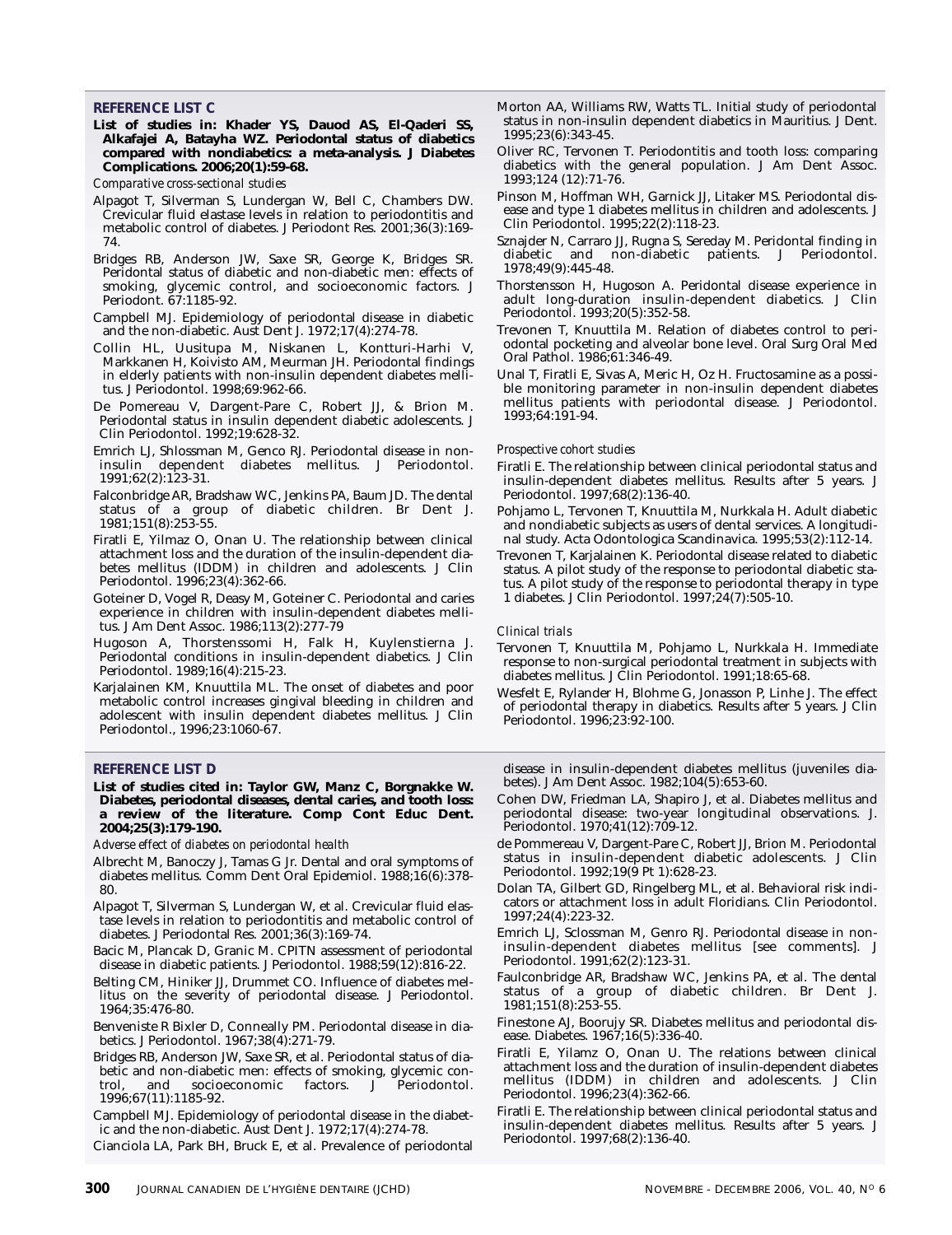- Galea H, Aganovic I, Aganovic M. The dental caries and periodontal disease experience of patients with early onset insulin dependent diabetes. Int Dent J. 1896;36(4):219-24.
- Glavind L, Lund B, Loe H. The relationship between periodontal state and diabetes duration J Periodontol. 1968;39(6)341-47.
- Goteiner D, Vogel R, Deasy M, et al. Periodontal and caries experience in children with insulin-dependent diabetes mellitus. J Am Dent Assoc. 1986;113(2):277-79.
- Grossi SG, Zambon JJ, HO AW, et al. Assessment of risk for periodontal disease. I. Risk indicators for attachment loss. J Periodontol. 1994;65(3):260-67.
- Guven Y. Satman I, Dinccag N, et al. Salivary peroxidase activity in while saliva of patients with insulin-dependent (type-1) diabetes mellitus. J Clin Periodontol. 1996;23(9):879-81.
- Harrison R, Bowen WH. Periodontal health, dental caries, and metabolic control in insulin-dependent diabetic children and adolescents. Pediatr Dent. 1987;9(4):283-86.
- Hove KA, Stallard RE. Diabetes and the periodontal patient. J Periodontol. 1970;41(12):713-18.
- Hugoson A, Thorstensson H, Falk H, et al. Periodontal conditions in insulin-dependent diabetics. J Clin Periodontol. 1989;16(4):215-23.
- Kjellman O, Henrickson CO, Berghagen N, et al. Oral conditions in 105 subjects with insulin-treated diabetes mellitus. Sven Tandlak Tidskr. 1970;63(2):99-110.
- Mackenzie RS, Millard HD. Interrelated effects of diabetes, arteriosclerosis, and calculus on alveolar bone loss. J Am Dent Assoc. 1963;66:191-98.
- Morton AA, Williams RW, Watts TLP. Initial study of periodontal status in non-insulin-dependent diabetics in Mauritius. J Dent. 1995;23(6):343-354.
- Nelson RG, Shlossman M, Budding LM, et al. Periodontal disease and NIDDM in Pima Indians. Diabetes Care. 1990;13(8) 836-40.
- Novaes Junior AB, Gutierrez FG, Novaes AB. Periodontal disease progression in type II non-insulin-dependent diabetes mellitus patients (NIDDM). Part 1 - Probing pocket depths and clinical attachments. Braz Dent J. 1996;7(2):65-73.
- Novaes Junior AB, Pereira AL, de Moraes N, et al. Manifestations of insulin-dependent diabetes mellitus in the periodontium of young Brazilian patients. J Periodontol. 1991;62(2):116-22.
- Oliver RC, Tervonen T. Periodontitis and tooth loss: comparing diabetes with the general population. J Am Dent Assoc. 1993;124(12):71-76.
- Pinson M, Hoffman WH, Garnick JJ, et al. Periodontal disease and type 1 diabetes mellitus in children and adolescents. J Clin Periodontol. 1995;22(2):118-23.
- Ringelberg ML, Dixon DO, Francis AO, et al. Comparison of gingival health and gingival crevicular fluid flow in children with and without diabetes. J Dent Res. 1977;56(2):108-11.
- Rylander H, Ramberg P, Blohme G, et al. Prevalence of periodontal disease in young diabetics. J Clin Periodontol. 1987;14(1):38- 43.
- Sandler HC, Stahl SS. Prevalence of periodontal disease in a hospitalized population. J Dent Res. 1960;39(3):439-49.
- Shlossman M, Knowler WC, Pettitt DJ, et al. Type 2 diabetes mellitus and periodontal disease. J Am Dent Assoc. 1990;121(4):532-36.
- Sznajder N, Carraro JJ, Rudna S, et al. Periodontal findings in diabetic and nondiabetic patients. J Periodontol. 1978;49(9):445- 48.
- Szpunar SM, Ismail AI, Eklund SA. Diabetes and periodontal disease: analyses of NHANES I and NHANES [Abstr #1605]. J Dent Res. 1989;68(Spec issue):383.
- Taylor GW. Exploring interrelationships between diabetes and periodontal disease in African Americans. Compend Contin Educ Dent. 2001;22(3):42-48.
- Taylor GW, Burt BA, Becker MP, et al. Glycemic control and alveolar bone loss progression in type 2 diabetes. Ann Periodontol. 1998;3(1):30-39.
- Taylor GW, Burt BA, Becker MP, et al. Non-insulin dependent diabetes mellitus and alveolar bone loss progression over 2 years. J Periodontal. 1998;69(1):76-83.
- Tervonen T, Karjalainen K, Knuuttila M, et al. Alveolar bone loss in type 1 diabetes subjects. J Clin Periodontol. 2000;27:567-71.
- Tervonen T, Karjalainen K. Periodontal disease related to diabetic status. A pilot study of the response to periodontal therapy in type 1 diabetes. J Clin Periodontol. 1997;24(7):505-10.
- Tervonen T, Knuuttila M. Relation of diabetes control to periodontal pocketing and alveolar bone level. Oral Surg Oral Med Oral Pathol. 1986;61(4):346-49.
- Thorstensson H, Hugoson A. Periodontal disease experience in adult long-duration insulin-dependent diabetics. J Clin Periodontol. 1993:20(5):352-58.
- Wolf J. Dental and periodontal conditions in diabetes mellitus. A clinical and radiographic study. Proc Finn Dent Soc. 1977;73(4- 6 suppl):1-56.
- Yavuzyilmaz E, Yumak O, Akdoganli T, et al. The alterations of whole saliva constituents in patients with diabetes mellitus. Aust Dent J. 1996;41(3):193-97.

*Bi-directional relationship*

- Ainamo J, Lahtinen A, Uitto VJ. Rapid periodontal destruction in adult humans with poorly controlled diabetes. A report of 2 cases. J Clin Periodontol. 1990;17(1):22-28.
- Albrecht M, Banoczy J, Tamas Jr G. Dental and oral symptoms of diabetes mellitus. Comm Dent Oral Epidemiol. 1988;16(6):378- 80.
- Alpagot T, Silverman S, Lundergan W, et al. Crevicular fluid elastase levels in relation to periodontitis and metabolic control of diabetes. J Periodontal Res. 2001;36(3):169-74.
- Bacic M, Plancak D, Granic M. CPITN assessment of periodontal disease in diabetic patients. J Periodontol. 1988;59(12):816-22.
- Barnett ML, Baker RL, Yancey JM, et al. Absence of periodontitis in a population of insulin-dependent diabetes mellitus (IDDM) patients. J Periodontol. 1984(7):402-05.
- Bridges RB, Anderson JW, Saxe SR, et al. Periodontal status of diabetic and non-diabetic men: effects of smoking, glycemic control, and socioeconomic factors. J Periodontal. 1996;67(11):1185-92.
- de Pommereau V, Dargent-Pare C, Robert JJ, et al. Periodontal status in insulin-dependent diabetic adolescents. J Clin Periodontol. 1992;19(9 Pt 1):628-23.
- Diabetes Control and Complications Trial Research Group. The effect of intensive treatment of diabetes on the development and progression of long-term complications in insulin-dependent diabetes mellitus. The Diabetes Control and Complications Trial Research Group. N Eng J Med. 1993;329(14):977-86.
- Finestone AJ, Boorujy SR. Diabetes mellitus and periodontal disease. Diabetes. 1967;16(5):336-40.
- Firatli E. The relationship between clinical periodontal status and insulin-dependent diabetes mellitus. Results after 5 years. J Periodontol. 1997;68(2):136-40.
- Galea H, Aganovic I, Aganovic M. The dental caries and periodontal disease experience of patients with early onset insulin dependent diabetes. Int Dent J. 1896;36(4):219-24.
- Gislen G, Nilsson KO, Matsson L. Gingival inflammation in diabetic children related to degree of metabolic control. Acta Odontol Scand. 1980;38(4):241-46.
- Goteiner D, Vogel R, Deasy M, et al. Periodontal and caries experience in children with insulin-dependent diabetes mellitus. J Am Dent Assoc. 1986;113(2):277-79.
- Gusberti FA, Syed SA, Bacon G, et al. Puberty gingivitis in insulindependent diabetic children. I. Cross-sectional observations. J Periodontol. 1983;54(12):714-20.
- Harrison R, Bowen WH. Periodontal health, dental caries, and metabolic control in insulin-dependent diabetic children and adolescents. Pediatr Dent. 1987;9(4):283-86.
- Hayden P, Buckely LA. Diabetes mellitus and periodontal disease in an Irish population. J Periodontal Res. 1989;24(5):298-02.
- Hove KA, Stallard RE. Diabetes and the periodontal patient. J Periodontol. 1970;41(12):713-18.
- Karikoski A, Murtomaa H, Ilanne-Parikka P. Assessment of periodontal treatment needs among adults with diabetes in Finland. Int Dent J. 2002;52(2):75-80.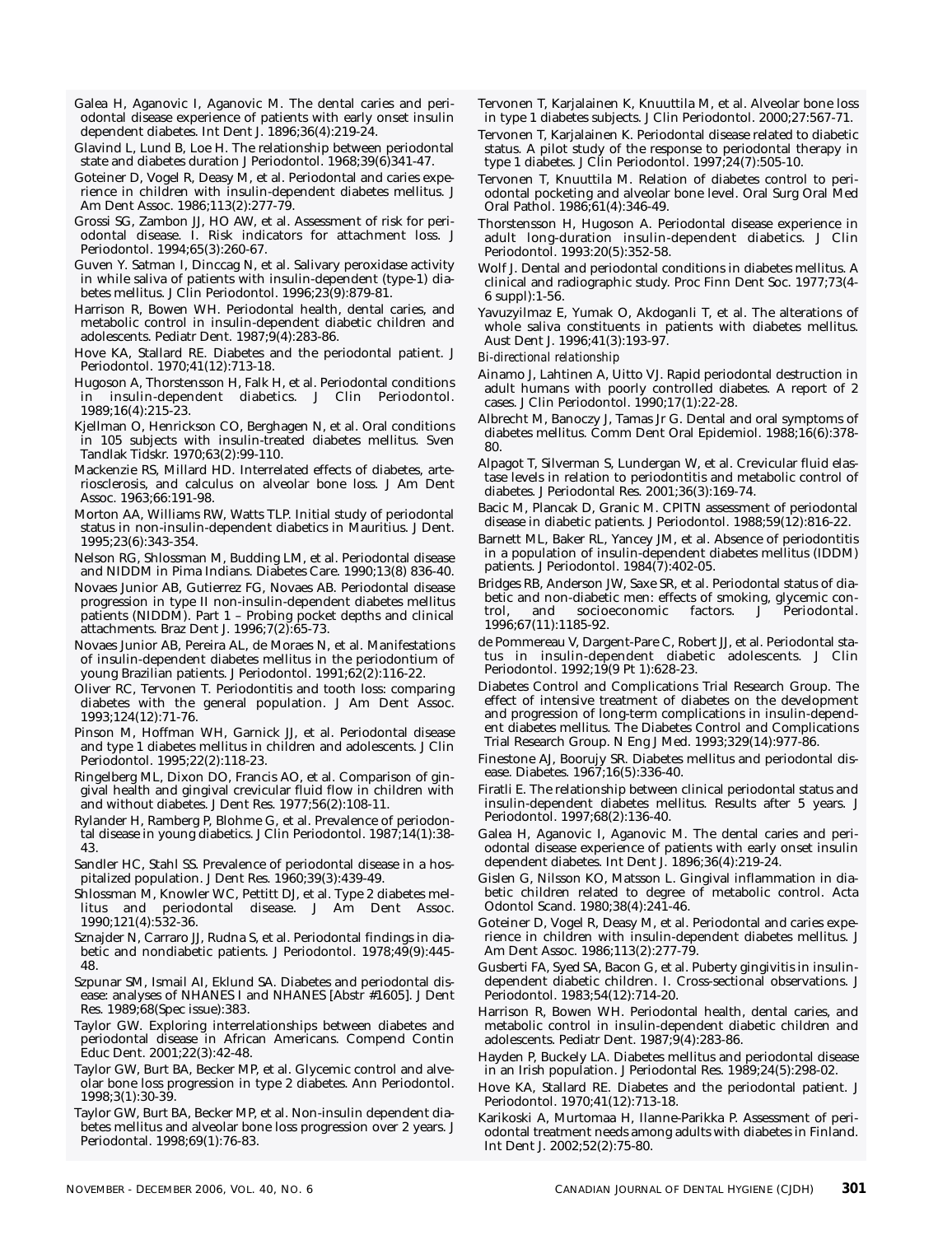- <span id="page-21-0"></span>Karjalainene KM, Knuuttila ML. The onset of diabetes and poor metabolic control increases gingival bleeding in children and adolescents with insulin-dependent diabetes mellitus. J Clin Periodontol. 1996;23(12):1060-67.
- Kjellman O, Henrickson CO, Berghagen N, et al. Oral conditions in 105 subjects with insulin-treated diabetes mellitus. Sven Tandlak Tidskr. 1970;63(2):99-110.
- Moore PA, Weyant RJ, Mongelluzzo MB, et al. Type 1 diabetes mellitus and oral health assessment of periodontal disease. J Periodontol. 1999;70(4):409-17.
- Nichols C, Laster LL, Bodak-Gyovai LZ. Diabetes mellitus and periodontal disease. J Periodontal disease. J Periodontol. 1978;49(2):85-88.
- Novaes AB Jr, Gutierrez FG, Novaes AB. Periodontal disease progression in type II non-insulin-dependent diabetes mellitus patients (NIDDM). Part 1 – Probing pocket depths and clinical attachments. Braz Dent J. 1996;7(2):65-73.
- Oliver RC, Tervonen T. Periodontitis and tooth loss: comparing diabetes with the general population. J Am Dent Assoc. 1993;124(12):71-76.
- Pinson M, Hoffman WH, Garnick JJ, et al. Periodontal disease and type 1 diabetes mellitus in children and adolescents. J Clin Periodontol. 1995;22(2):118-23.
- Rylander H, Ramberg P, Blohme G, et al. Prevalence of periodontal disease in young diabetics. J Clin Periodontol. 1987;14(1):38- 43.
- Safkan-Seppala B, Ainamo J. Periodontal conditions in insulindependent diabetes mellitus. J Clin Periodontol. 1992;19(1):24- 29.
- Sandberg GE, Sundberg HE, Fjellstrom CA, et al. Type 2 diabetes and oral health A comparison between diabetic and non-diabetic subjects. Diabetes Res Clin Pract. 2000;50:27-34.
- Sandholm L, Swanljung O, Rytomaa I, et al. Periodontal status of Finnish adolescents with insulin-dependent diabetes mellitus. J Clin Periodontol. 1989;16(10):617-20.
- Sastrowijoto SH, Hillemans P, van Steenbergen TJ, et al. Periodontal condition and microbiology of healthy and diseased periodontal pockets in type 1 diabetes mellitus patients. J Clin Periodontol. 1989;16(5):316-22.
- Seppala B, Ainamo J. A site-by-site follow-up study on the effect of controlled versus poorly controlled insulin-dependent diabetes mellitus. J Clin Periodontol. 1994;21(3):161-65.
- Seppala B, Seppala M, Ainamo J. A longitudinal study on insulindependent diabetes mellitus and periodontal disease. J Clin Periodontol. 1993;20(3):161-65.
- Taylor GW. Exploring interrelationships between diabetes and periodontal disease in African Americans. Compend Contin Educ Dent. 2001;22(3):42-48.
- Taylor GW, Burt BA, Becker MP, et al. Glycemic control and alveolar bone loss progression in type 2 diabetes. Ann Periodontol. 1998;3(1):30-39.
- Tervonen T, Karjalainen K, Knuuttila M, et al. Alveolar bone loss in type 1 diabetes subjects. J Clin Periodontol. 2000;27:567-71.
- Tervonen T, Karjalainen K. Periodontal disease related to diabetic status. A pilot study of the response to periodontal therapy in type 1 diabetes. J Clin Periodontol. 1997;24(7):505-10.
- Tervonen T, Knuuttila M. Relation of diabetes control to periodontal pecketing and alveolar bone level. Oral Surg Oral Med Oral Pathol. 1986;61(4):346-49.
- Tervonen T, Oliver RC. Long-term control of diabetes mellitus and periodontis. J Clin Periodontol. 1993;20(6):431-35.
- Tsai C, Hayes C, Taylor GW. Glycemic control of type 2 diabetes and severe periodontal disease in the US adult population. Community Dent Oral Epidemiol. 2002;30(3):182-92.
- UKPDS Group. Intensive blood-glucose control with sulphonylureas or insulin compared with conventional treatment and risk of complications in patients with type 2 diabetes (UKPDS 33). UK Prospective Diabetes Study (UKPDS) Group. Lancet. 1998;54(12):714-20.
- Unal T, Firatly E, Sivas A, et al. Fructosamine as a possible monitoring parameter in non-insulin dependent diabetes mellitus

patients with periodontal disease. J Periodontol. 1993;64(3):191- 94.

Wolf J. Dental and periodontal conditions in diabetes mellitus. A clinical and radiographic study. Proc Finn Dent Soc. 1977;73(4-6 suppl):1-56.

# *Dental caries*

- Akyuz S, Oktay C. The relationship between periodontitis and tooth decay in juvenile diabetes mellitus cases and in healthy children. J Marmara Univer Dent Fac. 1990;1(1)58-65.
- Albrecht M, Banoczy J, Tamas G Jr. Dental and oral symptoms of diabetes mellitus. Community Dent Oral Epidemiol. 1988;16(6):378-80.
- Bacic M, Ciglar I, Granic M, et al. Dental status in a group of adult diabetic patients. Community Dent Oral Epidemiol. 1989;17(6):313-16.
- Bernick SM, Cohen DW, Baker L, et al. Dental disease in children with diabetes mellitus. J Periodontol. 1975;46(4):241-45.
- Cherry-Peppers G, Ship JA. Oral health in patients with type II diabetes and impaired glucose tolerance. Diabetes Care. 1993;16(4):638-41.
- Ciglar I, Sutalo J, Vuksan V, et al. Nutrition dental caries, and diabetes mellitus. Diab Croat. 1985;14:239-46.
- Collin HL, Uusitupa M, Niskanen L, et al. Caries in patients with non-insulin-dependent diabetes mellitus. Oral Surg Oral Med Oral Pathol Oral Radiol Endod. 1998;85(6):680-85.
- Edblad E, Lundin SA, Sjodin B, et al. Caries and salivary status in young adults with type 1 diabetes. Swed Dent J. 2001;25(2):53- 60.
- Falk H, Hugoson A, Thorstensson H. Number of teeth, prevalence of caries and periapical lesions in insulin-dependent diabetics. Scand J Dent Res. 1989;97(3):198-206.
- Faulconbridge AR, Bradshaw WC, Jenkins PA, et al. The dental status of a group of diabetic children. Br Dent J. 1981;151(8):253-55.
- Galea H, Aganovic I, Aganovic M. The dental caries and periodontal disease experience of patients with early onset insulin dependent diabetes. Int Dent J. 1896;36(4):219-24.
- Goteiner D, Vogel R, Deasy M, et al. Periodontal and caries experience in children with insulin-dependent diabetes mellitus. J Am Dent Assoc. 1986;113(2):277-79.
- Harrison R, Bowen WH. Periodontal health, dental caries, and metabolic control in insulin-dependent diabetic children and adolescents. Pediatr Dent. 1987;9(4):283-86.
- Jones RB, McCallum RM, Kay EJ, et al. Oral health and oral health behaviour in a population of diabetic outpatient clinic attenders. Community Dent Oral Epidemiol. 1992;20:204-07.
- Kirk JM, Kinirons MJ. Dental health of young insulin dependent diabetic subjects in Northern Ireland. Community Dent Health. 1998;8(4):335-41.
- Kjellman O, Henrickson CO, Berghagen N, et al. Oral conditions in 105 subjects with insulin-treated diabetes mellitus. Sven Tandlak Tidskr. 1970;63(2):99-110.
- Leeper SH, Kalkwarf KL, Strom EA. Oral status of "controlled" adolescent type 1 diabetics. J Oral Med. 1985;40(3):127-33.
- Lin BP, Taylor GW, Allen DJ, et al. Dental caries in older adults with diabetes mellitus. Spec Care Dentist. 1999;19(1):8-14.
- Matsson L, Koch G. Caries frequency in children with controlled diabetes. Scand J Dent Res. 1975;7(4):20-23.
- Moore PA, Weyant RJ, Etzel KR, et al. Type 1 diabetes mellitus and oral health: assessment of coronal and root caries. Community Dental Oral Epidemiol. 2001;29(3);183-94.
- Narhi TO, Meurman JH, Odont D, et al. Oral health in the elderly with non-insulin-dependent diabetes mellitus. Spec Care Dentist. 1996;16(3):116-22.
- Pohjamo L, Knuuttila M, Burkkala H, et al. Increment of caries in diabetic adults. A two-year longitudinal study. Community Dent Health. 1991;8(4):343-48.

**[Periodontal-Systemic Disease Connection](#page-61-0)** *…continued on page 342*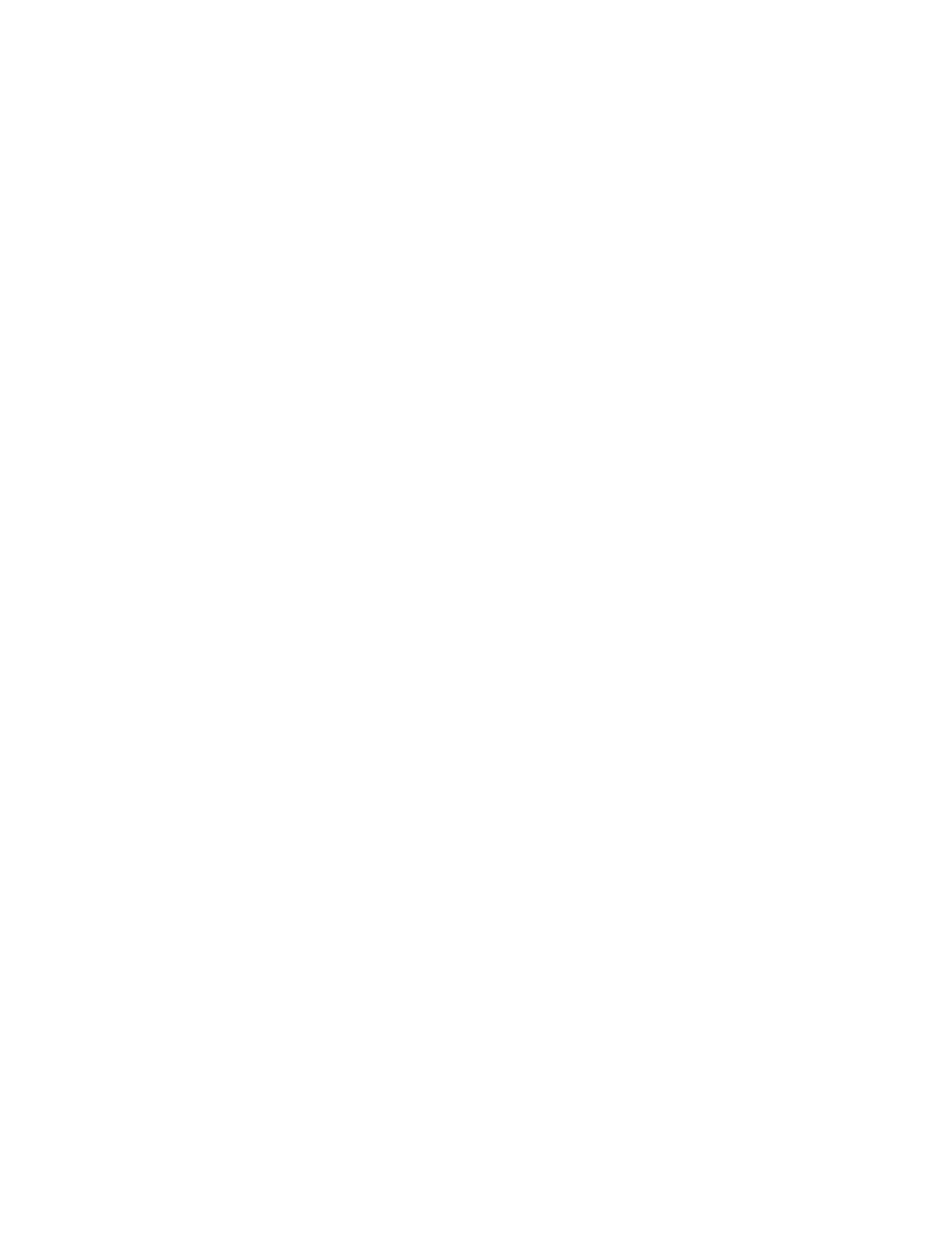# <span id="page-23-0"></span>**Thoughts on Critical Thinking by a Dental Hygienist**

*by Laura Lee MacDonald, DipDH, BScD(DH), MEd\**

# **ABSTRACT**

Thinking about thinking is an activity requiring skills such as analysis, interpretation, and inference. It is also necessary to want to think or be motivated to think, that is, be disposed to do so. It was only in the 20th century, 1990 to be specific, that the American Philosophical Association defined critical thinking. In 2000, the nursing profession did so in the context of nursing. The dental hygiene profession has yet to articulate what is meant by critical thinking as it is used in the profession. The purpose of this exposition is to generate discourse and dialogue among the dental hygiene community so they too arrive at the meaning of critical thinking in the context of their profession; critical thinking is an ability of the competent dental hygienist.

**Keywords:** thinking, cognition, judgment, critical thinking

# **INTRODUCTION**

**I**<br>Iiv MAGINE AN OLIVE TREE, A FEW BOULDERS, A WARM breeze, and a gathering of a few people wrapped in robes. They have come together to contemplate the relativity of life, the purpose of being, to think about a course of action. It is a common enough sight, these people thinking. The image alludes to time as a non-issue in the thinking process. The process of thinking is seemingly of utmost importance; it appears to have a thoughtful, systematic metre. The image is good.

Imagine three great philosophers:<sup>1</sup> Socrates (469-399 BC), who figuratively begat Plato (427–347 BC), who begat Aristotle (384–324 BC). Socrates asks his student Plato to think, to do so as an active, living "thing"; to beware of doing so without "suspension of critical thought." Plato generates thought around the trinity of the intellect, the spirit, and the body as the living thing—this thinking. Aristotle, student of Plato, proposes that knowledge is fundamentally empirical, that what is known is known through observation and experience. Thought given to thinking; thinking about thought. Is this field of inquiry just for philosophers, people who have dedicated their life's work to contemplating thinking? Or is "thinking about thinking" a responsibility for us "common folk," that is, those of us not schooled in philosophy?

Imagine travelling through the next centuries when land masses are discovered; wars are fought; and the " ology" of many disciplines brings increased understanding to life and its existence. René Descartes (1596–1650), a French philosopher, becomes famed for his expression *cogito ergo sum*—"I think, therefore I am." George Berkeley (1685–1783) states *esse est percipi*—"to be is to be perceived," that perception of the external reality produces ideas in our own minds; that we see and interpret and do based on our perceptions; that we are mind-dependent. Thorndike (1912) presented critical thinking as a person's

*Plato, Aristotle, and Socrates and those who followed through the centuries believe critical thinking to be a teachable skill, not only the subskills involved such as interpretation and analysis, but the motivation and interest to do so ("willing to consider, diligent").*

general power to respond well in thought, action, and feeling.2 The thought behind thinking continues as we are influenced by scientists and philosophers, who continually push and pull, suggest and query, and provoke us to know *how* to know (epistemology). Is it through our senses that we perceive and understand our environment? Is it because of empirical observation or faith? How is it that we know?

This exposition is on critical thinking as a competency or an ability of the dental hygienist. Questions that come to mind are "What is meant by "critical thinking?" and "What does critical thinking mean to the dental hygienist?" Why is the attributive adjective *critical* used? Is the very act of thinking, not critical? If, in the 21st century, philosophers continue the quest of embodying critical thinking, then these are good queries for the dental hygiene profession. Among those philosophers are a few dental hygiene scholars who, centuries later, follow the lead of the robed people sitting under the olive tree. This exposition on critical thinking as an active living thing is meant to generate dialogue, debate, and discourse amongst the dental hygiene community to bring to fruition the meaning of critical thinking as an ability or competency of the dental hygienist. Given that the discussion is on thinking, the style of writing is purposeful so the thinking is transparent. Hence the use of punctuation such as dashes and parentheses so the reader may "see"

<sup>\*</sup> Associate Professor, School of Dental Hygiene, Faculty of Dentistry, University of Manitoba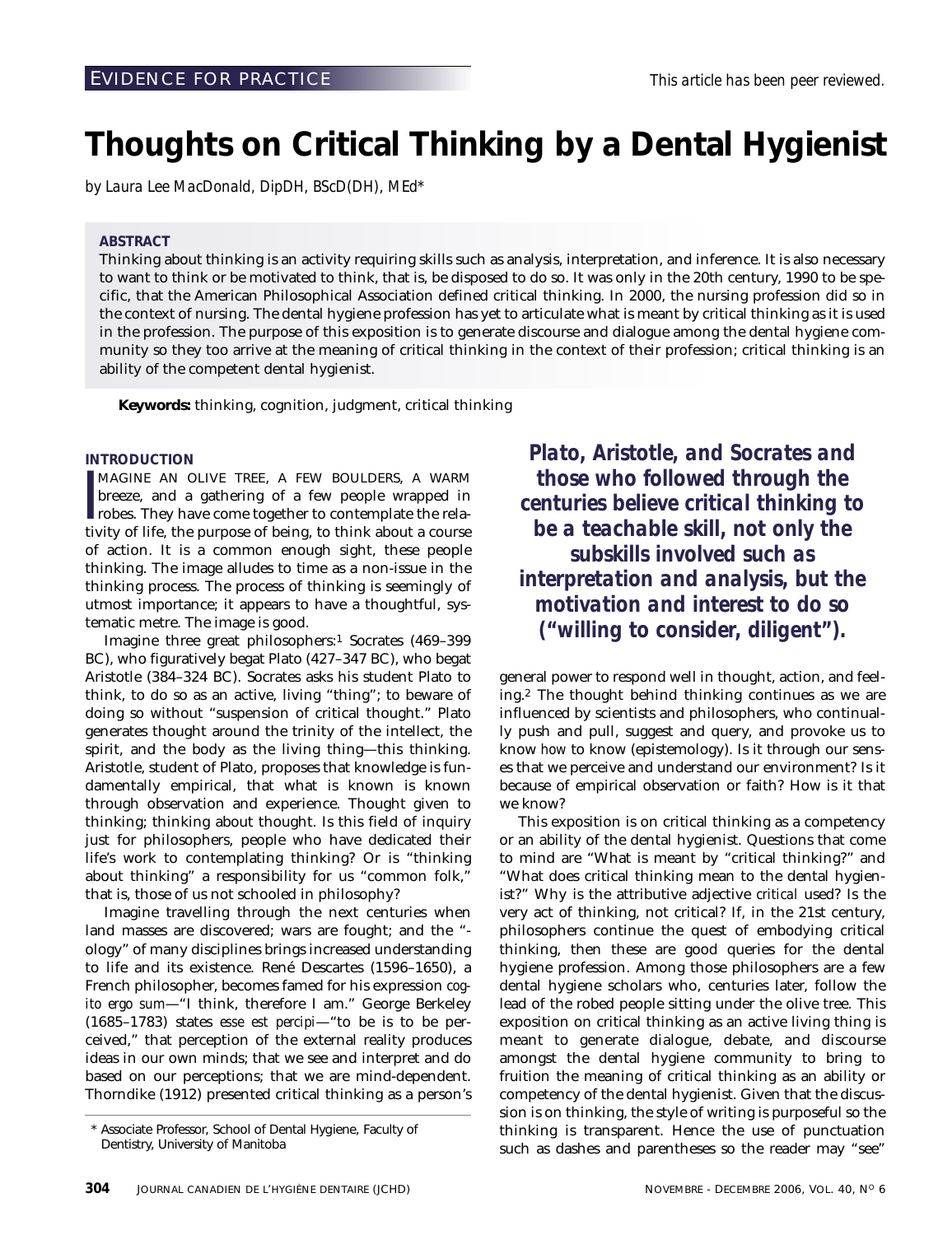# **RÉSUMÉ**

Penser au sujet de la pensée est une activité qui demande des habilités comme l'analyse, l'interprétation et l'inférence. Il semble qu'il est également nécessaire de vouloir penser ou d'être motivé à penser, donc qu'il faut être disposé à le faire. Ce n'est qu'au 20<sup>e</sup> siècle, en 1990 pour être spécifique, que l'American Philosophical Association a défini la pensée critique. En 2000, la profession infirmière l'a également fait dans le contexte des soins infirmiers. La profession de l'hygiène dentaire a encore à bien formuler ce que signifie la pensée critique telle qu'utilisée dans la profession. Le but de cet exposé est de générer un discours et un dialogue parmi la communauté des hygiénistes dentaires afin qu'elles arrivent à définir la pensée critique dans le contexte de leur profession ; la pensée critique est une habileté des hygiénistes dentaires compétentes.

what the author is thinking—a liberty taken to entice discourse.

# **CRITICAL THINKING: A COMPETENCY IN THE 20TH AND 21ST CENTURIES**

Today, we common folk need only do a Google search to realize that the search for what is thinking, critical thinking to be more specific, results in a multitude of definitions from which to choose. The competent person, from every walk of life, possibly in nearly all professions, is described as being able to critically think. That this is true of the dental hygiene profession is supported, for example, by the Pew Health Professions Commission,3 the Commission on Dental Accreditation of Canada,<sup>4</sup> the Institute of Medicine,5 and learning outcomes or competencies of dental hygiene education programs across the country. The 1980s brought the need to learn *how* to learn, which gave rise to the need for critical thinking beginning from early years to post-secondary years, $6$  and then continuing as an expectation of the health professional.3 Education in the early years and high schools responded, for example, through health education classes on lifestyle choices.7-12 Universities and colleges developed centres on/for critical thinking; websites abound, as do resources on developing critical thinking skills. We entered a paradigm on critical thinking; not that we created it; we just reintroduced it. We returned to the roots of the olive tree where thought was given to thinking.

In the 20th century, thinkers from many disciplines gathered from the United States and Canada to participate in the American Philosophical Association (APA) session on defining critical thinking.6 Using the Delphi Method, they conceptualized critical thinking as an essential tool of inquiry and a powerful resource for any individual to use in all aspects of their life. Critical thinking was collectively characterized as follows: the purposeful self-regulated judgment using the cognitive skills of interpretation, analysis, evaluation, inference, and explanation. The group described the ideal critical thinker as follows:

The ideal critical thinker is habitually inquisitive, well-informed, trustful of reason, open-minded, flexible, fair-minded in evaluation, honest in facing personal biases, prudent in making judgments, willing to reconsider, clear about issues, orderly in complex matters, diligent in seeking relevant information, reasonable in the selection of criteria, focused in

inquiry, and persistent in seeking results which are as precise as the subject and the circumstances of inquiry permit (Facione 1990, p. 3).6

Plato, Aristotle, and Socrates and those who followed through the centuries believe critical thinking to be a teachable skill, not only the subskills involved such as interpretation and analysis, but the motivation and interest to do so ("willing to consider, diligent"). An olive tree and time—that image of the scholars and their students thinking, pondering and reflecting—gives the impression that contemplative thought is permitted and supported as part of the thinking process. The thinker actively engages in the act of thinking and begins the process. If this is an "active living thing," then an able person, given the time and exposure to the skills involved can learn to think critically, given of course that they want to do so.

Williams et al. (2003) suggest that time is not available in the dental hygiene curriculum to teach critical thinking skills and that, based on nursing and medical experience, it may be important to ensure that students have this prerequisite skill on entering the health professions.13 Given this assumption, Williams et al. conducted a study on the predictive validity of critical thinking skills for initial clinical dental hygiene performance. Nearly 200 first-year dental hygiene baccalaureate-level students from seven United States programs participated in the study. Phase I consisted of a consensus agreement among a panel of experts regarding content validity of the clinical measurement. Phase II of the study identified the student participants. Phase III involved the first-year students completing the California Critical Thinking Skills Test (CCTST) and the California Critical Thinking Disposition Inventory (CCTDI) during the first week of classes and again early in the second semester. The CCTST assesses the following abilities: analysis, inference, evaluation, and inductive and deductive reasoning. The CCTDI looks at inquisitiveness, organization of inquiry, value of reason, truth seeking, open-mindedness, self-confidence, and maturity. Williams et al. found the CCTST scores gave a good prediction of initial student outcomes, but the student scores did not change from one semester to the next. This suggested the programs did not provide learning environments conducive to increasing critical thinking skills. The CCTDI scores appeared to have no correlation with student performance. Can a person be capable of critical thinking, but not be inclined to do so?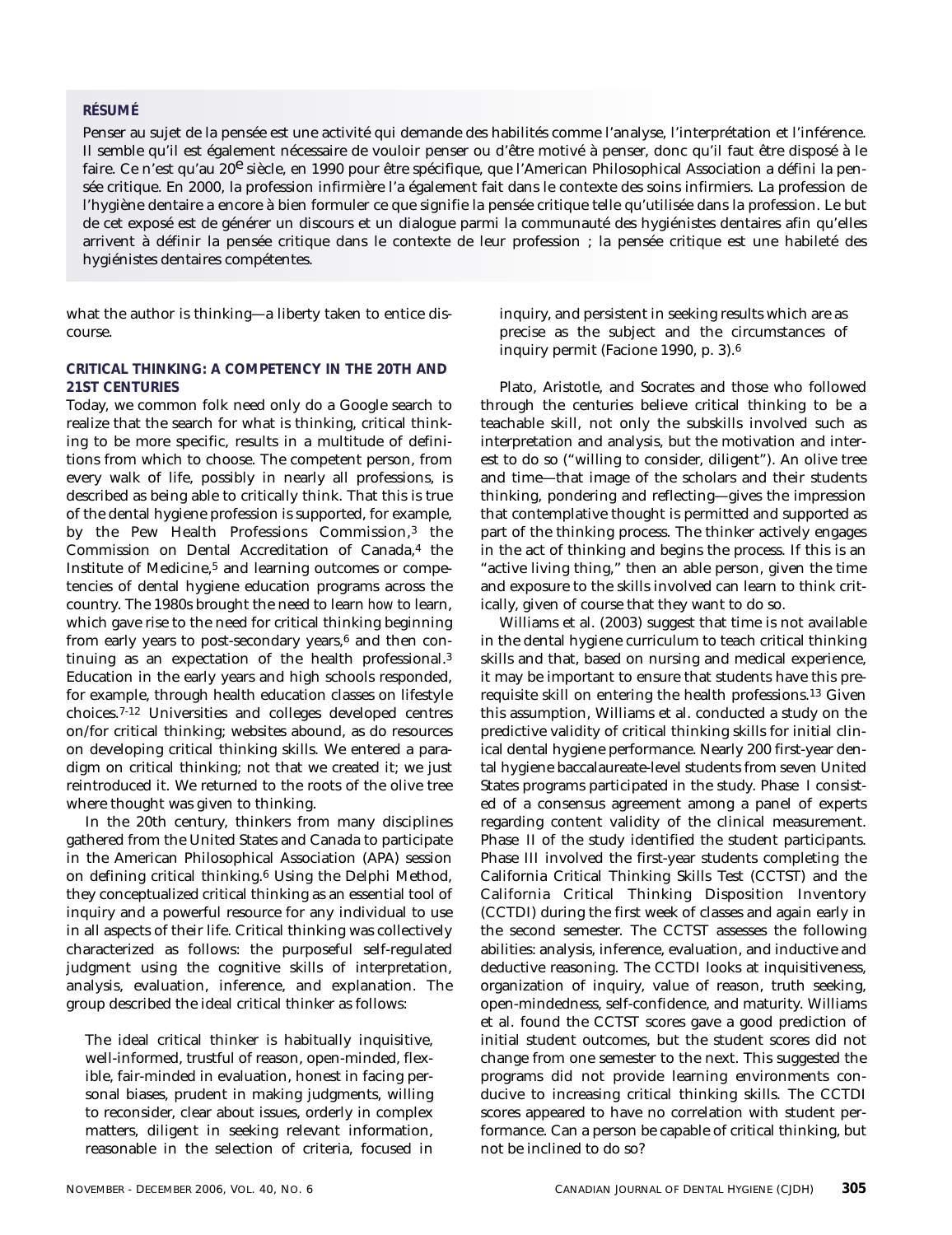

**Many Cultures** of Dental Hygiene Toronto, Canada<br>Iulv 19 – 21. 2007

# **Join us as we celebrate the Many Cultures of Dental Hygiene**

The **International Federation of Dental Hygienists** and the **Canadian Dental Hygienists Association** invite you to attend the **17th International Symposium** in Toronto, Ontario, Canada, **July 19-21st, 2007.**



For all the latest Symposium news and information, go to **www.cdha.ca/ifdh.asp** to subscribe to the IFDH Symposium e-newsletter.

# **CRITICAL THINKING VERSUS CRITICAL DISPOSITION**

For us common folk, the question must come up as to what is meant by critical thinking versus critical disposition. Is critical thinking the actual act of doing it and critical disposition more the interest or inclination to do it? Facione (1990), an often referenced leader in critical thinking in general and in health professional literature on critical thinking, authored the APA Delphi (Expert Panel) Report on Critical Thinking.6 The panel distinguishes between critical thinking skills and critical thinking disposition, the motivation to critically think. These experts conclude people may be capable of critical thinking but not be good critical thinkers. They may demonstrate some degree of critical thinking but not be too effective at it simply because they do not put the effort or interest into the act of doing it. The dental hygienist who becomes drawn away from client-centred care due to barriers to optimal practice such as superimposed time limitations or appointment scheduling for their clients may be failing to be a critical thinker. They may be capable of it, but because they have not put effort into seeking ways to remove the barriers to their practice, they are not effective at critical thinking. A person has to want to be engaged in this "active living thing," to be disposed to being a critical thinker.

> *The panel distinguishes between critical thinking skills and critical thinking disposition, the motivation to critically think.*

The majority of the APA Delphi Expert Panel recognized critical disposition as integral to critical thinking.6 They speak to the "critical spirit" being the probing, inquisitive, keen mind with a quest for reason and information. Boxes 1 and 2 provide the definitions from the report for critical thinking and critical disposition, respectively. The panel illustrated the difference between the two concepts with the following statement: "This person is a critical thinker, but this other person is so mentally lazy, close-minded, unwilling to check the facts and unmoved by reasonable arguments that we simply cannot call him a critical thinker" (Facione 1990, p. 12).6 Thinking—both the skill and being disposed to it—requires more than just the know-how (cognition). It seems necessary to also value and believe in it (affection). The synergy of both the skill and disposition creates the good critical thinker.

# **MATURATION OF CRITICAL THINKING—THE CONCEPT IN NURSING AND DENTAL HYGIENE**

A simple, yet complex, question: "Is critically thinking different than just thinking? Why is there need for an adjective (critical) to precede the verb 'think'?" This is a fairly straightforward but good question, given that the 20th century brought critical thinking to the curriculum from the early years through to and including the post-secondary years.6 Where was it before? How did we stray from Socrates', Plato's, and Aristotle's lead in thinking?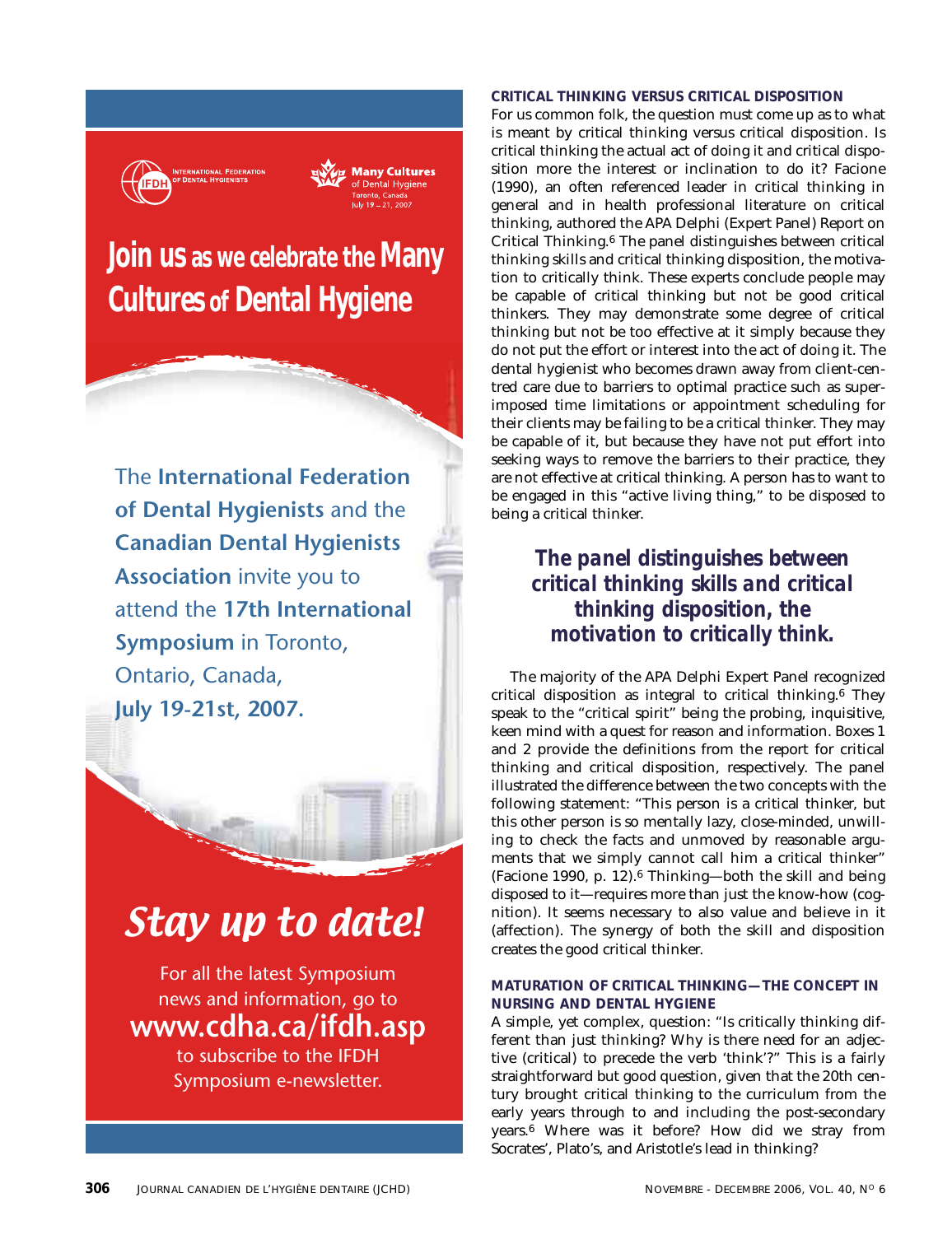# **Box 1:** Critical Thinking Defined. *The American Philosophical Association Delphi Report on Critical Thinking* (Facione 1990, p. 3)6

"We understand critical thinking to be purposeful, self-regulatory judgment which results in interpretation, analysis, evaluation, and inference, as well as explanation of the evidential, conceptual, methodological, criteriological, or contextual considerations upon which that judgment is based. CT is essential as a tool of inquiry. As such, CT is a liberating force in education and a powerful resource in one's personal and civic life. While not synonymous with good thinking, CT is a pervasive and self-rectifying human phenomenon. The ideal critical thinker is habitually inquisitive, well-informed, trustful of reason, open-minded, flexible, fair-minded in evaluation, honest in facing personal biases, prudent in making judgments, willing to reconsider, clear about issues, orderly in complex matters, diligent in seeking relevant information, reasonable in the selection of criteria, focused in inquiry, and persistent in seeking results which are as precise as the subject and the circumstances of inquiry permit. Thus, educating good critical thinkers means working toward this ideal. It combines developing CT skills with nurturing those dispositions which consistently yield useful insights and which are the basis of a rational and democratic society"

**Box 2:** Affective Disposition of Critical Thinking. *The American Philosophical Association Delphi Report on Critical Thinking* (Facione 1990, p. 11) 6

Inquisitiveness with regard to wide range of issues Concern to become/remain generally well-informed Alertness to opportunities to use critical thinking Trust in the processes of reasoned inquiry Self-confidence in one's own ability to reason **Open-mindedness regarding divergent world views** Flexibility in considering alternatives and opinions Understanding of the opinions of other people Willingness to reconsider/revise views where honest reflection suggests that change is warranted Honesty in facing one's own biases, prejudices, stereotypes, egocentric or sociocentric tendencies

# **TO LIFE AND LIVING IN GENERAL**

Fair-mindedness in appraising reasoning example and providence in suspending/making/altering judgments

# **TO SPECIFIC ISSUES, QUESTIONS, OR PROBLEMS**

Diligence in seeking relevant information **Reasonableness** in selecting and applying criteria Care in focusing attention on the concern at hand Persistence though difficulties are encountered Precision to the degree permitted by the subject and the circumstance

In preparing this exposition for a dental hygienist audience, one of the first approaches (inquiries) was to look at the health professional literature. The first line of query was to use Medical Subject Headings (MeSH) site as this gives recognized terms by library categorization. A MeSH search in March 2006 revealed that critical thinking is not listed but thinking (97,344 articles) is. "Thinking" is further refined into the following subcategories: judgment, problem solving, concept formation, decision making, creativeness, and esthetics. A PubMed/Medline search using "judgment" OR "'problem solving" produced 19,749 articles on nearly every imaginable topic. Just using PubMed/Medline without MeSH terms, a search for "critical thinking" produced 4,159 articles; if entered as a phrase, 997 articles resulted. This is a substantially lower number, indicating perhaps it is a more contemporarily used word in the health professions.

A search using "'critical thinking" AND "nursing" resulted in 1,350 articles. If used as a phrase, 655 articles appear in the nursing literature, presumably part of the

Clarity in stating the question Concern orderliness in working with complexity

997 in total in PubMed/Medline. This suggests the nursing profession is relatively rich in "thinking" on critical thinking in nursing. Many of the investigators are searching for what critical thinking means in nursing and how nursing employs critical thinking. The same search using dental hygienist and the phrase "critical thinking" produced 4 articles. A search using the MeSH terms "judgment" and "problem solving" and "dental hygienist" resulted in 15 articles. If "thinking" and 'dental hygienist" are used, the number rises to 119. It would appear, based on the search term "critical thinking," that the dental hygiene profession is beginning to enter the paradigm from thinking to critical thinking—it's the "new" thinking.

Of the four articles that appear in the dental hygiene literature using the phrase "critical thinking" and "dental hygiene," only Williams et al.<sup>6</sup> investigates critical thinking as a variable in the study. The others use the term critical thinking as it is being used by the profession, as part of dental hygiene abilities. Christie et al. (2003) refer to critical thinking (undefined in text) as part of ethical reason-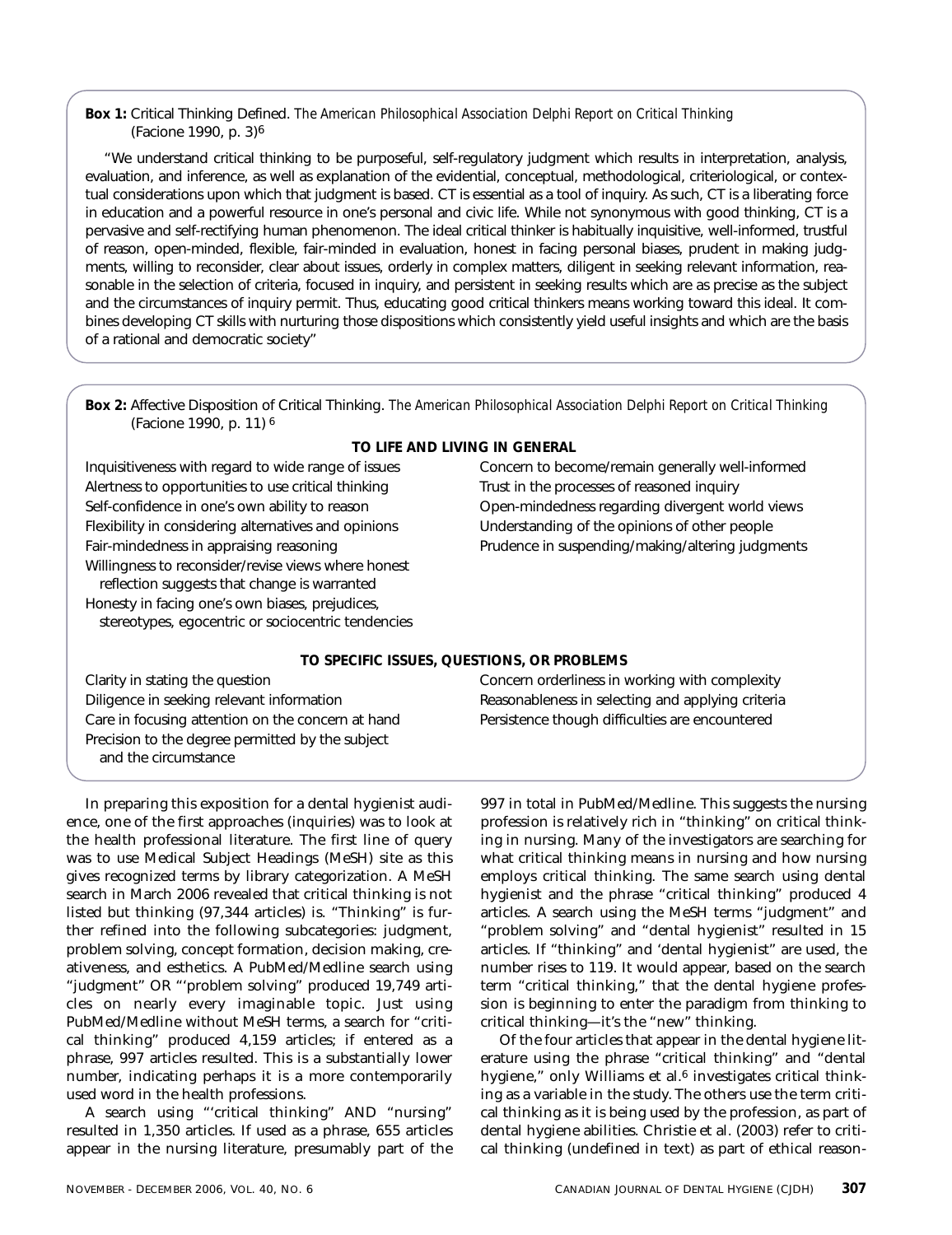ing in dental hygiene practice.14 Chichster et al. (2001) investigated the utilization of evidence-based teaching in United States' dental hygiene curricula, stating its need to help facilitate critical thinking.<sup>15</sup> Edgington (1994) outlines a Critical Thinking Module as part of the University of Alberta dental hygiene curriculum on interpersonal relationships between practitioner and the client.16 Williams et al. (2003) likely are the hallmark dental hygiene group to begin to look at critical thinking in dental hygiene as a measured skill or competency.

In general, there are several definitions of critical thinking, resulting in confusion and a challenge to select a definition for anyone who is not a "philosophy expert." (This should come as no surprise in view of the fact that an expert panel on thinking defined critical thinking only in 1990 through a rigorous Delphi Method.) It may be fair to state that unless an individual has studied philosophy, as have Socrates, Plato, Aristotle, and more contemporary persons such as Facione and the panel of experts, then most of us use a term whose "true" meaning we do not really know, philosophically speaking, yet we must possess the ability as part of our professional responsibility.

# *There are several definitions of critical thinking, resulting in confusion and a challenge to select a definition for anyone who is not a "philosophy expert."*

Nursing appears to be actively investigating critical thinking in their profession. For those authors of the 997 nursing articles, it becomes readily apparent in their preambles that they must first search for the meaning of critical thinking, this thinking that is an expectation of nursing practice and the dental hygiene profession. Before being able to conduct their study, the initial challenge was finding and/or choosing a working definition. If the author was familiar with the American Philosophical Association they may have immediately sought this source, but if they were not (like this author) they struggled and became frustrated while rooting for a definition of a competency/ability supported by their profession.

The frustration is universal enough for us non-philosophers. Turner (2005), demonstrating critical thinking skills and the disposition to engage in critical thinking, dealt with the frustration by conducting a concept analysis on the term critical thinking as it was being used in nursing.17 She carried out a computerized database search of CINAHL, Medline, and EBSCO from 1981–2002 using the keyword "critical thinking." The time period was selected based on the appearance of the term in the nursing literature (the paradigm shift in action). Facione's work with the expert panel<sup>6</sup> was the most heavily referenced, although the work of Paul (1995)<sup>9</sup> was also widely recognized. Turner concluded that critical thinking as it is used by the nursing profession has yet to reach conceptual maturity as a concept.

The concept has many surrogates, such as clinical judgment, clinical decision making, and diagnostic reading.17 Similarly, in dental hygiene, Williams et al. (2003)13 view critical thinking (which in their work is based on the APA source, that is, Facione's $6$ ) as subsumed within the clinical reasoning process. Turner reports that, in order for a concept to reach maturity (basing this on concept analysis literature), it must be well defined with clearly described characteristics, boundaries, preconditions, and outcomes.17 It may be that the nursing profession, and likewise the dental hygiene profession, have to do what the APA expert panel did for critical thinking: arrive at a consensus of a working definition of critical thinking, an ability expected of both professions.

The wonders of inquiry: no sooner has the thought been posed or the question been asked than someone sought to answer it. Scheffer and Rubenfeld (2000) have already brought together a panel of nursing experts to arrive at consensus on critical thinking.18 As with the APA expert panel (Facione 1990), they too used the Delphi Method, involving 72 participants from 9 countries. The nursing panel concluded critical thinking to be an essential component of nursing. They viewed it is one of ten habits of the mind (creativity, intuition, reflection, contextual perspective, confidence, flexibility, intellectual integrity, open-mindedness, perseverance, and inquisitiveness) involving the cognitive skills of analysis, application of standards, discrimination, information seeking, logical reasoning, prediction, and transformation of knowledge.

Fesler-Birch (2005) applauds the nursing groups' accomplishment but questions the use of the concept universally throughout nursing—indeed, if the profession is even aware of the consensus agreement.19 Turner's (2005) concept analysis of the term supports Fesler-Birch's statement; critical thinking as a truly understood ability is still maturing as a concept for "common folk." For the dental hygiene profession, it may be postulated that although the concept is used, many dental hygienists would not be aware of its meaning, attributes, or its utility to the profession and self (similar to Fesler-Birch's comment for nursing).

Paul and Elder (2005) propose information literacy as a dimension of critical thinking.20 Information literacy means having a working understanding, for example, of the knowledge, theories, principles, models, and skills within a discipline or profession. If dental hygienists must be critical thinkers, then part of that ability is to know what critical thinking is, possess information literacy on the concept. Paul and Elder, reputable philosophers on critical thinking, encourage asking questions in relation to the discipline (profession) and all its parts. (They time travel and sit with Socrates, inviting the Socratic method of questioning.) Basic to critical thinking is having the ability and desire to ask questions and being able to pose the question so that the understanding of it and its answer demonstrate the interconnectedness of the content and context. They state that knowing and realizing the relationship between the parts and the whole are integral to developing critical thinking skills.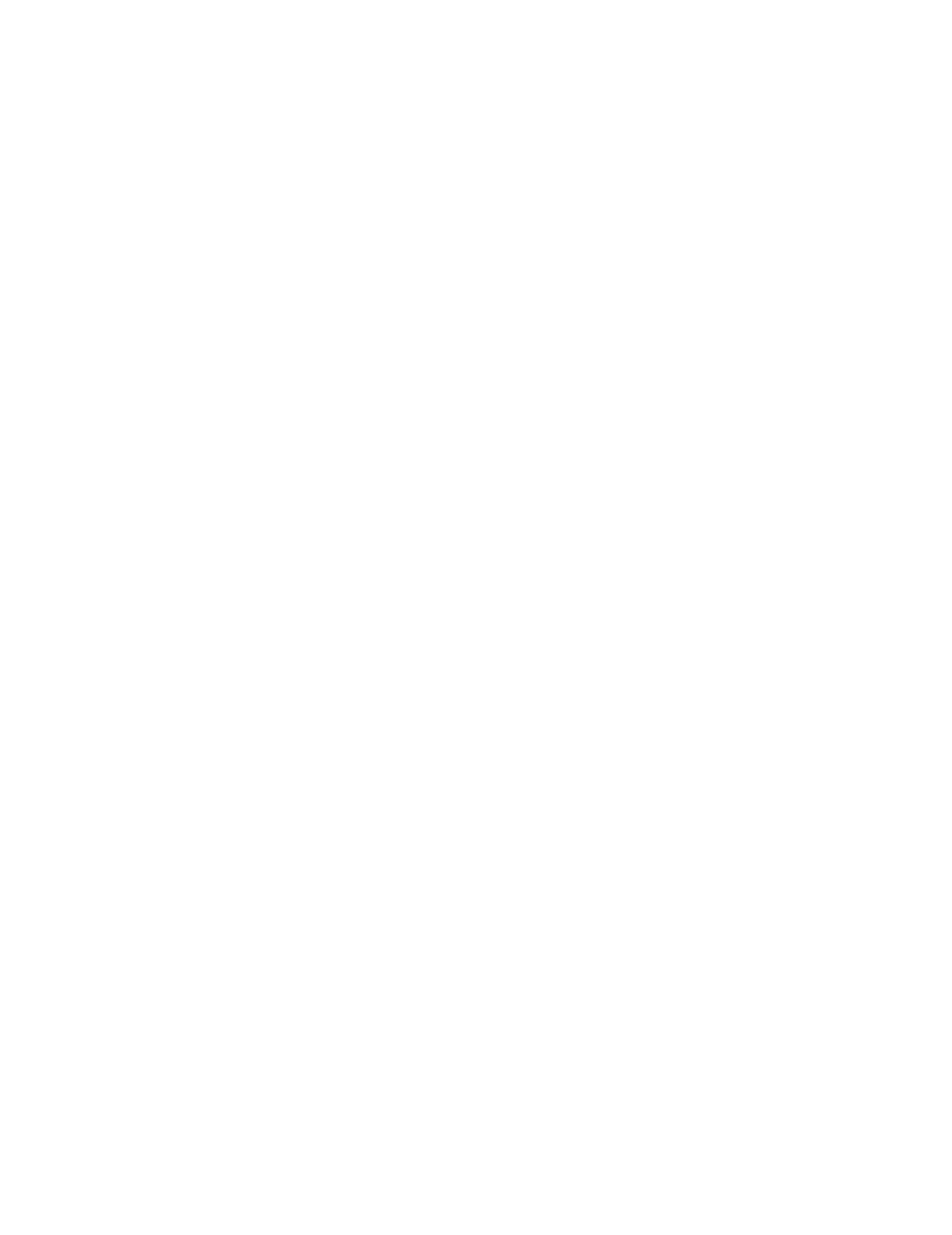An example to illustrate the "parts and the whole" of critical thinking: The "new" way to cover your mouth when you sneeze or cough is to use your sleeve.<sup>21</sup> If you cough into your hand, use a tissue and dispose of the tissue. As a public health measure, will coughing into your sleeve lessen the transmission of disease compared with coughing into your hand? If you use a tissue, how do you not touch the tissue (which is porous) and expose your hand to the infected tissue? What is the principle behind either/or? Has a study shown one more effective than the other? In reality, does a sleeve now not serve as the reservoir for infectious agents, given the sleeve is now a moist surface due to the cough or sneeze? This example illustrates the provocative line of questions, one question begetting the next question, and so on. Asking logical questions, with purpose or intent of truth-seeking, means one is information literate and can think about the next question. The act of thinking involves a purposeful selfdirected process to gather information, knowing what is known and what is not known to the thinker, using concepts and principles, making inferences and assumptions, considering implications and the point of view.20

# **A "SIMPLE" EXAMPLE OF CRITICAL THINKING**

Gregory (1991) asks how to encourage normally intelligent people to consider a problem and manage it through critical thinking.12 He suggests the individual examine the evidence (like Plato) and learn to question the obvious and the-less-obvious (like Socrates) to arrive at a testable hypothesis, and then test it/observe the outcome (like Aristotle). True to critical thinking, Gregory suggests using simple questions, such as: "What does the experience have to do with me?" "Do I have all the information I need?" "Is there another view?" He suggests that critical thinking is a combination of fact (objectification), values (reflection), the structure of any given situation (interpretation), and recognition of choice (decision). Stanfield (2000) states that objectifying, reflecting, interpreting the information, experiences, feelings, and values are part of the process of arriving at a good decision.22 Gregory discusses Dawes' (1988)<sup>23</sup> thoughts on the difference between deciding to "decision think" rather than "automatic think." Decision thinking requires attention and active participation. Automatic thinking is as it states, thinking with no active thought. Perhaps this is what Socrates warned us of when thinking: "beware of doing (thinking) so without suspension of critical thought," that is, keep at the forefront you are engaged in thinking—you are an active participant in your own thinking.

An illustration of "decision thinking" relevant to the dental hygienist is as follows. Standard practice for universal precautions is to wear gloves; however, this standard is only about 20 years old. Why didn't anyone think about this before? Surely, it only makes logical sense to glove the hand rather than use finger cots to cover noticeable lesions on the practitioner's hands. For how many years did dental hygienists (and other health professions) lean toward "automatic thinking" (learned from experience) until someone did some "decision thinking." To decision

think, one needs to consider what is known or needed to be known, and be mindful of the personal impact on values—indeed, a need to address the role of "self" in the thinking process. In doing so, the person can then estimate the risk of the decision to both "reality" as it is defined by observation and to "self" as it is known to the person.

In the scenario above, as in most all scenarios, it is easy to propose decision thinking as an outcome of practising in an evidence-based manner. Know what is known gather the evidence; but in doing so, do not forget to recognize the evidence in light of the situation and your "self." Twenty years ago, it was common practice to use finger cots to cover breaks in the skin integrity; gloves were for surgeons. Dental hygienists are not surgeons. As the world came to be more informed about infection control, appropriate practices followed. Having evidence is empowering, it fuels the ability to think critically. The habit of becoming an evidence-based practitioner promotes that practitioner to be a critical thinker; or perhaps it is the other way around, being a critical thinker enables the dental hygienist to establish an evidence-based practice.

# *Decision thinking requires attention and active participation. Automatic thinking is as it states, thinking with no active thought.*

Competent dental hygienists are able to critically think. The following scenario illustrates this and was created after reading the CDHA Position Statement on Flossing.24 The example is based on Recommendation 5: "Dental hygienists should be aware of personal biases towards 'traditional' oral hygiene aids, such as flossing, and aim to be more receptive to other aids and mechanical alternatives." Asadoorian (2006)24 reports evidence that some dental hygienists recommend dental floss when other aids may better serve the client. Two other reasons for illustrating critical thinking using a "floss scenario" are as follows: (1) encouraging clients to floss (or remove interdental plaque) seems to be a common enough experience for dental hygienists; and (2) being so familiar an action to dental hygienists, the critical thinking process can be explored versus the context of the scenario. The scenario is replayed as it might be at the time of the client's appointment. Much of the evidence is understood to be evidencebased—it is fairly commonly understood to be so. The critique of the scenario with respect to critical thinking is based on the APA Report (1994) definition of critical thinking as the "purposeful, self-regulatory judgment which results in interpretation, analysis, evaluation, inference, as well as the explanation of the evidential, conceptual, methodological, criteriological, or contextual considerations upon which that judgment";6 and the Merriam-Webster Online Dictionary (February 2006) to define the skills identified in the definition.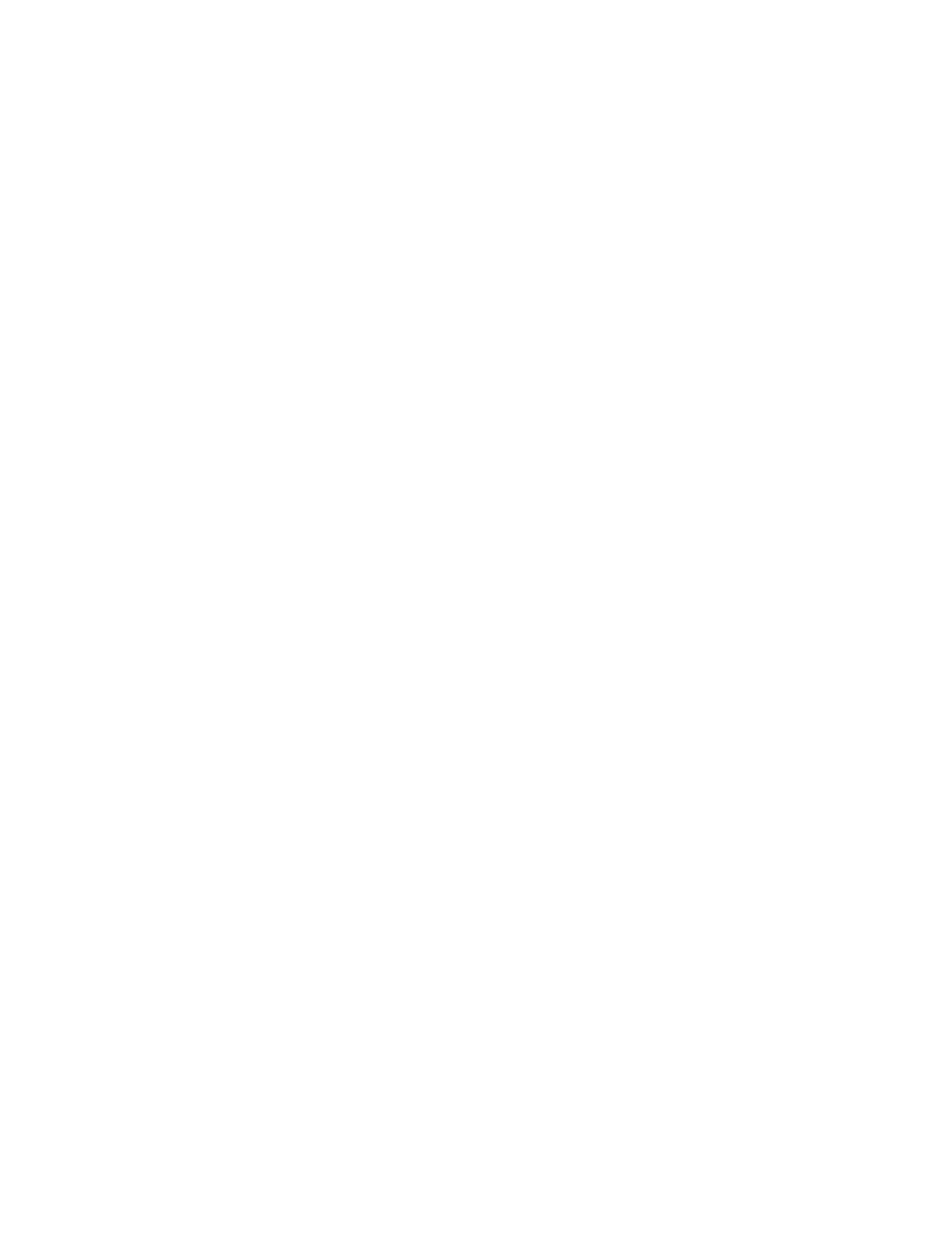

**Figure 1.** Finding out the real problem

*Jennifer Smith, 19 years old, presents with gingivitis and is otherwise in good oral health. Interdentally, the gingival tissue is inflamed but still fills the embrasure space. This has been her clinical situation for the last two years. At past dental hygiene appointments, she has repeatedly demonstrated manual dexterity in using floss but just hasn't adopted this oral hygiene habit on a daily basis, stating "I know I should floss. I know it works—I've tried it and I can feel the difference it makes. I just can't keep it up…I mean I know I can, but I won't." "You can, but you won't" paraphrases the dental hygienist and Jennifer replies, "I don't like to…" "You don't like to…," gently says the dental hygienist. "I don't like putting my hands in my mouth and that's why I won't floss," declares Jennifer. "Ahh, so it's about putting your hands in your mouth. I wonder…have you ever seen this [shows her the floss wand]…it can be a helpful tool to flossing…" [and the dental hygienist continues with the 'lesson' on the floss wand].*

The dental hygienist who is thinking critically first must interpret what Jennifer is telling her, analyze what the issues are surrounding the information (see figure 1), evaluate the significance of the situation, infer some possibilities or realities, and explain how the evidence, concepts, methods, and criteria meld in the context of the situation. Table 1 outlines the critical thinking skills (and their definitions) in the context of Jennifer's presented need and the dental hygienist critically thinking about her need. Why does the dental hygienist spend the time and effort in determining Jennifer's need? Why is she intent on helping her? Why consider so many variables (bacterial biofilms, communication skills, behaviour modification principles, etc)? Part of being a good critical thinker is being willing to be one, to be disposed to the task, and to possess the critical thinking spirit.

# **Cognitive skills of critical thinking (Facione, pp. 7-12)**6

**Interpret –** To comprehend and express the meaning or significance of a wide variety of experiences, situations, data, events, judgments, conventions, beliefs, rules, procedures or criteria

**Analyze –** To identify the intended and actual inferential relationships among statements, questions, concepts, descriptions or other forms of representation intended to express beliefs, judgments, experiences, reasons, information, or opinions

**Evaluate –** To assess the credibility of statements or other representations which are accounts or descriptions of a person's perception, experience, situation, judgment, belief, or opinion; and to assess the logical strength of the actual or intend inferential relationships among statements, descriptions, questions or other forms of representation

**Infer –** To identify and secure elements needed to draw reasonable conclusions; to form conjectures and hypotheses; to consider relevant information and to educe the consequences flowing from data, statements, principles, evidence, judgments, beliefs, opinions, concepts, descriptions, questions, or other forms of representation

# **Explain the**

- Evidence
- Concepts
- Methods
- Criteria
- Context

**Self-regulation –** Self-consciously to monitor one's cognitive activities, the elements used in those activities, and the results educed, particularly by applying skills in analysis and evaluation to one's own inferential judgments with a view toward questioning, confirming, validating, or correcting either one's reasoning or one's results

**Table 1.** Six core cognitive skills of critical thinking\* and dental hygiene scenario involving Jennifer and dental flossing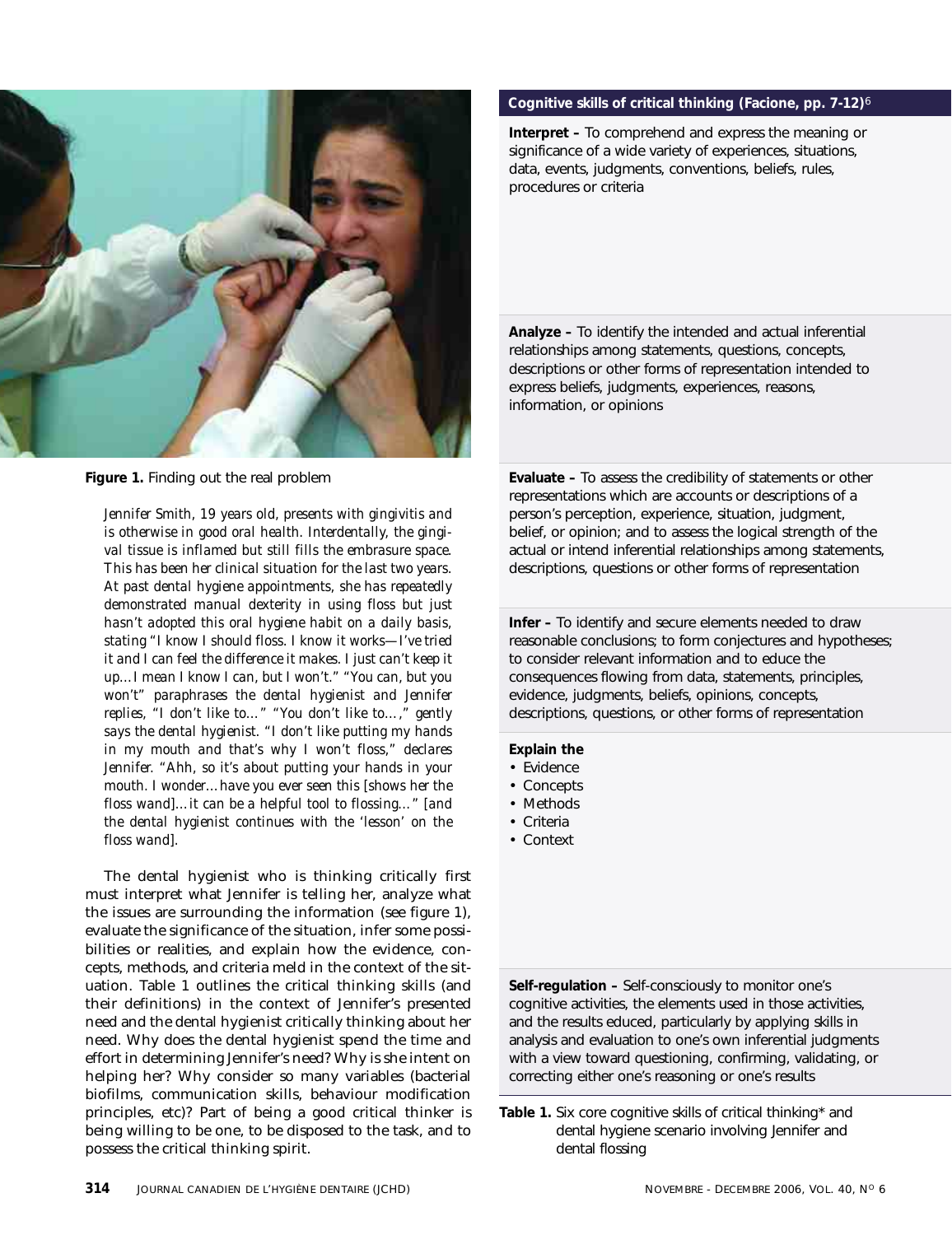| Merriam-Webster online definition                                                                                                                                                                                                             | Dental hygiene practice (examples only)                                                                                                                                                                                                                                                                                                                                                                                                                                                                                                                                                                                                                                                                                                                                                                                                 |
|-----------------------------------------------------------------------------------------------------------------------------------------------------------------------------------------------------------------------------------------------|-----------------------------------------------------------------------------------------------------------------------------------------------------------------------------------------------------------------------------------------------------------------------------------------------------------------------------------------------------------------------------------------------------------------------------------------------------------------------------------------------------------------------------------------------------------------------------------------------------------------------------------------------------------------------------------------------------------------------------------------------------------------------------------------------------------------------------------------|
| 1. to explain or tell the meaning<br>of: present in understandable<br>terms<br>2. to conceive in the light of<br>individual belief, judgment, or<br>circumstance: CONSTRUE                                                                    | • Bacterial biofilms (dental plaque) exist on the tooth surface, including<br>interproximal surfaces. Everyone has it.<br>• The film matures daily and can become pathogenic to the tooth and surrounding<br>tissues.<br>• Tooth brushing removes the biofilm from lingual and buccal tooth surfaces, but<br>does not do so for interproximal surfaces.<br>• Dental hygienists recommend daily interproximal deplaquing.<br>· Tools are available for removal of plaque interproximally, for example, dental floss<br>• Flossing requires manual dexterity.<br>• Most people have not adopted flossing as a daily oral health behaviour.                                                                                                                                                                                                |
| 1. to study or determine the<br>nature and relationship of the<br>parts of by analysis                                                                                                                                                        | • Disruption of the biofilm structure every 24 hours keeps the pathological factor at<br>a low level.<br>• Jennifer knows she has gingivitis and she knows it is treatable and preventable<br>with good oral hygiene, including interproximal deplaquing.<br>• She does not use anything to clean between her teeth, just regular tooth brushing.<br>• Behaviour modification is a challenging task for most of us.<br>• Jennifer needs to deplaque her tooth surfaces.                                                                                                                                                                                                                                                                                                                                                                 |
| 1. to determine or fix the value of<br>2. to determine the significance,<br>worth, or condition of, usually<br>by careful appraisal and study                                                                                                 | • Dental floss mechanically disrupts the bacterial biofilm structure, but other<br>interproximal aids are also effective.<br>• Simply telling Jennifer to floss will not likely lead her to do so as she has proven.<br>• Paraphrasing her statement, "I know I can, but I won't," may lead to<br>understanding her position.<br>• Interproximal tools such as floss wands have been shown to be effective and don't<br>require placement of the hand in the mouth.                                                                                                                                                                                                                                                                                                                                                                     |
| 1. to derive as a conclusion from<br>facts or premises                                                                                                                                                                                        | • If placing her hand in her mouth is the reason she doesn't use floss, introducing<br>the floss wand may be a realistic suggestion.                                                                                                                                                                                                                                                                                                                                                                                                                                                                                                                                                                                                                                                                                                    |
| 1. a: to make known<br>b: to make plain or<br>understandable<br>2. to give the reason for or cause<br>οf<br>3. to show the logical<br>development or relationships<br>of intransitive senses: to make<br>something plain or<br>understandable | Evidence: Jennifer has had gingivitis for a couple of years. She has tried to floss but<br>hasn't been able to sustain the habit, though she knows it works for her if she does it.<br>Concepts: Dental plaque is a potentially pathogenic biofilm. Behaviour modification<br>theory supports knowing the client's perspective.<br>Methods: The dental hygienist, using effective communication skills, helps Jennifer<br>determine the real reason she doesn't floss-she doesn't like to put her hands in her<br>mouth.<br>Criteria: Remove dental plaque from interproximal surface. Recommend a 'do-able'<br>habit.<br>Context: Given the real reason and knowing the floss wand can be effectively used to<br>remove plaque, the dental hygienist suggests this tool to help Jennifer adopt an<br>important oral hygiene behaviour. |
|                                                                                                                                                                                                                                               | "Jennifer represents the majority of my clients. Most people don't want to floss even<br>though they may be able to do it. They seem to know the reason to do it but<br>haven't been able to adopt the behaviour. Evidence suggests there are other ways<br>to deplaque the interproximal tooth surface. I will look into those before<br>recommending an alternative to my clients."                                                                                                                                                                                                                                                                                                                                                                                                                                                   |

"Critical thinking is a purposeful, self-regulatory judgment which results in interpretation, analysis, evaluation, inference, as well as the explanation of the evidential, conceptual, methodological, criteriological, or contextual considerations upon which that judgment was based" (Facione's Delphi Report Definition1990).6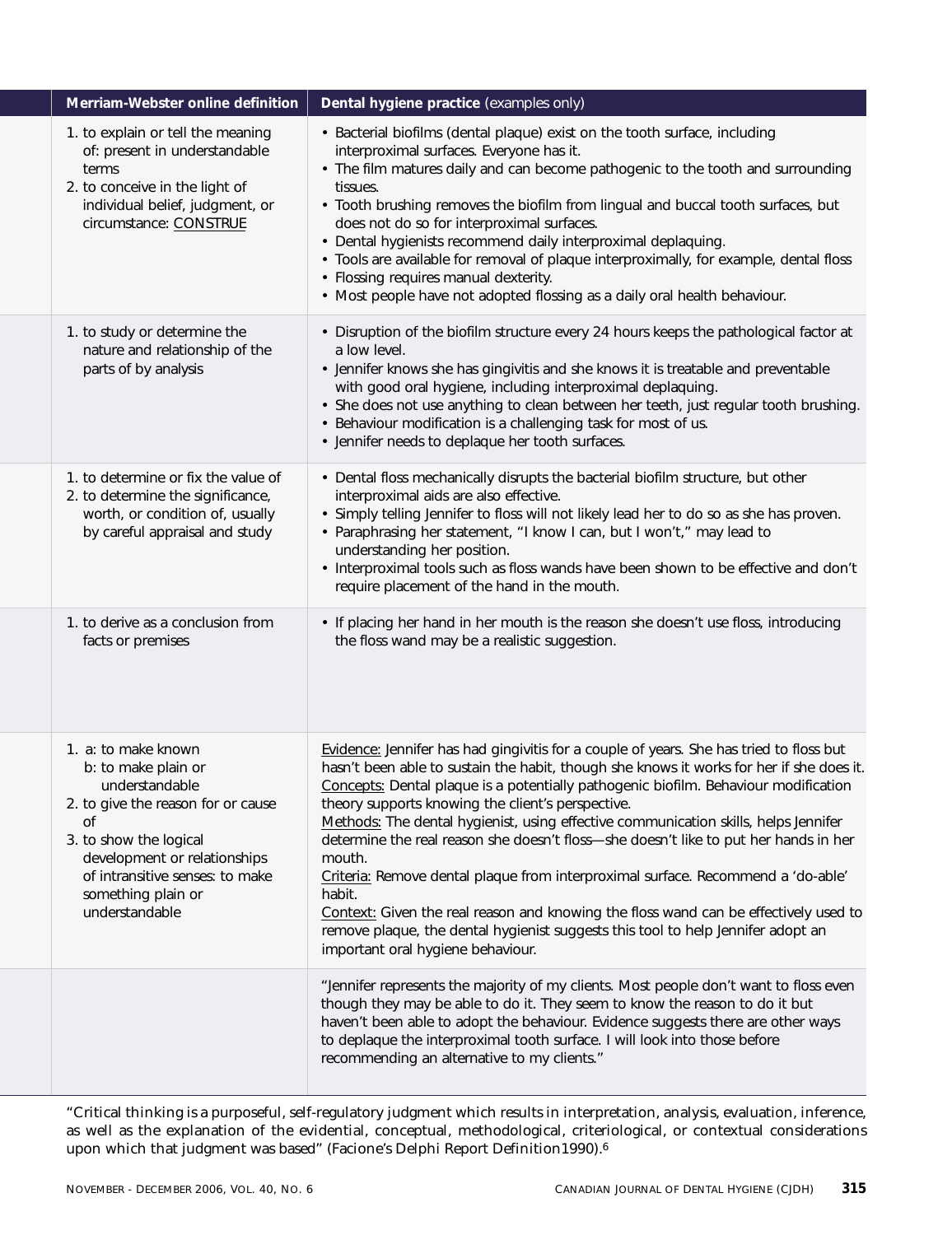# **THE QUESTION: HOW DOES THE DENTAL HYGIENE PROFESSION DEFINE CRITICAL THINKING?**

This article has been a struggle to write, as I am a self-professed "common folk," resisting the urge to walk away from this critical think on the ability to critically think as an expected competency of my chosen profession. It may be easier to be a lazy thinker on this task than to self-direct the quest to know the concept and its meaning in the dental hygiene profession. Have you yet asked yourself, "What do I mean by critical thinking? Do I critically think as a dental hygienist?" To be a critical thinker, you have to ask these questions. You have to be able to productively seek the answer—and want to.

The challenge presented to the dental hygiene professional community is to digest the concepts, principles, theories, and models embracing critical thinking. It is a discipline of its own, yet a process our profession professes as an ability or competency. Once we confirm we are information literate about the concept then we can, as a community, create a working definition of critical thinking for our profession. When the profession arrives at a consensus definition, then as individuals, dental hygienists can critically think if they are indeed critically thinking as part of quality care for each and everyone of their clients.

The reason for this exposition—an investigation into the meaning of critical thinking and its use in dental hygiene practice—has led to a few propositions for further dialogue and hopeful creation. They are as follows:

- 1. Arrive at a professional consensus of the meaning of critical thinking in the dental hygiene profession and do so using a Delphi Method as was done by the American Philosophical Association and the nursing profession.
- 2. Develop a "dental hygiene" model for critical thinking.
- 3. Assess the critical thinking skills and critical thinking disposition of dental hygienists and students of the profession.
- 4. Identify the calibre of critical thinking teaching strategies in relation to student performance in the undergraduate dental hygiene curriculum based on the formally established professional consensus, and follow the graduate's development throughout their career. This can also be applied to quality assurance mechanisms for the profession.

Imagine a group of dental hygienists from across the country gathered around an oak table in a room filled with light. They are thinking, actively doing so as a living thing. Evident in the room are people purposefully and diligently engaged in discussion, each able to recognize his or her own biases and need for more information. They sense they are close to arriving at a consensus of the meaning of critical thinking in the dental hygiene profession. The image is good.

# **REFERENCES**

- 1. Stokes P. Philosophy, 100 essential thinkers. New York: Enchanted Lion; 2003. p. 20-25.
- 2. Thorndike E. Education. New York (NY): Macmillan. In: Fesler-Birch D. Critical thinking and patient outcomes: a review. Nurs Outlook. 2005;53(2):59-65.
- 3. Pew Health Professions Commission, O'Neil EH. Recreating health professional practice for a new century. San Francisco (CA): Pew Health Professions Commission; 1988.
- 4. Commission on Dental Accreditation of Canada. Accreditation requirements for dental hygiene programs. Ottawa: CDAC; 2005.
- 5. Committee on the Future of Dental Education, Institute of Medicine. Dental education at the crossroads: challenges and changes. Washington (DC): National Academy Press; 1995.
- 6. Facione P. Critical thinking: a statement of expert consensus for purposes of educational assessment and instruction. Millbrae (CA): California Academic Press; 1990.
- 7. Paul RW, Willsen J, Binker AJA. Critical thinking. How to prepare students for a rapidly changing world. Santa Rosa (CA): .<br>Foundation for Critical Thinking; 1995.
- 8. Paul R, Binker MD, Adamson K. Critical Thinking Handbooks: High Schools. Santa Rosa (CA): Foundation for Critical Thinking; 1989. As cited in: Broadbear JT, Keyser BB. An approach to teaching for critical thinking in health education. J Sch Health. 2000;70(8):322-26.
- 9. Paul R, Binker MD, Adamson K. Critical Thinking Handbooks: K-3rd grades. Santa Rosa (CA): Foundation for Critical Thinking; 1990. As cited in: Broadbear, op. cit.
- 10. Paul R, Binker MD, Adamson K. Critical Thinking Handbooks: 4th-6th Grades & High 6th-9th grade. Santa Rosa (CA): Foundation for Critical Thinking; 1990. As cited in: Broadbear, op. cit.
- 11. Paul RW, Heaslip P. Critical thinking and intuitive nursing practice. J Adv Nurs. 1995;22(1):40-47.
- 12. Gregory R. Critical thinking for environmental health risk education. Health Educ Q. 1991;18(3):273-84.
- 13. Williams K, Glasnapp DR, Tillis T, Osborn J, Wilkins K, Mitchell S, Kershbaum W, Schmidt C. Predictive validity of critical thinking skills for initial clinical dental hygiene performance. J Dent Educ. 2003;67(11):1180-92.
- 14. Christie C, Bowen D, Paarmann C. Curriculum evaluation of ethical reasoning and professional responsibility. J Dent Educ. 2003;67(1):55-65.
- 15. Chichster S, Wilder R, Mann G, Neal E. Utilization of evidence-based teaching in U.S. dental hygiene curricula. J Dent Hyg. 2001;75(2):156-64.
- 16. Edgington E. The communication imperative: a critical thinking paradigm. Probe. 1994;28(2):65-8.
- 17. Turner P. Critical thinking in nursing education and practice as defined in literature. Nurs Educ Perspect. 2005;26(5):272-7.
- 18. Scheffer B, Rubenfeld M. A consensus statement on critical thinking in nursing. J Nurs Educ. 2000;39(8): 352-9.
- 19. Fesler-Birch D. Critical thinking and patient outcomes: a review. Nurs Outlook. 2005;53(2):59-65.
- 20. Paul R, Elder L. Critical thinking competency standards. Standards, principles, performance indicators, and outcomes with a critical thinking master rubric. Santa Rosa (CA): Foundation for Critical Thinking; 2005.
- 21. Public Health Agency of Canada. Pandemic influenza. Fact sheet [on-line]. [Cited 2006 Sept.] Available from: www.phacaspc.gc.ca/influenza/pdf/06-flu-prevention-checklist\_e.pdf .
- 22. Stanfield RB. The art of focused conversation. 200 ways to access group wisdom in the workplace. A TOP™ method of the Institute of Cultural Affairs. Gabriola Island (BC): New Society Publishers; 2000.
- 23. Dawes R. Rational choice in an uncertain world. New York (NY): Harcourt, Brace, and Jovanovich; 1988. Cited in: Gregory R. Critical thinking for environmental health risk education. Health Educ Q. 1991;18(3):273-84.
- 24. Asadoorian J. Flossing. Canadian Dental Hygienists Association Position Paper. Can J Dent Hyg. 2006;40(3):112-  $125.$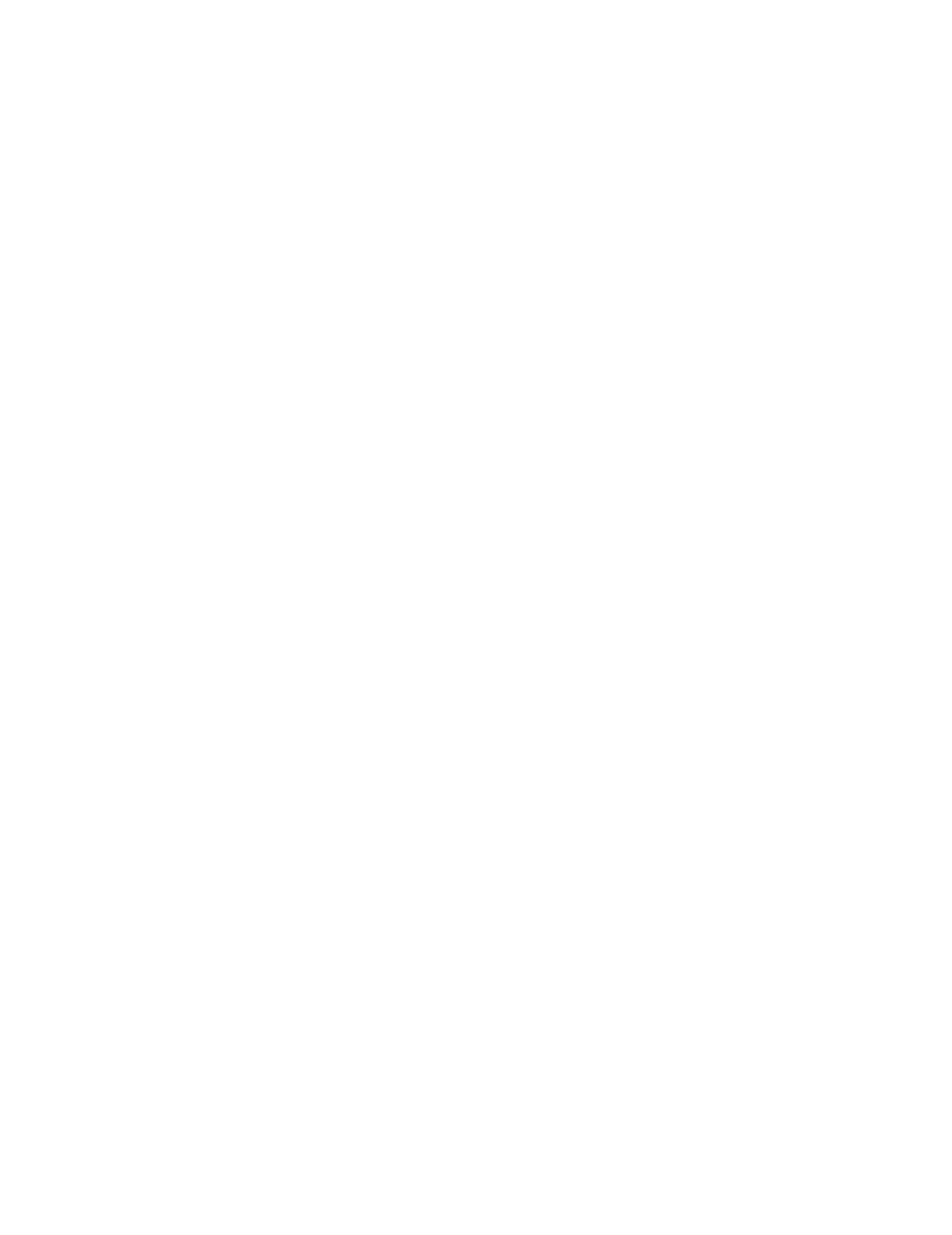# <span id="page-37-0"></span>**Foreign Body Gingivitis: A Literature Review**

*by Marie A. Lochhead, ASc, RDH,\* and Karl Gravitis, BSc, DDS, Cert. Perio†*

# **ABSTRACT**

Foreign body gingivitis (FBG) is a desquamative gingival condition that is associated with foreign material embedded in gingival tissue. It is an unusual but not rare condition most often occurring in females. It is commonly misdiagnosed clinically as a bacteria-induced periodontal condition or autoimmune disease. FBG generally presents as localized gingival redness, edema, ulceration, marginal-to-diffuse inflammation, and sometimes hyperplasia. Symptoms can include burning or pain. A biopsy is required for a definitive diagnosis of FBG so that appropriate therapy can be administered. Often mistaken for oral lichen planus (OLP), FBG lesions are more localized, involving the gingiva especially in the anterior and possibly affecting interdental papillae. Unlike OLP, FBG lesions do not typically respond to topical steroids. Treatment and prevention are key factors in controlling FBG. Possibly because there are very few articles published on this condition, there is a lack of diagnosis and reporting of FBG by dental clinicians.

**Keywords**: foreign bodies; gingivitis; lichen planus, oral; periodontal diseases

# **BACKGROUND**

ALEY AND WYSOCKI (1990)<sup>1</sup> WERE THE FIRST TO DOC-<br>ument cases of non-microbial gingivitis that<br>appeared to be associated with inorganic foreign<br>materials other than amalgam embedded in gingiva tisument cases of non-microbial gingivitis that appeared to be associated with inorganic foreign materials, other than amalgam, embedded in gingiva tissues. Eight cases of foreign body gingivitis (FBG) exhibiting clinical characteristics were studied in an attempt to determine the source of foreign material through identification of familiar elements. Stained tissue sections from eight cases of granulomatous gingivitis were examined microscopically and by polarized light microscopy to determine the presence of foreign material. Detailed clinical histories from all cases were obtained and two patients were clinically examined. Serial tissue sections were examined by scanning electron microscopy and energy-dispersive x-ray microanalysis (EDXM). Control samples examined by EDXM included five focal fibrous hyperplasias from five age-matched patients, sections of paraffin before and after deparaffinization, and ten samples of dust from the laboratory in which samples were prepared for EDXM. The report identified eight patients with non-microbial gingivitis in maxillary anterior segments, presenting as red or red and white macules and involving both free and attached gingiva. The inflammation was more severe in interdental papillae areas and mandibular gingiva. The condition persisted for up to two years despite professional therapy and reasonable patient homecare.1

FBG cases accounted for 0.3% of total biopsies received between January 1, 1988, and November 30, 1994, at the University of Western Ontario Pathology Department. This percentage represents a minimum estimate of clinical incidence of this disorder, as there is probably a general lack of diagnosis and reporting of FBG by dental clinicians. Because of this, many cases are not biopsied or treated.1

Most dental procedures incorporate the use of restorative abrasive agents, including disks, stones, or burrs mounted on slow-speed handpieces, steel or diamond burrs on high-speed handpieces, abrasive strips, polishing compounds, or air abrasives. Dental procedures may result in abrasion or cutting of the gingiva, allowing dental materials to be introduced into gingival connective tissue. Daley and Wysocki<sup>1</sup> reported the onset of multifocal lesions in a 44-year-old female patient shortly after a dental hygiene student had carried out a dental prophylaxis on her. Another patient noticed the onset of lesions after placement of a full dental crown; a third had a lesion occur adjacent to the clasps of a removable partial denture.

An amalgam tattoo is a more common presentation of a dental material introduced into oral soft tissue.1-4 Most common sites are gingiva, alveolar mucosa, and buccal mucosa whereas FBG is limited to the gingiva. Amalgam tattoos contain pigmented fragments of metal within connective tissue. The response to amalgam appears to be related to its particle size and elemental composition. Unlike FBG, fragments are encapsulated by dense fibrous connective tissue and mild or no inflammation can be detected. The fragments can be detected radiographically as radiopaque.

Other localized exogenous pigmentations can be the result of intentional embellishment or accidental tattoos. This may be due to a cultural practice of East African tribes or seen in inmates from correctional facilities. Materials may include pen ink, coal, metal dust, and pencil graphite.4 Trauma may also result in various foreign mate-

Graduated 1981 with an Associates Degree in Science with honours. After working in the United States, Marie Lochhead currently practises in Ontario, primarily in the field of periodontics. Ms. Lochhead was previously a clinical instructor at Niagara College, board examiner for CDHO, and is a past president of Niagara Dental Hygienists' Society.

<sup>†</sup> Karl Gravitis has a specialist practice limited to periodontics and implant dentistry in St. Catharines, Ontario. After a dental career in the Canadian Armed Forces, Dr. Gravitis studied periodontics at Dalhousie University before returning to Southern Ontario to practise his specialty.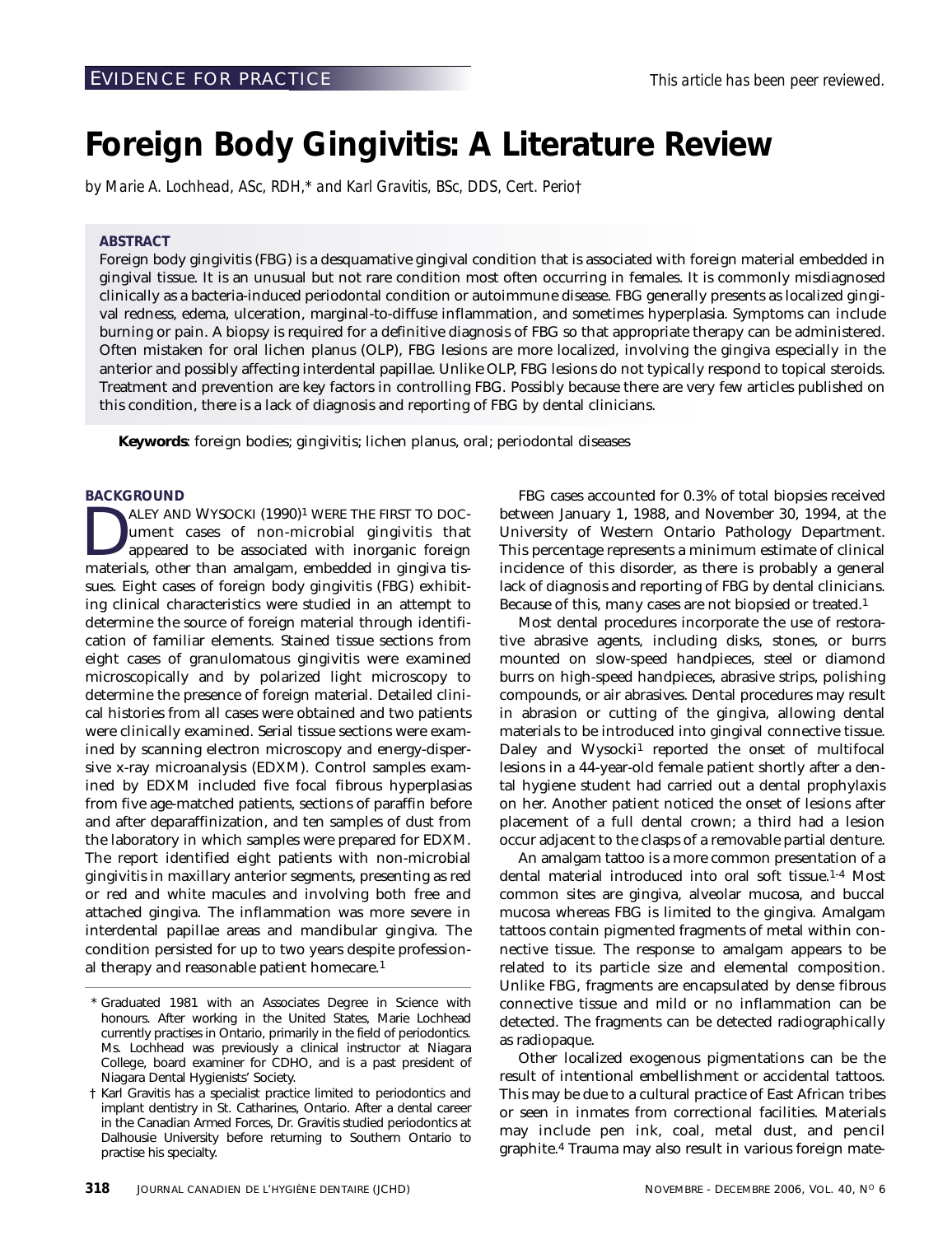# **RÉSUMÉ**

La gingivite causée par un corps étranger est une affection gingivale desquamative qui est associée à un matériau étranger inclus dans le tissu gingival. C'est une affection qui, bien qu'inhabituelle, n'est pas rare et elle survient le plus souvent chez les femmes. Elle est fréquemment mal diagnostiquée comme une affection gingivale causée par une bactérie ou une maladie auto-immune. Dans un cas de gingivite causée par un corps étranger, il y a présence de rougeur gingivale, œdème, ulcération, inflammation marginale à diffuse et, quelques fois, hyperplasie. Les symptômes peuvent inclure une sensation de brûlure ou de la douleur. Une biopsie est nécessaire pour établir un diagnostique définitif de gingivite causée par un corps étranger afin que le traitement approprié puisse être administré. Souvent prises à tort pour un lichen plan buccal, les lésions de la gingivite causée par un corps étranger sont plus localisées, notamment sur la gencive antérieure et, possiblement, sur les papilles interdentaires. Contrairement au lichen plan buccal, les lésions de la gingivite causée par un corps étranger ne répondent pas bien aux stéroïdes topiques. Le traitement et la prévention sont des facteurs-clés dans le contrôle de la gingivite causée par un corps étranger. Possiblement parce qu'il y a très peu d'articles publiés sur cette affection, il y a un manque au niveau du diagnostic et de la déclaration de la gingivite causée par un corps étranger de la part des cliniciens dentaires.

rials becoming lodged under superficial skin layers causing colour changes. These foreign materials are inert in the tissue and do not appear to cause inflammatory responses such as those that elicit FBG.

FBG also needs to be differentiated from a surface or contact tissue response to an allergen. Most sensitivities to dental materials are allergic reactions, presenting as either contact stomatitis venenata (an allergic condition of the oral mucosa resulting from contact with a substance to which the individual is sensitive) or systemic allergies.<sup>1,3</sup> Stomatitis venenata may manifest in the oral cavity as mucosal burning, swelling, ulceration, erosions, or gingivitis-like lesions. This tissue reaction resolves when the surface irritant is removed and no foreign material is present within the tissue.

# **CLINICAL PRESENTATION AND SYMPTOMS**

Clinical features of FBG include localized change in gingival colour (bright red to bluish red), edema, ulceration, and marginal-to-diffuse inflammation (see figure 1). The tissue is erythematous or leukoplakic (red or red/white lesions) and may be hyperplastic or hyperkeratotic. Interdental papillae are usually affected with edematous as well as erosive patches. Burning or pain may accompany the lesion(s). The moderate-to-intense discomfort that the FBG patient may experience is due to inflammatory response and can be identified histologically. If raised lesions are present, they may be traumatized by general oral function or oral hygiene care and become secondarily hyperkeratotic in nature. Lesions may involve mandibular or maxillary gingiva, beginning at the free gingival margin, and may extend to attached gingiva in anterior and/or posterior regions with a prevalence tending toward the anterior regions.

# **ETIOLOGY**

A portal of entry for foreign materials may be created by gingival trauma that may be self-induced (such as toothbrush abrasion) or be the result of a periodontal procedure (such as scaling and root planing) or restorative treatment. Inadvertent or intentional curettage may occur as a result of such professional procedures, leading to damage of the gingival epithelium.1-3,5



**Figure 1.** Initial presentation with significant gingival erythema, loss of interdental papilla, and marginal ulceration. Reproduced with permission from the following article: Gravitis K, Daley TD, Lochhead MA, "Management of patients with foreign body gingivitis," J Can Dent Assoc, 2005;71(2):107

Oral mucosal ulcerative conditions, such as herpetic lesions, may expose connective tissues, thus allowing foreign body contamination and subsequent inflammatory response. Gingivitis and periodontal disease may permit foreign matter to enter tissue due to ulcerative or desquamative conditions and poor integrity of the gingival sulcus.1-3,5 Other oral pathologies that may provide possible routes for material introduction include infection, vesiculobullous disease, oral lichen planus (OLP), benign mucous membrane pemphigoid, and pemphigus because the gingival epithelium that normally acts as a barrier has been compromised in these conditions.

# **DIAGNOSIS AND HISTOLOGY**

FBG is often clinically misdiagnosed prior to biopsy as oral erosive lichen planus, benign mucous membrane pemphigoid, pemphigus, fibroma, peripheral ossifying fibroma, pyogenic granuloma, hyperkeratosis dysplasia, papilloma, verruca vulgaris, leukoplakia, gingivitis, periodontitis, herpetic or aphthous ulcers or candidiasis.1-2 Because of this, clinical diagnosis alone is not sufficient. It is imperative that a biopsy be performed to achieve a definitive diagnosis before appropriate treatment begins.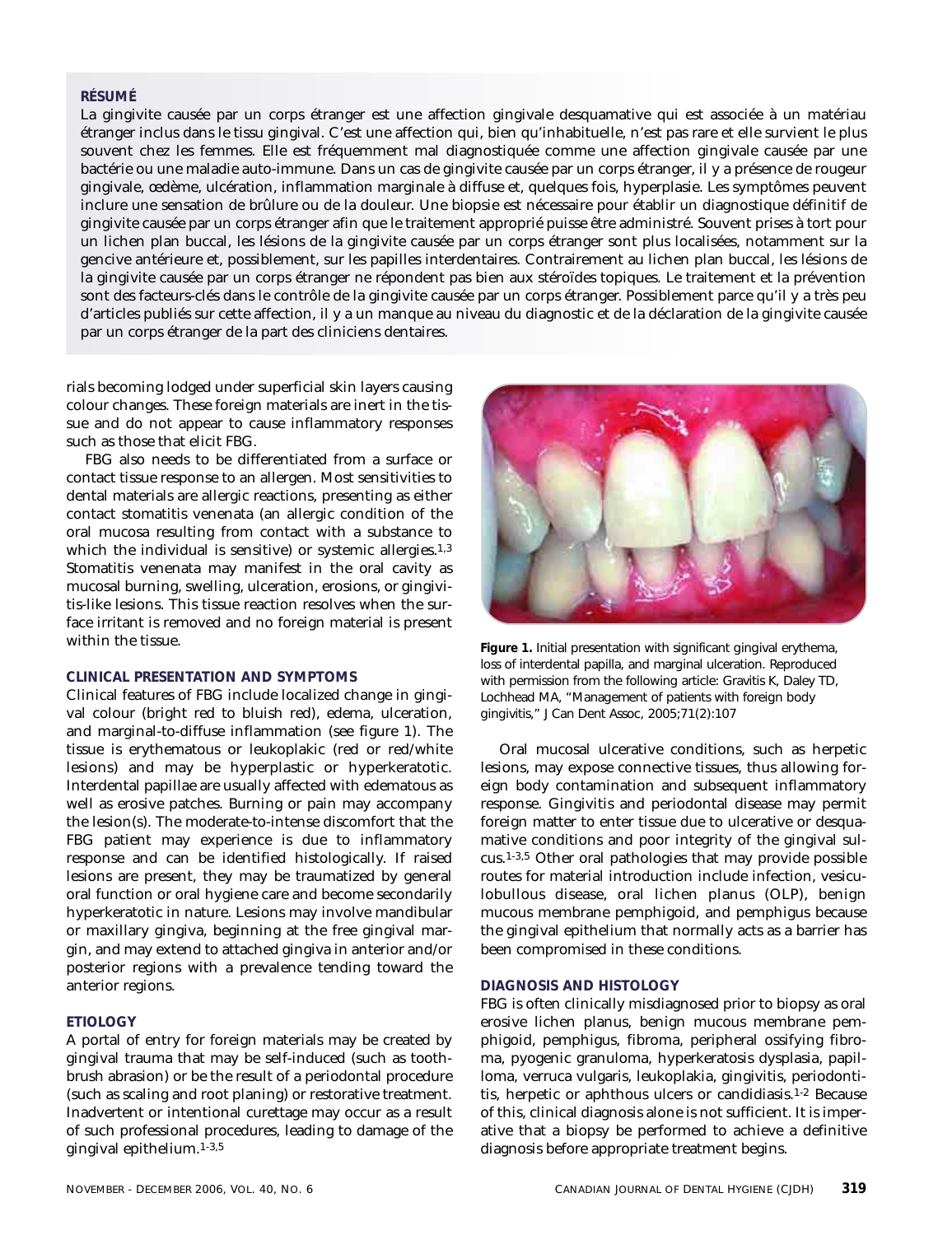|                        | Foreign body gingivitis                                                                                                                                                                                                                                                                                                                                                                                                                        | Oral lichen planus                                                                                                                                                                                                                                                                                                                                                                                                                                              |
|------------------------|------------------------------------------------------------------------------------------------------------------------------------------------------------------------------------------------------------------------------------------------------------------------------------------------------------------------------------------------------------------------------------------------------------------------------------------------|-----------------------------------------------------------------------------------------------------------------------------------------------------------------------------------------------------------------------------------------------------------------------------------------------------------------------------------------------------------------------------------------------------------------------------------------------------------------|
| Etiology               | • Potentiated by inorganic foreign materials<br>• Gingival trauma and or inflammation may allow<br>access of foreign substance                                                                                                                                                                                                                                                                                                                 | • Autoimmune disease<br>• May be affected by oral medications or proximity<br>to dental amalgams <sup>6,7</sup>                                                                                                                                                                                                                                                                                                                                                 |
| Histology              | • Biopsy needed for diagnosis<br>• Can resemble OLP microscopically<br>• Presence of inorganic foreign materials                                                                                                                                                                                                                                                                                                                               | • Confirmation of OLP should be made by means<br>of biopsy<br>• No inorganic foreign material present                                                                                                                                                                                                                                                                                                                                                           |
| Clinical<br>appearance | • Localized change in gingival colour (bright red to<br>bluish red)<br>• Marginal to diffuse inflammation<br>• Desquamative gingival tissue<br>• Hyperplastic or hyperkeratotic<br>· Erythematous/leukoplakic appearance (red or<br>red/white lesions); often mistaken for OLP<br>• Lesions are stationary                                                                                                                                     | • Reticular-oral lesions appear as interlacing white<br>striae with an erythematous border; commonly<br>found on buccal mucosa, buccal vestibule,<br>tongue and gingival<br>• Desquamative<br>• Erosive OLP - erythematous ulcerations that tend<br>to migrate over time<br>• Lesions may migrate                                                                                                                                                               |
| Symptoms               | • Burning or pain may accompany lesion<br>• Most lesions are present for a "short period"<br>before a client seeks professional consultation<br>due either to pain or aesthetic concerns<br>• Lesions do not disappear or remit                                                                                                                                                                                                                | • May be asymptomatic or have burning sensation<br>• Mucosal sensitivity to hot or spicy foods and sour<br>fruits<br>• Symptoms may spontaneously disappear with<br>periods of exacerbation and remission                                                                                                                                                                                                                                                       |
| Age/gender<br>tendency | • Mean age is 48 years<br>• Frequently in ages 41 to 50<br>• Higher prevalence in females<br>• FBG may be exacerbated by hormonal influences                                                                                                                                                                                                                                                                                                   | • Mean age is 49<br>• Frequently in ages 30 to 707<br>• Occurs more frequently in females<br>• No hormonal influences                                                                                                                                                                                                                                                                                                                                           |
| <b>Treatment</b>       | • Surgical management - gingivectomy or free<br>gingival graft for hyperplastic or atrophic areas<br>• Monitoring of changes to limit further periodon-<br>tal tissue damage<br>• Not typically responsive to topical steroids<br>• Frequent and thorough professional instrumenta-<br>tion to control plaque and calculus to reduce<br>contributing inflammation;8 specific home care<br>instructions tailored to specific needs <sup>5</sup> | • Free gingival grafts can be used for atrophic sites7<br>• Management of symptoms and monitoring for<br>dysplastic changes<br>• Reticular types are asymptomatic; no treatment<br>required<br>• Erosive types typically respond to topical steroids<br>• Good oral hygiene is essential and can enhance<br>healing; plaque and calculus associated with a<br>significantly higher incidence of erythematous<br>and erosive gingival OLP lesions <sup>6,8</sup> |



FBG should be included in differential diagnosis of a lesion that resembles OLP clinically (see table 1) or other ulcerative-immune mucosal conditions. However, FBG may resemble OLP not only clinically but also microscopically, with a band-like inflammation infiltrate underlying an alternately acanthotic and atrophied keratinized epithelium.2-3 Focal degeneration of the basal lamina layer may be present in both lesions.3,6 The fundamental histologic difference between the two is the absence of foreign material in OLP. They differ clinically in that FBG is generally limited to the gingiva and does not typically respond to topical steroids. OLP, on the other hand, may be widespread (inclusive of some or all oral tissues) and may include migrating mucosal involvement.6-10 Topical steroids have been shown to be most predictable and effective for controlling signs and symptoms of OLP. Since topical steroids are largely ineffective for FBG, this fact may support a clinical diagnosis of FBG.7

Gordon and Daley included all cases diagnosed as FBG from January 1988 to November 1994 by the Oral Pathology Diagnostic Services of University of Western Ontario.2 Age-matched cases of chronic, hyperplastic, and subacute gingivitis diagnosed during that time served as controls. As some cases of FBG are granulomatous, all cases diagnosed as granulomatous gingivitis during that time period were also examined as controls. Cases diagnosed microscopically as amalgam tattoo were not included in the study. All tissues were subjected to routine diagnostic procedures before initial diagnosis. Test and control cases were pooled and examined without reference to original diagnosis. One hematoxylin-eosin stained slide of each case was reviewed by light microscopy and polarized light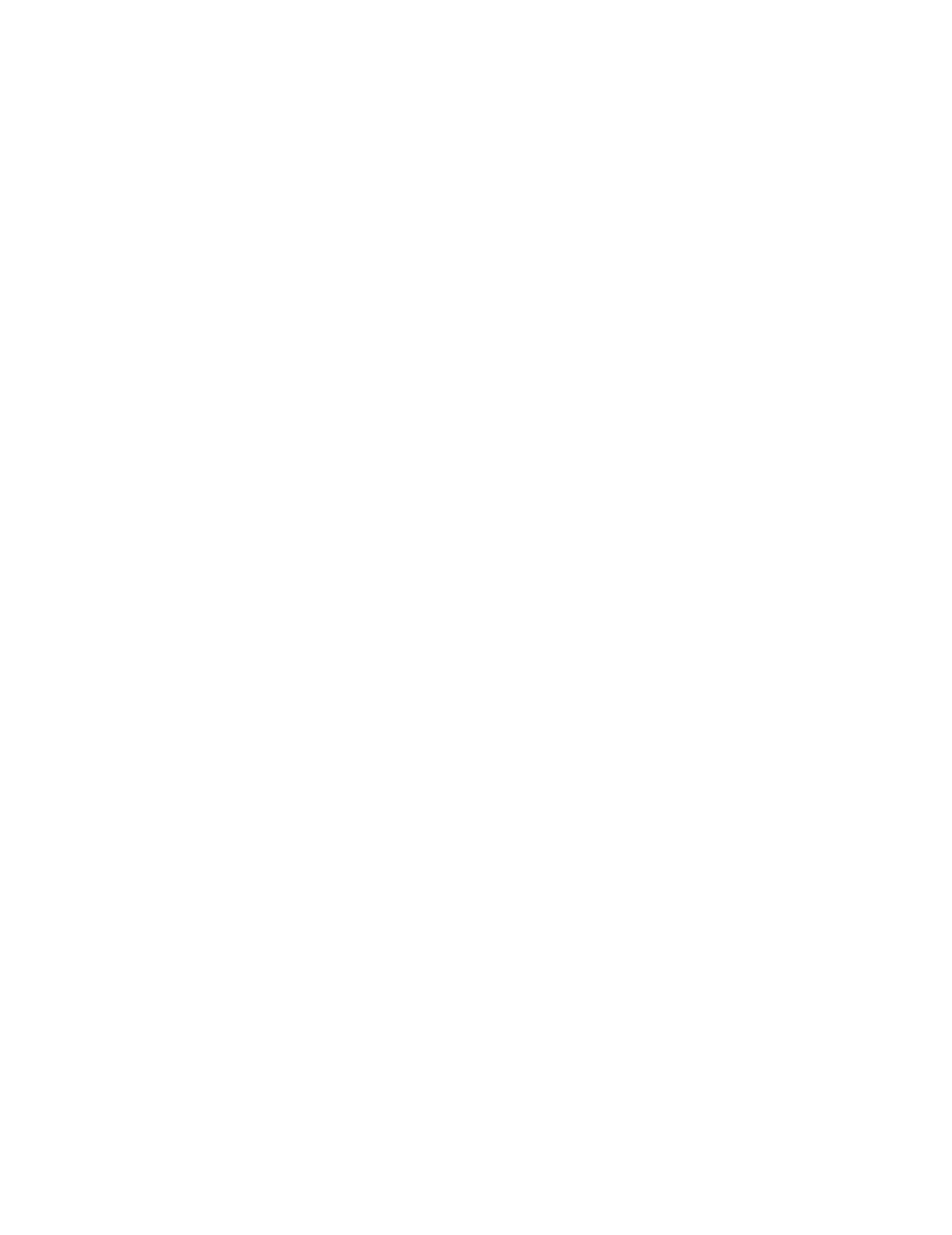when necessary. This served as a double check of the original diagnosis and a reliability test of the proposed diagnostic criteria. The criteria for diagnosis in the blinded light microscopic examination included presence of chronic inflammation in the gingival specimen, the presence of foreign bodies in an area of inflammation, and consistent localization of foreign bodies in at least two serial tissue sections. Sixteen cases were randomly selected for staining to rule out deep fungal or mycobaterial infection. To reduce diagnostic bias and to achieve the highest possible level of diagnostic certainty, only cases both originally and blindly diagnosed as FBG were included. The majority of diagnosed cases of FBG in this study were female.2 Gingival inflammation in women may be exaggerated during pregnancy and while taking oral contraceptives and hormonal replacement therapy. This occurs because these conditions/medications may exacerbate inflammatory response. Hormonal influences, therefore, may play a role in gender discrepancy for diagnosis of this condition in females.2

Energy-dispersive x-ray (EDX) is an effective research tool for the microanalysis of tissue biopsies; material in biopsies can be compared to a number of common dental restorative, dental hygiene, and home-care products in an attempt to identify specific foreign elements or compounds.1-3 Gordon and Daley3 pooled cases with an agematched control group of 44 cases of chronic, subacute, and hyperplastic gingivitis and 3 cases of granulomatous gingivitis. These were subjected to blind diagnosis. Only cases that were diagnosed as FBG in original and subsequent diagnosis were used for further study. Controls were not subjected to EDX examination, which required microscopically identifiable particles as subject for the analysis. Each tissue sample was examined on the same scanning electron microscope. The foreign body location was identified grossly with reference to tissue section. The foreign bodies were identified by backscatter detection to enable surface particles that could be contaminates to be distinguished from particles located deep in the tissue. Particles located only superficially or not in the area of inflammation were noted on light microscopy and were rejected for further examination. The particles were then subjected to EDX. All tissue analyses were performed by one examiner. Clinical, microscopic, and EDX data were analyzed and examined for association with a data-based program. Dental materials were examined on one of two electron microscopes. To compare atomic analysis of FBG to those of dental materials, similar materials (that is, prophy pastes, polishing strips, polishing disks) were grouped and their total atomic composition was compared with that of each specimen in an attempt to find a match.3

"It is difficult to prove an iatrogenic cause based on elemental constituents alone. However, the combined historical, clinical, histological, and EDXM features provide sufficient information on which to draw conclusions."1 In 28 of 61 cases, there was a match between elements in foreign material (found by EDX) in the tissue and those in a specific class of dental materials.3 In 21 of 28 cases, there was a match indicating that the material was abrasive.3

# **TREATMENT AND PREVENTION**

A critical assessment of hygiene status, particularly subgingival deposits and root roughness, is necessary for patients with FBG and other desquamative gingival conditions to reduce the contributing factors of inflammation. "When oral hygiene measures are complicated by pain and bleeding, inferior plaque control is inevitable. This must be counteracted by more thorough and frequent professional instrumentation, as well as oral hygiene measures tailored to the client's specific requirements."5 Extensive scaling, root planing, or curettage should not be followed by a coronal polish in affected active areas. Selective coronal polish can be performed at periodontal maintenance appointments using a low abrasive polishing paste at sites with healthy proximal tissues.

Clients with gingival ulcerations should be advised to avoid abrasive dentifrices including tartar control,5,8,11-17 whitening,<sup>12,13,17</sup> and other potentially irritating compounds (sodium lauryl sulfate,5,14,16,18 and triclosan5,11,14- 16) formulas at home. Mouth rinses with high alcohol content should also be avoided to minimize tissue desiccation and chemical irritation. Deplaquing may be performed with a soft toothbrush and water alone if oral lesions or ulcerations are present.5 A chlorhexidine rinse may be helpful for active sites if soreness precludes other hygiene modalities.

Until recently, recommended definitive management for FBG has just been surgical excision of the affected area (gingivectomy). A free gingival graft procedure has been recommended in a recent publication, "Management of Patients with Foreign Body Gingivitis: A Report of 2 Cases with Histologic Findings."5 (See figure 2.) Clinical findings and treatment histories of two patients were discussed in the case presentations dealing with affected sites that are fragile and prone to gingival recession.5 Tissue grafting may be necessary for either symptom relief or esthetic purposes. Regular monitoring of affected sites is important so that timely treatment can be provided. The use of shortterm topical steroids may provide temporary relief from discomfort if a lichenoid type of inflammation is present.5,7,10



**Figure 2.** After root planing and free gingival grafts for teeth 21 and 22. Reproduced with permission from the following article: Gravitis K, Daley TD, Lochhead MA, "Management of patients with foreign body gingivitis," J Can Dent Assoc, 2005;71(2):107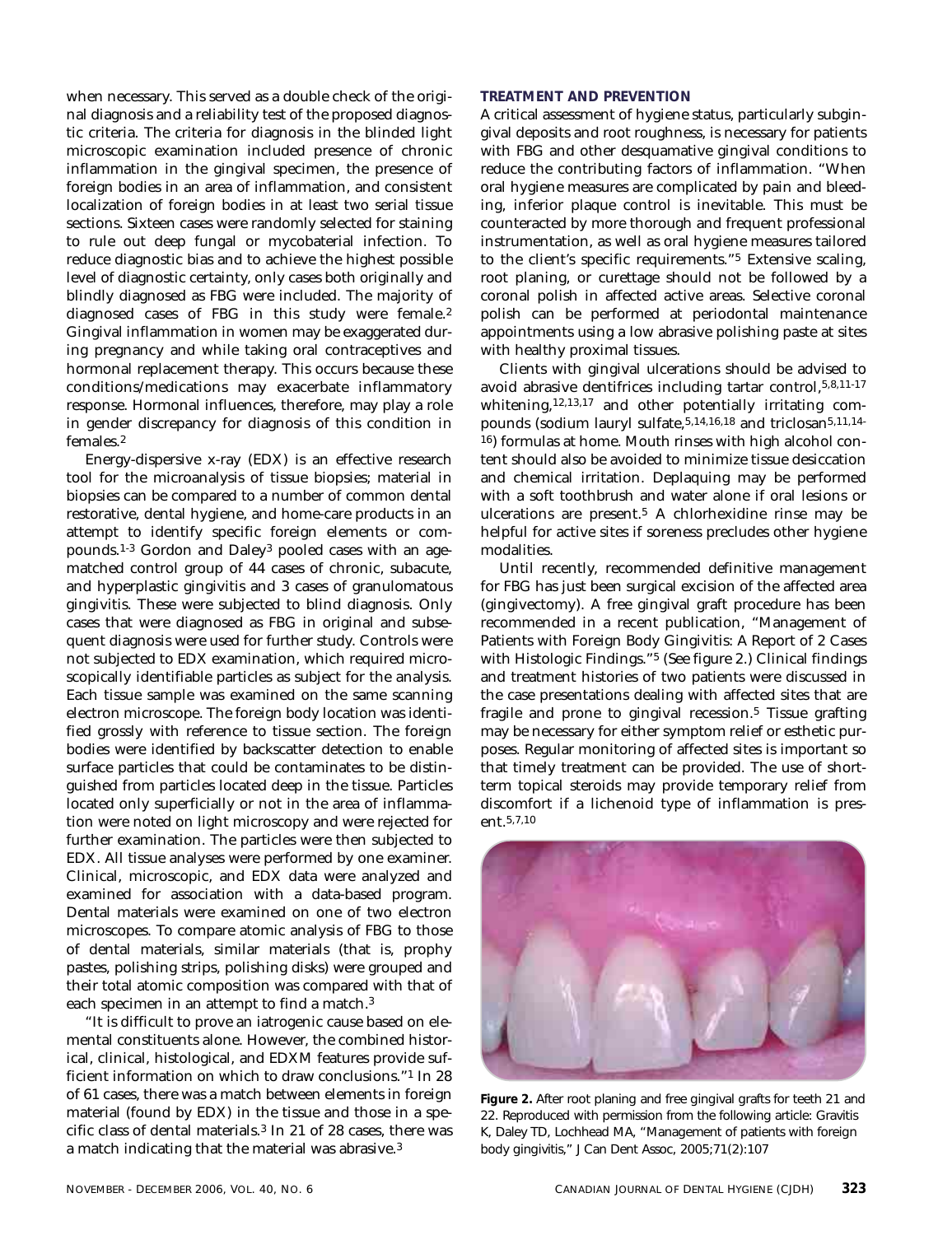<span id="page-43-0"></span>Care must be taken during professional- or clientadministered oral procedures to avoid causing gingival trauma that might create a portal for foreign materials. Care should be exercised when placing and trimming restorative margins or removing existing restorative materials. A rubber dam should be used during restorative procedures when inflammation or ulceration is present in the tissue in the restorative area. The use of air abrasion procedures should be avoided if gingiva is highly inflamed or eroded.5,18

# **SUMMARY**

FBG is caused by the impregnation of certain irritating foreign materials into the oral mucosa resulting in a foreignbody immune response. Gingival trauma, self-induced or resulting from a professional dental procedure, may damage the oral epithelium, allowing a portal for foreign materials such as dental resins or polishing compounds. Care must be exercised when working around oral tissues, especially when oral epithelium has been damaged and connective tissue exposed. Because treatment options are limited, prevention is important.

Clinically, FBG (without a biopsy) can be confused with erosive lichen planus, benign mucous membrane pemphigoid, pemphigus, gingivitis, as well as other desquamative gingival disorders. Biopsy and microscopic evaluation to show foreign materials in the tissue is needed to make a definitive diagnosis.

Clients with FBG require specific dental and periodontal management that is aimed at minimizing further tissue trauma and keeping other local irritants, such as plaque and calculus to a minimum. Periodontal surgery may be needed for treatment of atrophic or hyperplastic areas. Specialized individual oral home care is important and regular monitoring of these area(s) is important to prevent further breakdown of the gingival tissues.

# **REFERENCES**

- 1. Daley TD, Wysocki GP. Foreign body gingivitis: an iatrogenic disease? Oral Surg Oral Med Oral Pathol 1990; 69 (6): 708-12.
- 2. Gordon Sc, Daley TD. Foreign body gingivitis: clinical and

microscopic features of 61 cases. Oral Surg Oral Med Oral Pathol Oral Radio Endod .1997;83(5):562-70.

- 3. Gordan SC, Daley TD. Foreign body gingivitis: identification of the foreign material by energy-dispersive x-ray microanalysis. Oral Surg Oral Med Oral Pathol Oral Radiol Endod. 1997;83(5):571-6.
- 4. Neville B, Damn DD, Allen CM, Bouquot J. Oral and maxillofacial pathology. 2nd ed. St. Louis (MI):W.B. Saunders; 2002.
- 5. Gravitis K, Daley TD, Lochhead MA. Management of patients with foreign body gingivitis: report of 2 cases with histologic findings. J Can Dent Assoc. 2005;71(2):105-9.
- 6. Edwards P, Kelsch R. Oral lichen planus: clinical presentation and management. J Can Dent Assoc. 2002;68(8):494-9.
- 7. DeRossi S, Ciarricca K. Lichen planus, lichenoid drug reactions, and lichenoid mucositis. Dent Clin North Am. 2005;49(1):77-89
- 8. Lodi G, Scully L, Carrozzo M, Griffiths M, Sugerman PB, Thongprasom K. Current controversies in oral lichen planus: report of an international consensus meeting. Part 2. Clinical management and malignant transformation. Oral Surg Oral Med Oral Pathol Oral Radial Endod. 2005;100(2):164-78.
- 9. Prato GP, de Paoli S, Giannoti B. A case of lichen planus: a clinical and histologic investigation during periodontal surgery. Int J Periodontics Restorative Dent. 1984;4(5):50-63.
- 10. Zakrzewskra JM, Chan ES, Thornhill MH. A systematic review of placebo-controlled randomized clinical trials of treatments used in oral lichen planus. Br J Dermatol. 2005;153(2):336-41.
- 11. DeLattre VF. Factors contributing to adverse soft tissue reactions due to the use of tarter control toothpastes: report of a case and literature review. J Periodontol. 1999;70(7):803-7.
- 12. Desautels P, Labreche H. Abrasion relative des dentifrices un dentifrice pour chacun [in French]. J Dent Que. 1990;27:579- 85.
- 13. Hefferren JJ, Kingman A, Stookey GK, Lehnhoff R, Muller T. An international collaborative study of laboratory methods for assessing abrasivity to dentin. J Dent Res. 1984;63(9):1176- 9.
- 14. Herlofson BB, Barkvoll P. Oral mucosal desquamation caused by two toothpaste detergents in an experimental model. Eur J Oral Sci. 1996;104(1):21-6.
- 15. Kowitz G, Jacobson J, Meng Z, Lucatorto F. The effects of tartar-control toothpaste on the oral soft tissues. Oral Surg Oral Med Oral Pathol. 1990;70(4):529-36.
- 16. Miller WA. Experimental foreign body reactions to toothpaste abrasives. J Periodontol. 1976;47(2):101-3
- 17. Reports of Councils and Bureaus. Abrasivity of current dentifrices. J Am Dent Assoc. 1970;81(5):1177-8.
- 18. Skaare A, Eide G, Herlofson B, Barkvoll P. The effect of toothpaste containing triclosan on oral mucosal desquamation. A model study. J Clin Periodontol. 1996;23(12):1100-3.

together to provide the best client-centred care possible. Synergy in CDHA is represented by the will and input of its members supported by the board, executive director ,and staff. The board articulates and focuses its ends and goals as given by the membership. It is these relationships that have made the growth of this organization possible. CDHA is a good example of the results that can be achieved when all parts appreciate the other's strengths and desires and work together to move ahead.

When you attend CDHA national conferences, you have the opportunity to practise synergy by networking with other dental hygienists and discussing common challenges in our profession. There are various activities that

**Building Relationships** *[\(continued from page 283\)](#page-2-0)* encourage discussion and feedback. Currently, CDHA is taking the feedback you gave at the Town Hall Meeting in Ottawa in 2005 as well as membership feedback in Edmonton in 2006 to change the organization and meet your needs. I encourage you to continue to take advantage of these opportunities to build your own personal relationship with CDHA and let your voice be heard. In the next year, I look forward to hearing from you and meeting you personally as we host the IFDH (International Federation of Dental Hygienists) conference in Toronto in July 2007. It will provide yet another opportunity to build relationships with dental hygienists from Canada and around the world.

*You can contact the president at <president@cdha.ca>.*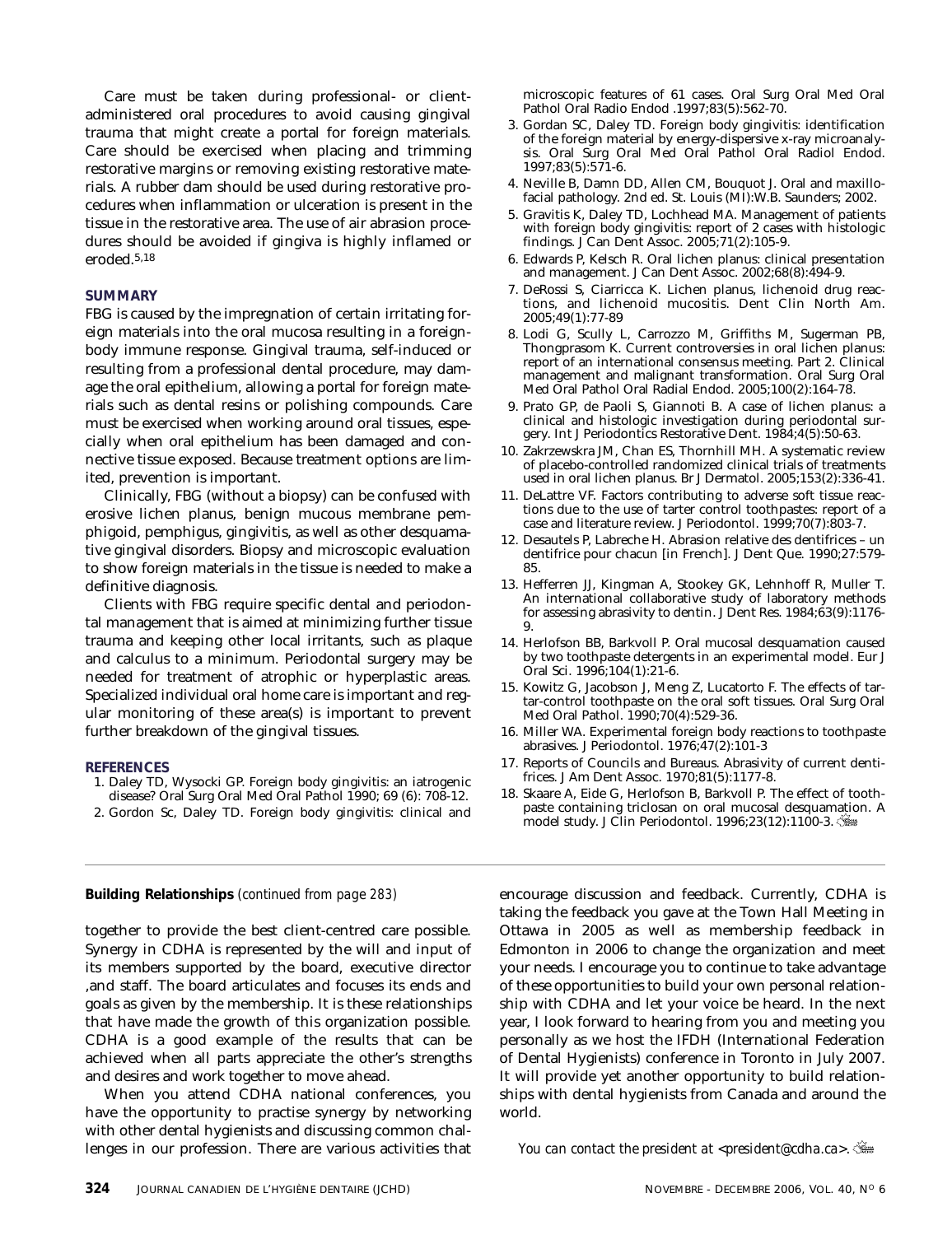<span id="page-44-0"></span>**Rewards of Challenges** *[\(continued from page 287\)](#page-6-0)*

"research is only one component of evidence-based decision making." As a counterbalance to this point, she also notes the human phenomenon of resistance to change that many of us have regarding long-held beliefs. I had hoped to publish both the member's letter and the author's response to further the dialogue. However, the member unfortunately did not feel comfortable with such a public presence.

The member's discomfort led me down a further stream of thought. It is a normal reaction to dislike any perceived conflict and to try to avoid it. Rather than use a broad brush to suggest all conflict is negative, I would like to propose that we think of some conflict as a very positive expression of critical thinking. I agree that sometimes conflict does rob us of energy as we try to cope. However, at other times, we can experience a positive charge if we reframe the conflict as a learning experience. Sometimes a challenge to long-held beliefs creates an opportunity for growth.

I am reminded of the story of four generations of women who cooked a Thanksgiving ham. The young daughter asked her Mom why she cut the end off the ham before putting into the roasting pan. The mother said she didn't know; she had learned it from her mother who had always done it that way and so she called her mother. Her mother said the same thing—she had learned it from her mother and in turn called her. The great-grandmother of the little one who started the critical questioning told her daughter that she had done it because it was the only way the ham would fit into her roasting pan. There are few sources that we consider more credible than our mothers, yet in this light-hearted example, we can see how traditional thought is central to our belief systems.

Critical thinking can sometimes take us to an uncomfortable place. Conflict can often emerge as new ideas challenging what we consider common sense. Asking questions is a good thing, but being open to answers is also a good thing. As the Chinese proverb says, "The gem cannot be polished without friction, nor man perfected without trials." As we evolve the body of knowledge that defines dental hygiene I invite you all to take an active role and question and comment as many of our members have with respect to what you read in these pages, on our website, and in specific consultations. I also invite you to be open to the responses that you receive. You don't have to like them but give them some critical thought.

In closing, I want to thank all of you personally who take the time to provide us with feedback for what we do well and for what we don't do well. I appreciate your taking the time to help your association grow and thereby help the profession evolve. I also wish to thank Ms. MacDonald for raising an issue that many of us take for granted and to help us look at it with critical eyes.

Best wishes for a happy holiday season and cheers to an exciting New Year.

# What Needs No **Batteries?**

**Works during power outages? Won't break when dropped? ls easily transportable? ls always user-friendly? ls worth more after you scribble in it?** Has been around for more than 500 years? **Played a big part in your success?** 

Books! Which is what we're all about.

We create CE courses using published works by recognized dental educators and authors. If you haven't tried us, you're in for a pleasant surprise:

- When you're not sure how to respond to a patient's question, you can open the book and find out.
- If you're wondering about the source of an idea, you can check the references.
- If you want recent information on a particular point, you can contact the principal investigators listed in the references.
- If you'd like to review a specific topic, you can, in infinitely more detail than from any lecture notes I've ever seen.

So, build more skills, just as you did to **become a professional.** 

**Learn more about all the dental CE topics** we offer by calling 1-800-700-3454 **(9-6 Eastern time, Mon.-Fri.), or by reviewing our** website (www.healthstudies.com).



**Dennis Rauzin, DDS Publisher, Health Studies Institute** 

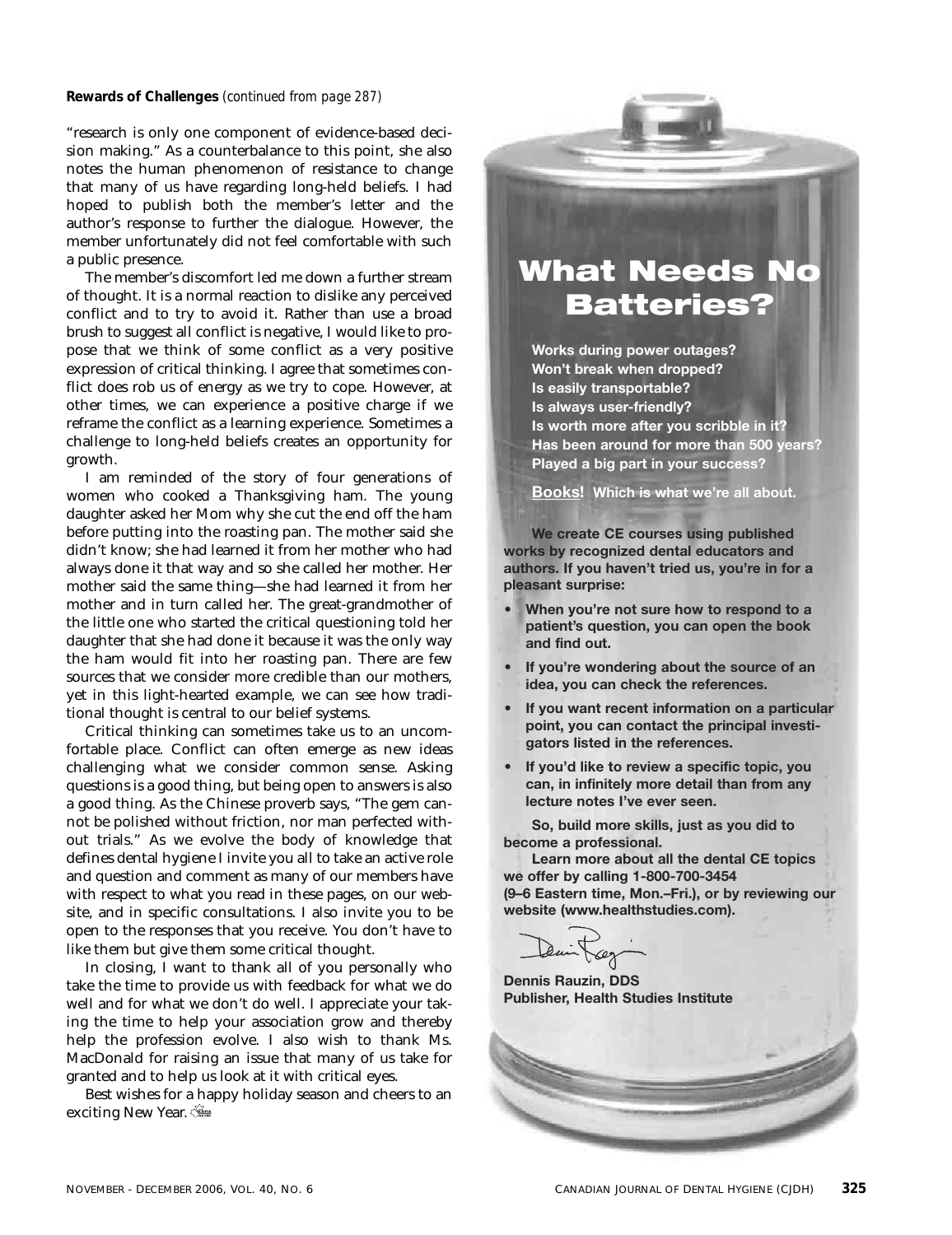# <span id="page-45-0"></span>**OBSERVATIONS**



# **Dental Hygienists Celebrate 50 Years of Service in the Canadian Forces Dental Services**

*by Marina Roberge, Master Warrant Officer, CFDS Senior Dental Hygienist*

Dental Hygienist Occupation Badge

HIS YEAR IS AN IMPORTANT MILESTONE FOR Canadian Forces dental hygienists, both military and civilian—we are celebrating<br>50 years of service to military members. Dental HIS YEAR IS AN IMPORTANT MILESTONE FOR Canadian Forces dental hygienists, both military and civilian—we are celebrating hygienists have been an important part of the Canadian Forces Dental Services (CFDS) and of its predecessor, the Royal Canadian Dental

Corps (RCDC), for five decades. As the Senior Dental Hygienist in the CFDS, I am pleased to write about dental hygienists' history in the unit and a bit about our job and how it compares with a civilian dental hygiene position.

# **HISTORY**

Ret'd Colonel D.H. Protheroe, in his history of the Dental Corps,1 described the 1956 introduction of dental hygienists into the service as one of the most important events in its history. He said that, without the contribution of the dental hygienists, it would have been impossible to initiate the very successful preventive dentistry program. Dental hygienists can be proud of their role in the provision of dental services to the military.

In 1956, the Royal Canadian Dental Corps employed the first two dental hygienists, Flight Sergeants P.E. Savage and C.M.B. Torrens, who had received their dental hygiene training in England. Sergeants R.H. Daw and H. Thorsson, the first two dental hygiene graduates from the Royal Canadian Dental Corps School, also joined the RCDC in 1956. The RCDC School was located in Ottawa until 1958 and then at Canadian Forces Base, CFDSS, Borden, Ontario, until 1993 when the Canadian Forces dental hygiene program was closed.

During the early years of the profession, dental hygienists were referred to as "Dental Technicians Clinical." Although the Technician Clinical course was extremely difficult, it was not accredited until years later because at the time, civilian dental hygienists received their training only through university programs.

The years between 1981 and 1986 saw the worst shortage of military dental hygienists since their incorporation in the CFDS and over 20 Direct Entry Dental Hygienists were enrolled in the Canadian Forces under the Direct Entry Program. This program was created and opened at Recruit Centers for only a few years in the 1980s in order to hire trained civilian dental hygienists who did not have to go to the CFDSS or RCDC Schools.

# **PRESENT-DAY STAFFING AND TRAINING**

The number of dental hygienists has been downsized from 70 Military Dental Hygienists to 26 Established Positions, classified as a sub-

occupation of the Dental Technician Occupation. Our small but vibrant team of 26 military and 50 civilian dental hygienists is assigned to 26 dental detachments (clinics) across Canada. (See figure 1.)

Advanced Training List—reassignment to the dental hygienists' specialty—is carried out through the two-year dental hygiene program in five Ontario Colleges: Algonquin College, La Cité Collégiale, George Brown College, Collège Boréale, and Georgian College. Dental technicians who meet the criteria for the program can apply through Dental Headquarters in Ottawa to be selected for the two-year accredited civilian dental hygiene program. Between one and five candidates are selected annually for this training.

Numerous civilian dental hygienists, full- and parttime, help the CFDS achieve its preventive dentistry goals. The civilian dental hygienists could be hired through a local employment agency or the Civilian Human Resource Office (CHRO) that exists on every military base.

# **MILITARY DENTAL HYGIENISTS COMPARED WITH CIVILIAN**



crest

The most obvious difference between military and civilian dental hygienists is the fact that we wear a military uniform. To distinguish ourselves among the 66,000 Canadian Forces members, we wear hat badges—the Dental Crest. We belong to the "Profession of Arms" as any other soldier as we are soldiers first!

The patients also differ quite significantly in the military and civilian environments. Dental hygienists in the civilian "world" see clients who range in age from children to the elderly and these clients pay for their oral care. The majority of CFDS patients are healthy adult males who do not pay for their dental services. The CFDS mission is to "ready the soldier," making sure that our military members are always dentally fit to deploy anywhere on short notice. We offer a universal standard of care for

<sup>1</sup> Ret'd Colonel D.H. Protheroe, *Forty years of progress, RCDC and CFDS*. Ottawa: National Defence; 1989.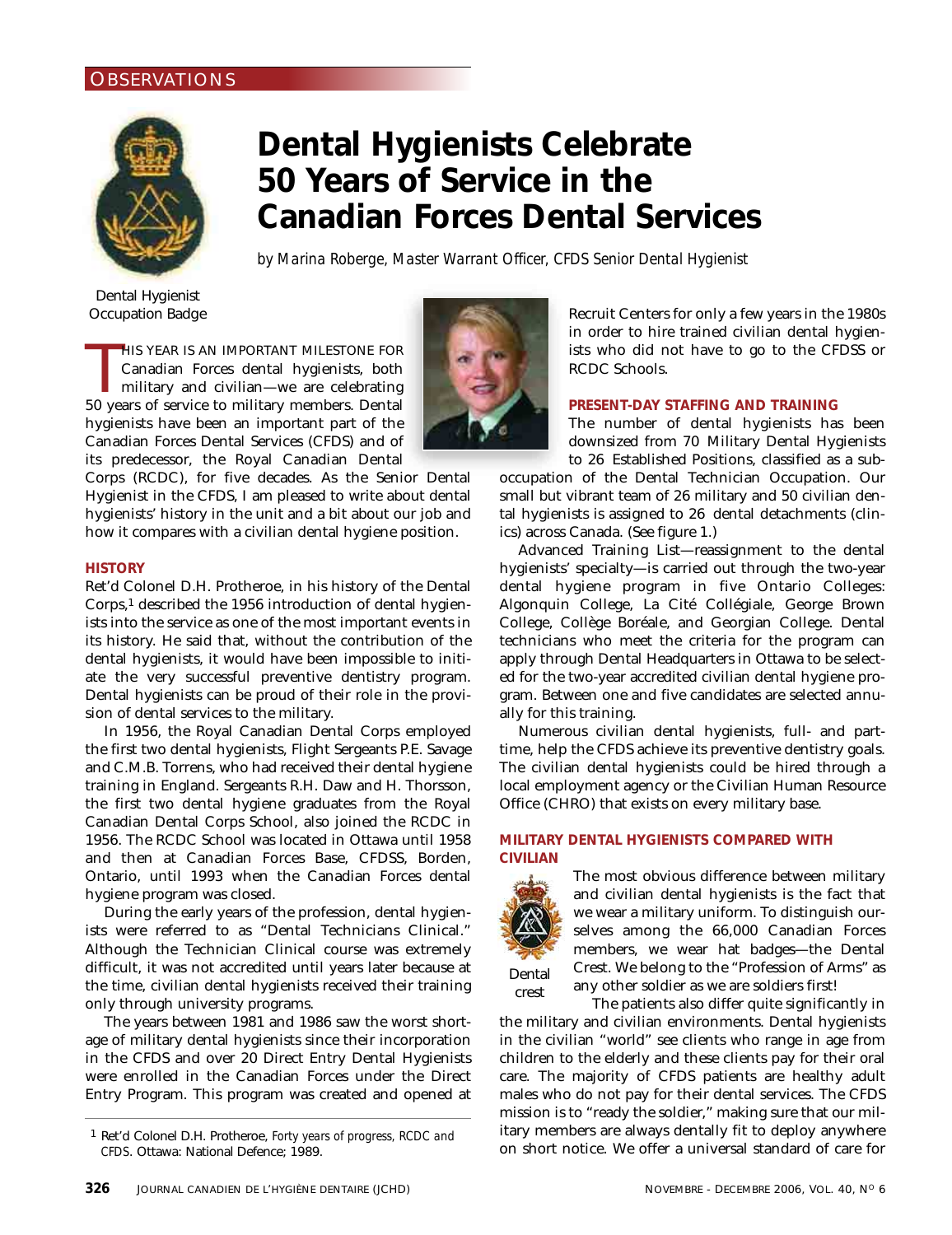

*Top:* **Fig 1.** Winter Working Group in Trenton 2005. *L to R:* WO Cliff Gilholm,WO Anna Aldrich, WO Karen Nelmes, Sgt Melanie Tousignant, WO Carol Buxcey, MWO Marina Roberge, WO Linda White, Sgt Pattie Powell, WO Josée Dubois, Sgt Dean Squires. *Bottom:* **Fig 2.** Sgt Mélanie Tousignant, chairside, in June 2006.

all entitled personnel in all locations on a "24/7 access to care" basis. Every Canadian Forces member has a dental examination annually. A minimal acceptable fitness level must be reached and followed by a prophylaxis treatment.

The most obvious similarity between military and civilian dental hygienists is that, on a daily basis, we carry out the same duties as a chairside provider. (See figure 2.) The most obvious difference is that we may get a chance to be deployed on ship or on tour and operations. We also are posted everywhere in Canada or across the world, sometimes on short notice. We enjoy these challenges—they keep us interested!

# **WHY WE ENJOY OUR MILITARY CAREER**

We are often asked about what keeps us in the CFDS as dental hygienists. Here are just a few reasons:

- *The "esprit de corps" among colleagues and civilian counterparts:*—We love the sense of family in our Dental Corps and we meet so many people over the years. Each dental hygienist is not only part of his or her individual clinic but also of a "national" clinic because of the standardized system we use (the same documents, policies, and procedures regardless of the location). We do attend special military functions such as Parades, Mess Dinners, Military Dental Conferences, and so forth. (See figure 3.)
- *Great opportunities for career progression:—*During a normal 25-year career, a military dental hygienist may expect to receive three to six promotions an average, depending on one's performance and potential.

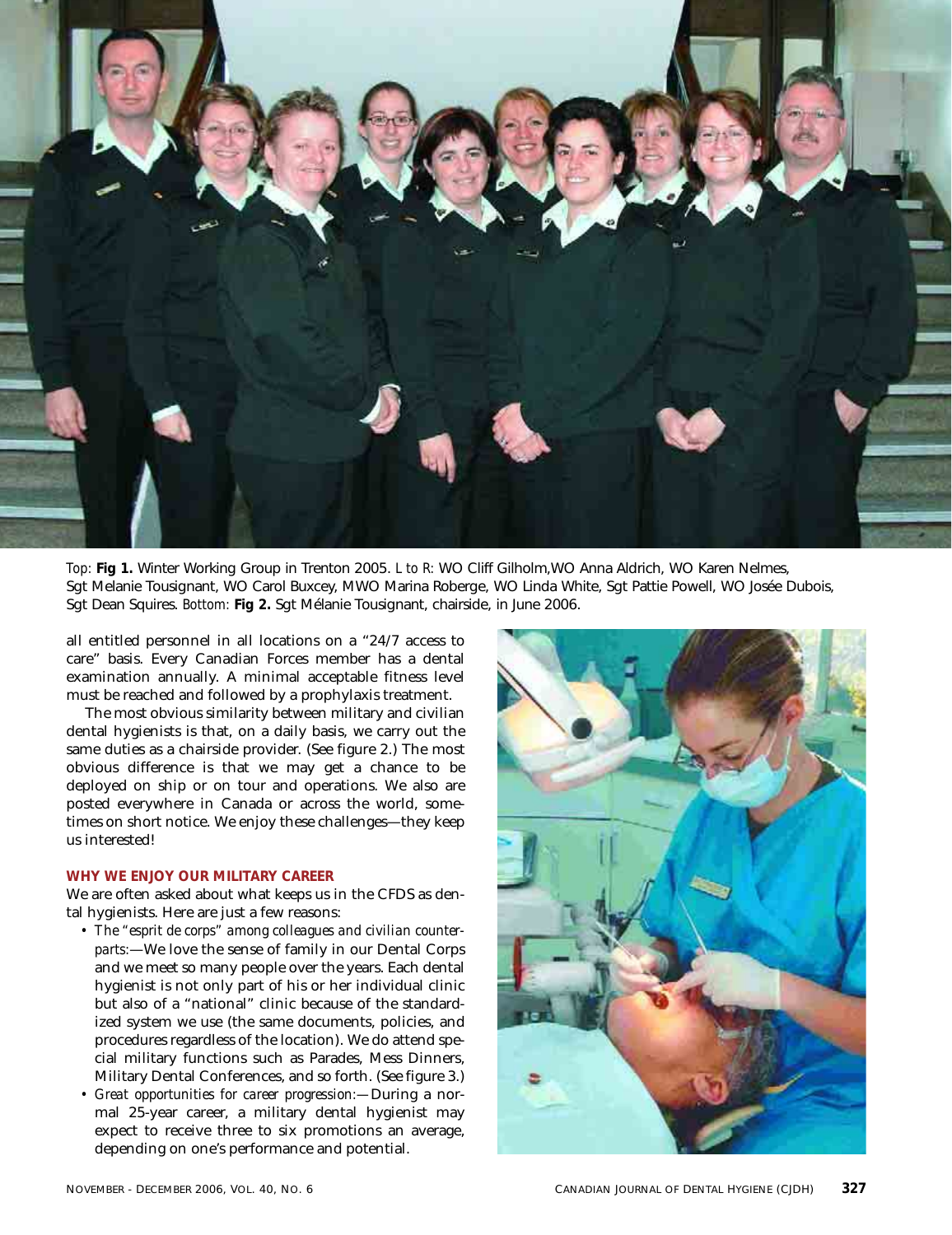

*Top:* **Fig 3.** At the opening ceremony for the 50th anniversary celebrations, February 2006. L to R: WO Carole Buxcey, Sgt Pattie Powell, WO Trina Roberge, MWO Marina Roberge, WO Karen Nelmes. *Bottom:* **Fig 4.** WO Josée Dubois in Afghanistan, 2004.



- *Administrative responsibilities:—*We enjoy the fact that we can be involved with administrative responsibilities and tasks, for example, hiring dental hygienists and assistants and being in charge of the dental hygiene department in our clinics. We manage people, make policies that can improve the clinic, and have very good opportunities for managerial positions as leaders, supervisors, and middle management. We can tackle extra duties that we would probably not see in a civilian environment, such as temporary duty overseas or in isolated areas; physical training requirements; administration, finance, and secondary duties such as Unit Safety Officer, Unit Environmental Officer; all these within the dental detachment.
- *Travel:—* We can get to know our country better with all these opportunities to travel and also have the chance to move overseas. During a career, a military dental hygienist may expect an average of five to ten postings (moves) in order to fulfill Canadian Forces needs and requirements. We join to serve, not to be served! (See figure 4.)
- *Opportunities to contribute:*—Even after 25 years of service, we stay in uniforms because we believe that we still have a lot to offer the CFDS and that we can be a positive influence for our younger dental hygienists.

In conclusion, the theme of the 2006 CDHA Conference, "Endless Opportunities…Create Yours," is also what keeps us in the CFDS as dental hygienists—the endless opportunities that the Canadian Forces offer!

Sanitas in ore!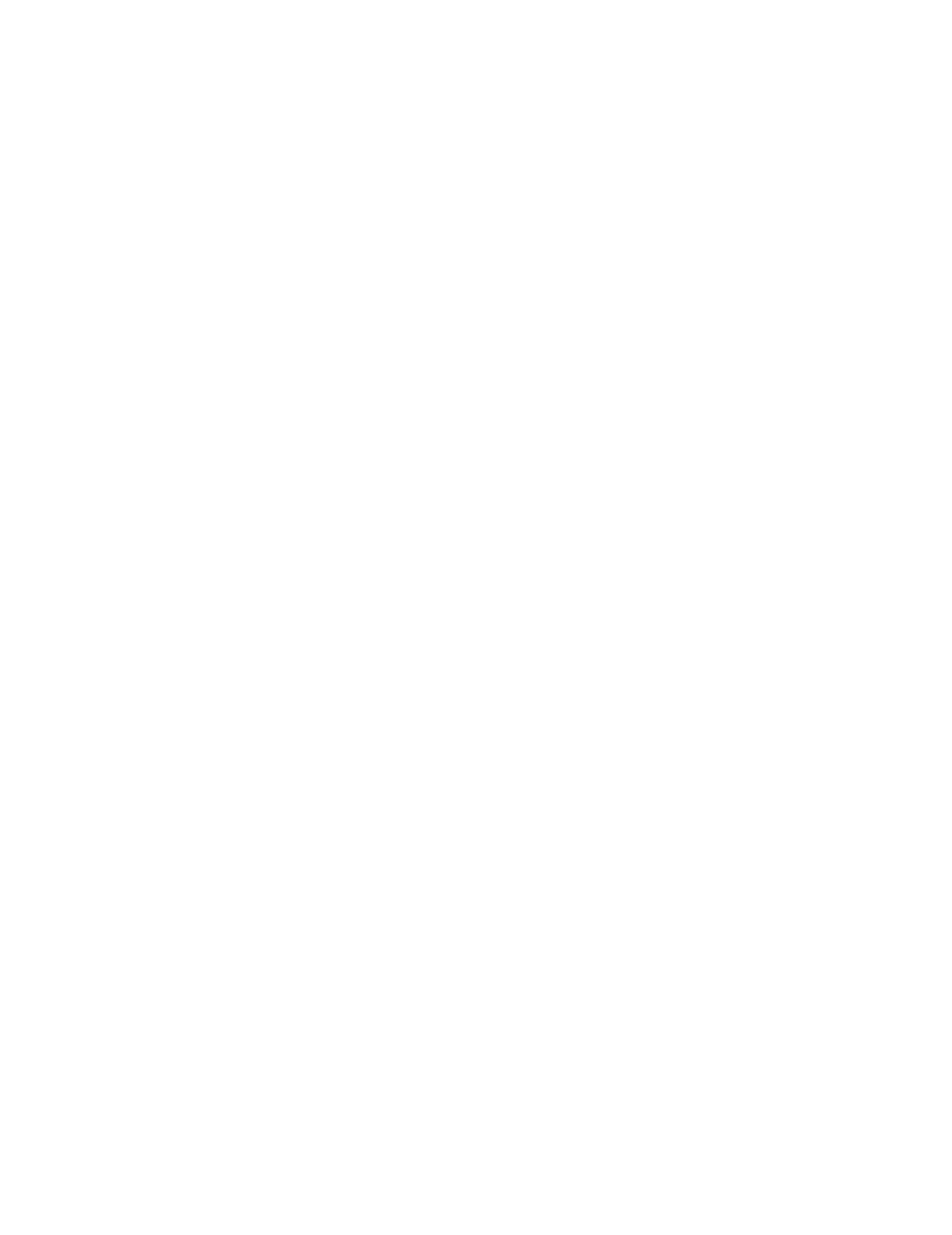# <span id="page-50-0"></span>**ABSTRACTS**

The International Association for Dental Research (IADR), in association with the American Association for Dental Research (AADR), Canadian Association for Dental Research (CADR), and American Dental Educators Association (ADEA) held a combined meeting and exhibition March 8–11, 2006, in Orlando, Florida. Scientists and researchers from around the world present their research findings for discussion. The IADR has given us permission to publish a selection of abstracts presented at that meeting.

# **CLINICAL TECHNIQUES**

# **1289 PREDICTING DENTAL HYGIENE CLINICAL SKILLS**

# L.A. SPOONTS, Texas Woman's University, Denton, USA

Much of dental hygiene curriculum for clinical instruction is focused on developing fine motor skills such as hand-to-eye coordination. The **objective**: to determine if instrumentation competency could be predicted utilizing educational methods taught in pre-clinical courses. **Method:** a carving exercise in Dental Morphology was averaged and compared to instrumentation scores in a pre-clinic techniques course and then further correlated to the students' averages on instrumentation competencies in Clinic I. Twenty-one students were assigned the exercise of carving to scale a maxillary permanent central incisor, as well as, a permanent mandibular second molar. The students were given step-by-step instructions, carving wax and carving instruments to complete the assignment. The averages of these scores were compared to a clinical instrumentation mid-term OSCE examination administered in the pre-clinical techniques course and to the final instrumentation OSCE which was administered in the same course. Upon completion of Clinic I, the scores on the student's two required instrumentation competencies (IC) were averaged and correlated to the above data. A linear regression was used to correlate the data. **Results:** R2 = .000 when using a linear regression correlating carving to the instrumentation competency (IC). When comparing the final OSCE to IC, R2 = .014 and when comparing the mid-term OSCE to IC,  $R2 = .317$ . The latter having the strongest correlation of the three groups of data. **Conclusion:** The pre-clinical mid-term OSCE had the most predictive value to instrumentation skills. Further research is needed to determine possible predictors for dental hygiene clinical skills. The opportunity to identify these predictors would enhance dental hygiene teaching methodology and would provide early identification of students needing additional clinical instruction.

## **1299 INFLUENCE OF TRAYS AND TECHNIQUES ON ACCURACY OF PVS IMPRESSIONS**

A.W. HOYOS, University of Florida, Gainesville, USA, and K. SODER-HOLM, University of Florida, Gainesville, USA

**Objectives:** To determine how tray rigidity and impression technique affect the accuracy of impressions made with an addition polymerizing silicone. **Methods:** Metallic rim-lock trays (M) and disposable plastic trays (P) were used in combination with three different impression techniques. The three techniques consisted of: 1) Heavy/light body materials in a one-step impression (HL), 2) Putty impression with 2 mm space and light body impression made in two steps (PS), and 3) Putty impression without spacer and light body impression made in two steps (PL). Ten impressions of each combination technique/tray were made of a master model. The master model included two steel abutments (44 and 47) and a steel rod placed at ridge level between the two abutments. Five marks had been placed on each steel abutment. One mark placed on the steel rod in between the two abutments served as reference point. By use of a universal measuring microscope, the x, y, z-coordinates were recorded for each of the 11 marks on the master model and the impressions. The distances between the different marks and the reference point were calculated and compared with the master model. Using a t-test and pair wise comparisons, significant differences (p<0.05) were found between 4 of the investigated groups

and the master model. **Results:** All techniques (PL, PS and HL) used with the plastic trays had distances that were significantly different from the master model, while for the metal trays it was only the HL technique that resulted in a distance that was significantly shorter than the matching distance on the master model. **Conclusions:** Plastic trays produced less accurate impressions than metal trays. When metal trays were used, putty based impressions were dimensionally better than heavy /light body impressions. Consequently, tray rigidity and maximal rigidity of the bulk of the impression improved impression reliability.

# **SALIVA**

# **1049 PROTECTIVE ROLE OF GREEN TEA IN SJOGREN'S SYNDROME ANIMAL MODELS**

S. HSU, D.P. DICKINSON, H. QIN, J.L. BORKE, K. OGBUREKE, M. SHARAWY, A. CAMBA, R. PODOLSKY, and G.S. SCHUSTER, Medical College of Georgia, Augusta, USA

Sjogren's syndrome (SS), an autoimmune disorder involving atrophy of the salivary glands. The etiology is not completely understood, but involves autoantigen presentation leading to development of autoantibodies. It may also involve apoptosis. In contrast to the U.S., the prevalence of xerostomia is significantly lower in green tea-consuming countries such as China and Japan. Green tea polyphenols (GTPs) are major bioactive components of green tea. **Objectives:** to investigate in vitro and in vivo the potential role of GTPs in modulation of autoantigen expression and apoptosis. **Methods:** Immortalized human salivary acinar cell line NS-SV-AC cells were incubated with EGCG (epigallocatechin-3 gallate), the most abundant GTP, prior to determination of expression changes in major autoantigens by microarray, RT-PCR and Western analysis. To investigate effects on apoptosis, cell viability changes were measured by MTT assay after the cells were exposed to tumor necrosis factor (TNF)-alpha with or without EGCG treatment. To determine whether GTPs could protect against or ameliorate SS NOD and MRL mice representing two mouse models of the disease were either fed with GTP-water or water only prior to analysis of lymphocytic infiltration in the submandibular glands. **Results:** EGCG inhibited the expression of major autoantigens and protected NS-SV-AC cells from TNF-alpha-induced cytotoxicity, possibly mediated by a p38 MAPK pathway. NOD and MRL mice fed with GTPs exhibited significantly reduced lymphocyte infiltration in the salivary glands. **Conclusions:** in vitro, GTPs provide a measure of protection against two SS disease mechanisms: autoantigen expression and apoptosis. This may explain, in part, GTP-mediated protection of salivary glands in two animal models. These findings, taken together with green tea's anti-inflammatory and anti-apoptotic properties, suggest that GTPs could serve as an important component in novel approaches to delay and reduce the severity of SS. This study was supported in part by NIH grant 5R21CA097258-02.

# **0624 EFFECT OF ORAL MUCOSA CLEANING ON SALIVARY BACTERIA LEVELS**

M.I. WILLIAMS, J. VAZQUEZ, and J. HALUKO, Colgate Palmolive Company, Piscataway, NJ, USA

Epithelial cells desquamated from the oral mucosa can become a part of the plaque biofilm matrix as well as serve as a key source of nutri-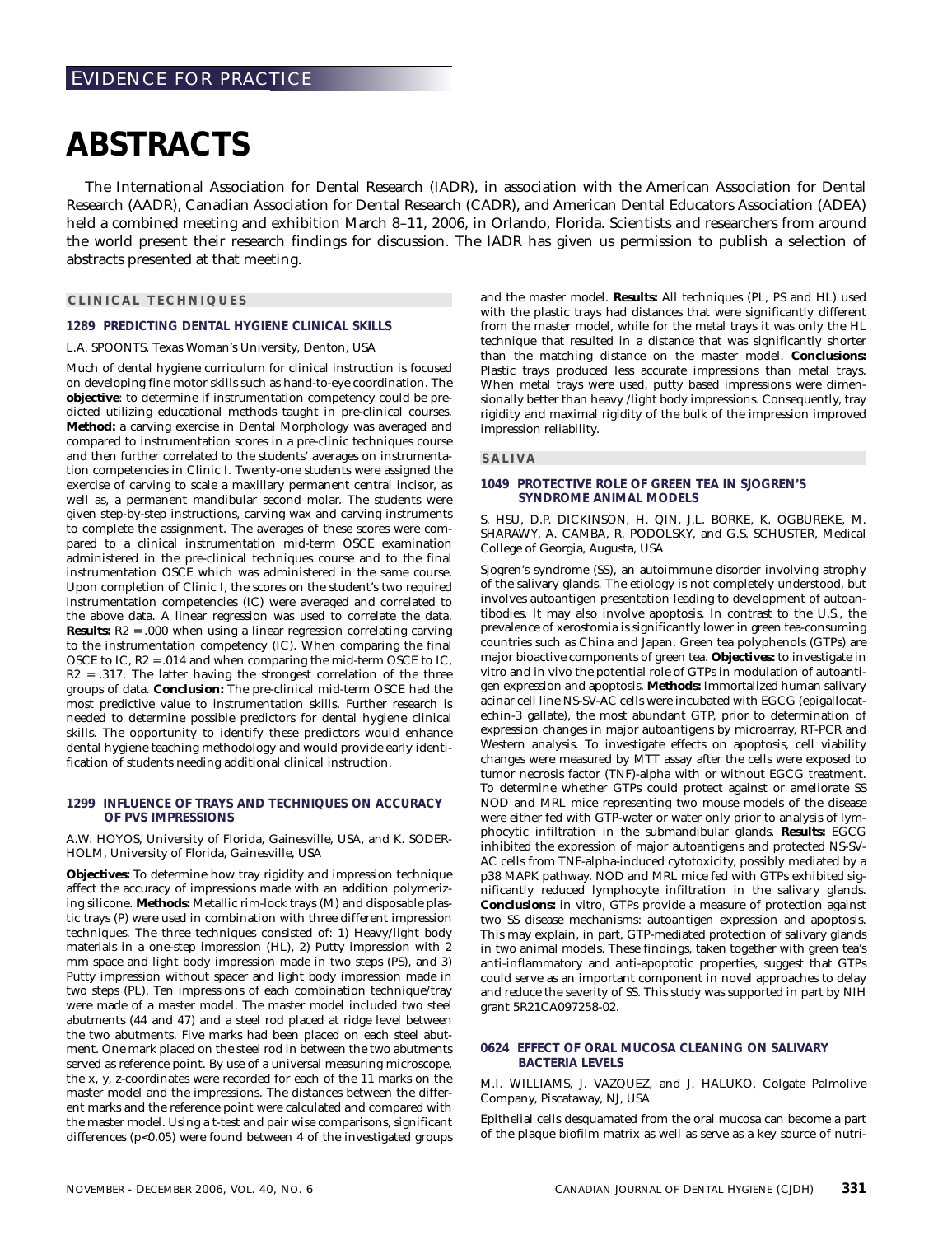ents for bacteria. The cleansing of these cells may help to improve the oral conditions of patients. **Objective:** This study evaluates the effect of cleansing oral mucosal surfaces with a specialized toothbrush with and without a soft-tissue cleaning implement on the back of the toothbrush head on the level of salivary bacteria. **Methods:** In this randomized, cross-over study, healthy adult subjects brushed their teeth for 1 min with the assigned toothbrush. Salivary samples, collected at baseline and up to 2 hours after use, were analyzed for epithelial cells using a colorimetric assay and for bacteria grown on generalized blood media. DNA was extracted from the bacteria in the collected salivary samples and analyzed by real-time PCR. Representative bacteria that are implicated in various oral conditions were chosen as markers: Prevotella melaninogenica, Prevotella intermedia, Porphyromonas gingivalis, Fusobacterium nucleatum, and Streptococcus mutans. **Results:** The specialized toothbrush with the cleaning implement statistically significantly (p<0.05) reduced the levels of both the salivary levels of desquamated cells and total bacteria including the DNA of bacteria implicated in the formation of halitosis, gingivitis and caries compared to the toothbrush without the cleaning implement. **Conclusion:** The clinical results indicate that the cleaning implement on the back of the head of a specialized toothbrush is effective in reducing the levels of desquamated epithelial cells, a key nutrient source for oral bacteria, as wells total salivary bacteria including the DNA of problematic bacteria.

# **MOUTHRINSES**

# **1542 REDUCING ORAL MUTANS STREPTOCOCCI LEVELS WITH XYLITOL MOUTH RINSE**

G. HILDEBRANDT, I. LEE, and J. HODGES, University of Minnesota -, Minneapolis, USA

Xylitol-sweetened chewing gum has cariostatic properties, but is not suitable for all caries-prone patients. **Objectives:** The purpose of this study was to compare the effect of xylitol rinse and xylitol chewing gum on mutans streptococci (MS) load on the dentition. **Methods:** 202 subjects were screened for MS levels in paraffin-stimulated saliva. 104 qualifying subjects (i.e., ≥5 log CFU/ml) were randomly assigned to one of three groups. Positive control subjects  $(N = 34)$  chewed two xylitol gum pellets [Spry™, Xlear Inc., Orem, UT] for at least 5 minutes three times daily (xylitol dose: 4.3g/day). Experimental group subjects (N = 36) rinsed with 20ml of an 11%-aqueous solution of xylitol twice daily for 60 seconds (dose: 4.3g/day). Negative control group subjects  $(N = 34)$  did not use either product. No attempt was made to change the subject's diet. Salivary MS levels were monitored at one and three months. Compliance was very high as measured by use-diaries and exit questionnaires. **Results:** Mean MS levels [log CFU/ml (SE)] at baseline were 5.6 (0.1) in positive control, 5.5 (0.1) in experimental, and 5.5 (0.1) in negative control subjects. After 3-mos, MS levels were 4.4 (0.2) in the positive control, 4.4 (0.2) in the experimental, and 4.9 (0.2) in the negative control groups. Differences between groups were not significant by ANOVA ( $p = 0.2$ ), however, MS levels tended to be lower in the experimental and positive control groups. **Conclusion:** Both xylitol rinse and chewing gum caused a similar reduction in MS levels on the dentition. This effect might be increased by altering exposure time, concentration, etc. Larger studies will be needed to determine if xylitol rinse can reduce caries incidence in high risk populations. Supported by the Minnesota Oral Health Clinical Research Center.

## **2053 COMPARATIVE EFFICACY OF TWO MOUTHRINSES IN A 6-MONTH STUDY**

J.J. WITT1, R. GIBB1, A. HAMILTON1, N. LANG2, A. ALBERT-KISZELY2, B.E. PJETURSSON<sup>2</sup>, G.E. SALVI<sup>2</sup>, and G.R. PERSSON<sup>2</sup>, <sup>1</sup>The Procter & Gamble Company, Mason, OH, USA, 2University of Berne, Switzerland

**Objective:** The objective of this study was to compare the effects of a commercial CPC (cetylpyridinium chloride) mouthrinse containing 0.07% CPC (Crest® ProHealth Rinse) versus those provided by a commercial essential flavor oil mouthrinse (Listerine® Antiseptic) on dental plaque accumulation and prevention of gingivitis in an unsupervised 6 month clinical study. **Methods:** This was a double blind, 6month, parallel group, positive controlled study involving 128 subjects who were balanced and randomly assigned to either positive control (essential oil) or experimental (CPC) mouthrinse treatment groups. The CPC mouthrinse passed proposed performance assays by the FDA for an OTC CPC mouthrinse. At baseline, subjects received a dental prophylaxis and began unsupervised rinsing twice daily with 20 ml. of their assigned mouthrinse for 30 seconds after brushing their teeth for 1 min. Subjects were assessed for gingivitis and gingival bleeding by the Gingival Index (GI) of Loe and Silness and plaque by the Silness and Loe Plaque Index (PI) at baseline and after 3 and 6 months of product use. Oral soft tissue health was also assessed. Microbiological samples were also taken for community profiling by the DNA-DNA checkerboard method. **Results:** Results show that after 3 and 6 months use there was no significant difference  $(p = 0.05)$ between the CPC and essential oil mouthrinse treatment groups for overall gingivitis status, gingival bleeding, and plaque. At 6 months the covariant (baseline) –adjusted mean GI and bleeding sites numbers for the CPC and essential oil mouthrinses were 0.52 and 0.53 and 5.5 and 6.3, respectively. Both mouth rinses were well tolerated by the subjects. Microbiological community profiles were similar for the 2 treatment group. **Conclusion:** This study shows that the 0.07% CPC mouthrinse can provide similar plaque and gingivitis benefits to those provided by an essential oil mouthrinse over a 6 month period.

## **TOOTHPASTES**

# **0695 DENTAL PLAQUE CONTROL EFFECT OF A ZINC CITRATE DENTIFRICE**

V.M. BARNES, R. RICHTER, D. BASTIN, P. LAMBERT, and T. XU, Colgate-Palmolive Technology Center, Piscataway, NJ, USA

Effective anti-plaque dentifrices have been a long standing demand of consumers. In addition to the obvious oral benefits of dental plaque control such as caries reduction and gingivitis prevention, the link between a healthy mouth and a healthy body has further driven the demand for efficacious oral care products. Zinc ion is a well-known bacteriostatic agent and has been used in dentifrices for control of dental plaque. **Objective:** This research evaluated the anti-plaque efficacy of a new 2% zinc citrate fluoride dentifrice vs. a non-zinc matching placebo and a commercial fluoride dentifrice (Colgate Dental Cream – CDC) in two cross-over clinical studies. **Method:** Healthy human subjects meeting inclusion criteria entered two respective clinical studies. Study 1 (24 subjects) compared the zinc dentifrice to CDC (over a 24 hours period. Study 2 (19 subjects) compared the zinc dentifrice to the matching placebo over a 24 hour period. After 1 week of washout, subjects used the test product for 1 week prior to the test period. Both studies employed the Modified Gingival Margin Plaque Index (MGMPI), a clinical method measuring dental plaque formation along the gingival margin after 24-hrs post-brushing. **Result:** In study 1, the mean MGMPI score, representing post-treatment plaque regrowth along the gingival margin for the zinc prototype as compared to CDC was 13.87±8.27 and 21.23±11.08 respectively. Study 2 demonstrated mean MGMPI scores for the zinc dentifrice and a matching placebo were  $14.99(\pm 13.32)$  and  $24.38(\pm 7.69)$  respectively. In both studies, the zinc dentifrice demonstrated significant 35% and 39% inhibition of dental plaque formation than those of their respective controls, CDC or a matching placebo. **Conclusion:** Two clinical studies demonstrated plaque control efficacy for a new zinc citrate containing dentifrice, suggesting a new anti-plaque and possible multibenefit dentifrice for effective oral hygiene.

## **0634 CLINICAL ANTIMICROBIAL EFFICACY OF THE TRICLOSAN/COPOLYMER DENTIFRICE ON ORAL MICROORGANISMS**

D. FINE<sup>1</sup>, D. FURGANG<sup>1</sup>, K. MARKOWITZ<sup>1</sup>, P. SREENIVASAN<sup>2</sup>, and W. DE VIZIO2, 1New Jersey Dental School - UMD, Newark, USA, 2Colgate - Palmolive Company - / Piscataway, NJ, USA

**Objectives:** This cross-over design clinical study compared the in vivo antimicrobial effects following regular use of the triclosan/copolymer dentifrice and a fluoride toothpaste on oral microorganisms of dental plaque, saliva and tongue. **Methods:** Fifteen adults (27-49 years) com-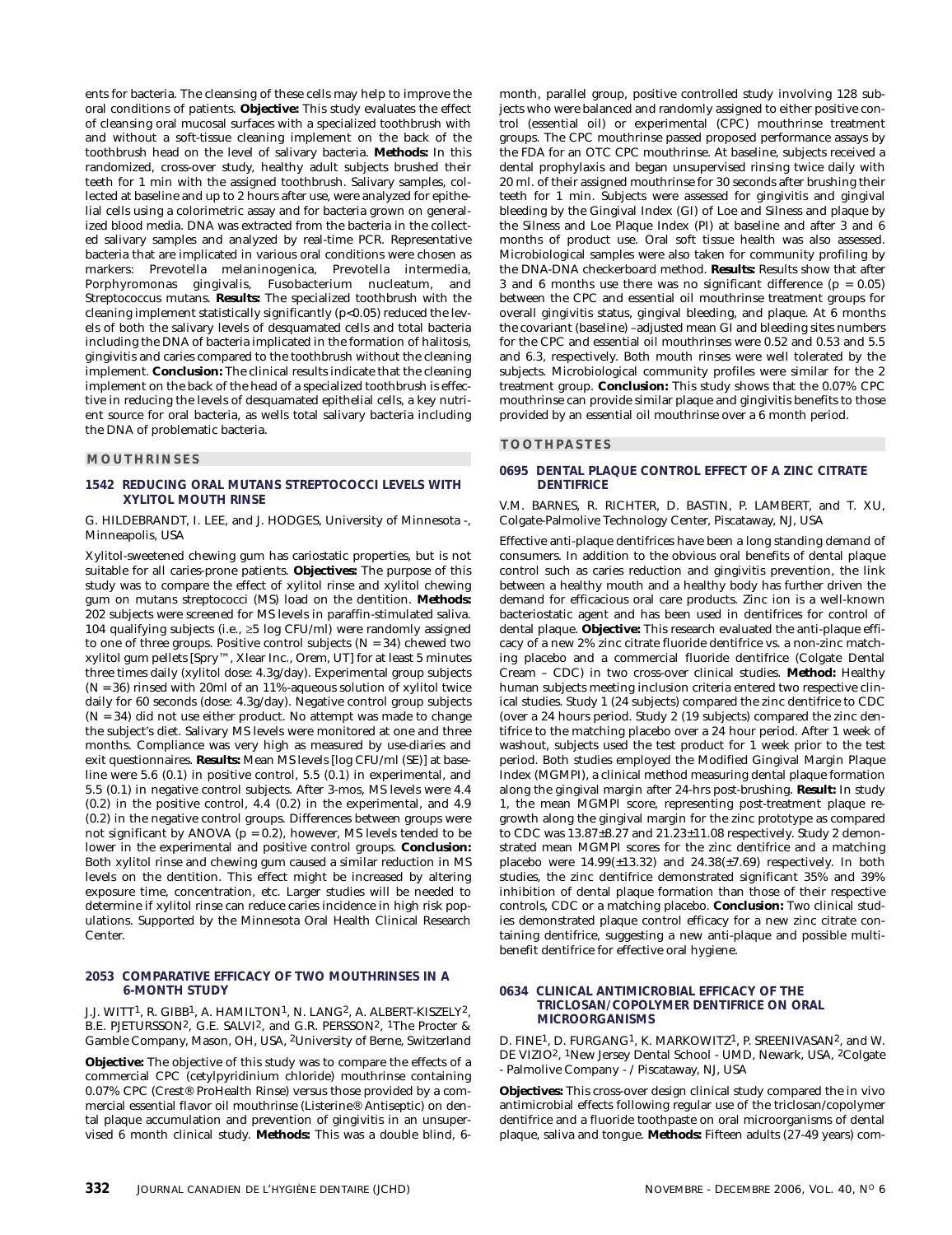pleted a 1-week washout with a commercial fluoride dentifrice (CFD) prior to baseline sampling of supragingival plaque, saliva and tongue. Agar plating quantified total anaerobes, hydrogen sulfide  $(H<sub>2</sub>S)$  producing bacteria, Veillonella and Fusobacteria. Subjects were randomly assigned CFD or the triclosan/copolymer dentifrice for twice daily use for the next week. On day 8 subjects brushed with assigned dentifrice and provided samples (plaque, saliva and tongue scrapings) at 6 and 12 hours post brushing for enumeration of study bacteria This concluded one phase of the cross-over with subjects undergoing a 1-week washout prior to assignment of the second dentifrice. **Results:** All baseline samples demonstrated no differences in bacterial populations prior to random assignments of test dentifrices (p>0.05). A significant reduction (88-96%) of total anaerobic bacteria of the tongue, saliva and supragingival plaque samples were observed in the triclosan/copolymer group at both the 6 and 12 hour in comparison to subjects provided CFD (p = 0.001). Subjects brushing with triclosan/copolymer demonstrated a 77-92% decrease in Fusobacteria and a 84-89% reduction of Veillonella at 6 and 12 hour post-brushing versus CFD. A significant (74-85%) decrease in H2S producing bacteria were observed in the triclosan/copolymer group at 6 and 12 hour postbrushing (p = 0.001). **Conclusions:** Brushing with triclosan/copolymer resulted in significant and sustained reductions (for 12 hours post-brushing) in several microorganisms of the dental plaque, saliva and tongue compared to a commercial fluoride dentifrice. Antimicrobial effects of triclosan/copolymer may help explain the significant reductions in supragingival plaque and associated gingivitis observed with this dentifrice in previous clinical trials. Funded by the Colgate-Palmolive Co.

# **WHITENING**

# **0882 WHITENING AGENTS WITH ACP: ENAMEL CARIES FORMATION AND PROGRESSION**

**C. FLAITZ**, University of Texas Dental Branch - Houston, USA, and J. HICKS, Baylor College of Medicine, Houston, TX, USA

**Objective:** This *in vitro* study evaluated the effect of whitening agents containing amorphous calcium phosphate (ACP) on human enamel caries formation and progression. **Methods:** 15 teeth with sound enamel surfaces were divided into 4 portions. Each tooth portion was assigned to a treatment group: 1) No Treatment Control; 2) Day White Excel 3 - 9.5% hydrogen peroxide ACP; 3) Nite White Turbo - 6% hydrogen peroxide ACP; 4) Nite White - 16% carbamide peroxide ACP. The teeth were treated according to the manufacturer's recommendations (Discus Dental Inc, Culver City, CA 90232), followed by synthetic saliva, on a daily basis for 14 days. Control tooth portions were exposed only to synthetic saliva. A modified ten Cate solution was used for *in vitro* enamel caries formation and progression. The teeth were treated prior to lesion formation, and before lesion progression 1 and lesion progression 2 periods. Longitudinal sections were taken after lesion formation, lesion progression 1 and lesion progression 2 periods for polarized light study and statistical analysis (ANOVA, DMR). **Results:** Mean lesion depths were: **Lesion Formation Period**: Control 108±15um; Day White 93±11um; Nite White Turbo 48±7um (P<.05); Nite White-16% 105±12um. **Progression Period 1**: Control 171±18um; Day White 126±13um (P<.05); Nite White Turbo 96±9um (P<.05); Nite White-16% 132±12um (P<.05). **Progression Period 2**: Control 228±20um; Day White 165±17um (P<.05); Nite White Turbo 129±11um (P<.05); Nite White-16% 152±16um (P<.05). **Conclusions:** Whitening agents containing calcium phosphate have a reduced susceptibility to *in vitro* enamel caries lesion initiation and progression.

# **0687 SAFETY OF OVERNIGHT WHITENING WITH A BRUSH-APPLIED PEROXIDE GEL**

R.W. GERLACH1, M.L. BARKER1, **A.A. DESAI**2, C. MAHONY2, M.J. PRENDERGAST2, and R.F. DATE2, 1The Procter & Gamble Company, Mason, OH, USA, 2Procter & Gamble, Egham, Surrey, England, UK

**Objectives:** Clinical research was conducted to evaluate safety of a brush-applied peroxide-based whitening gel across a diverse population. **Methods:** After informed consent, 560 healthy adult subjects were screened to ascertain whitening history and current tooth sensitivity. Of these, 544 were assigned to treatment with a 19% sodium percarbonate brush-applied whitening gel (Crest® Night Effects™) that dries to form a film. Treatment was unsupervised QD for 14 nights. Safety and tolerability were assessed from clinical examination (baseline and end-of-treatment) and interview. Adverse events were collected irrespective of causality. **Results:** 511 subjects completed the 14 night regimen. The study population exhibited considerable diversity. Mean (SD) age was 41.3 (13.4), ranging from 18-98. Most (74%) participants were female, and 12% of the sample reported daily tobacco usage. A total of 63 subjects (12%) had a possibly or probably-related adverse events during treatment. These were predominantly symptomatic events, particularly oral irritation (6.1% of subjects) and tooth sensitivity (5.5%). 95% confidence intervals for percent occurrence were (4.16%, 8.50%) for oral irritation and (3.67%, 7.82%) for tooth sensitivity. Only two subjects (0.4%) had both oral irritation and tooth sensitivity during treatment. Clinical examination findings were unremarkable. Adverse events were overwhelmingly (99%) mild in severity, though 1 subject reported moderate pharyngitis during the treatment. No subjects discontinued use early due to treatment-related adverse events. **Conclusion:** Use of a 19% sodium percarbonate brushapplied film over 14-days was well tolerated, with mild and transient oral irritation or tooth sensitivity representing the most common adverse events associated with treatment.

## **RESEARCH METHODOLOGY**

# **1478 INTRA-EXAMINER RELIABILITY IN A CLINICAL TRIAL AMONG OLDER VETERANS**

C. WEHLER<sup>1</sup>, S. RICH<sup>1</sup>, R. GARCIA<sup>2</sup>, E. KRALL<sup>2</sup>, and J. JONES<sup>1</sup>, 1Boston University School of Dental Medicine, VA Medical Center (Bedford, MA), MA, USA, 2Boston University School of Dental Medicine, VA Medical Center (Boston, MA), MA, USA

**Objective:** Clinical trials must carefully monitor intermediate outcome measures. We examined the intra-examiner reliability from a randomized, controlled, clinical trial of periodontal disease and diabetes among users of VA health care. **Methods:** This study randomized 193 subjects. Due to exclusions and attrition over time, 165 were seen for clinical exams (mean age 59.1, 97% male). A dental hygienist examined each subject seen in this study three times over the course of one year. Every tenth subject underwent the regular exam, followed by a calibration exam, for a total of 47 calibration exams. The calibration exams consisted of measuring gingival recession (6 sites per tooth, in mm), Gingival Index (3 sites on 6 index teeth, range 0-3), mobility (greater than 1mm in any direction, yes/no), and tooth identification. Also, full mouth periodontal probing (6 sites per tooth, in mm) was completed on each subject twice at each study visit to assure maximum reliability of these data; thus, calibration results for probing depths are available on 386 individual exams. Percent agreement, kappa statistics, and correlation were calculated on both a per person basis and per surface/tooth basis. **Results:**

| <b>Per surface/tooth analysis</b> |  | Per person analysis |  |  |
|-----------------------------------|--|---------------------|--|--|
|-----------------------------------|--|---------------------|--|--|

| Variable                  | $\mathbf n$ | %<br>Agree | Kappa | Correla-<br>tion | %<br>Agree | Kappa | Correla-<br>tion |  |
|---------------------------|-------------|------------|-------|------------------|------------|-------|------------------|--|
| Pocket<br>depth           | 386         | 72.0       | .709  | .845             | 86.5       | .799  | .942             |  |
| Recession                 | 47          | 92.4       | .879  | .893             | 72.3       | .905  | .988             |  |
| Mobility                  | 32          | 96.0       | .805  | .819             | 75.0       | .691  | .970             |  |
| Gingival<br>index         | 47          | 85.4       | .736  | .852             | 76.6       | .899  | .979             |  |
| Tooth iden-<br>tification | 32          | 99.8       | .996  | .998             | 93.8       | .932  | .999             |  |

**Conclusions:** These results suggest that a dental hygienist can attain a high level of intra-examiner reliability in a large-scale study among a population of older veterans. Supported by VA HSR&D QUERI DII 99.206, NIH K24 DE00419, Boston University, and the Department of Veterans Affairs.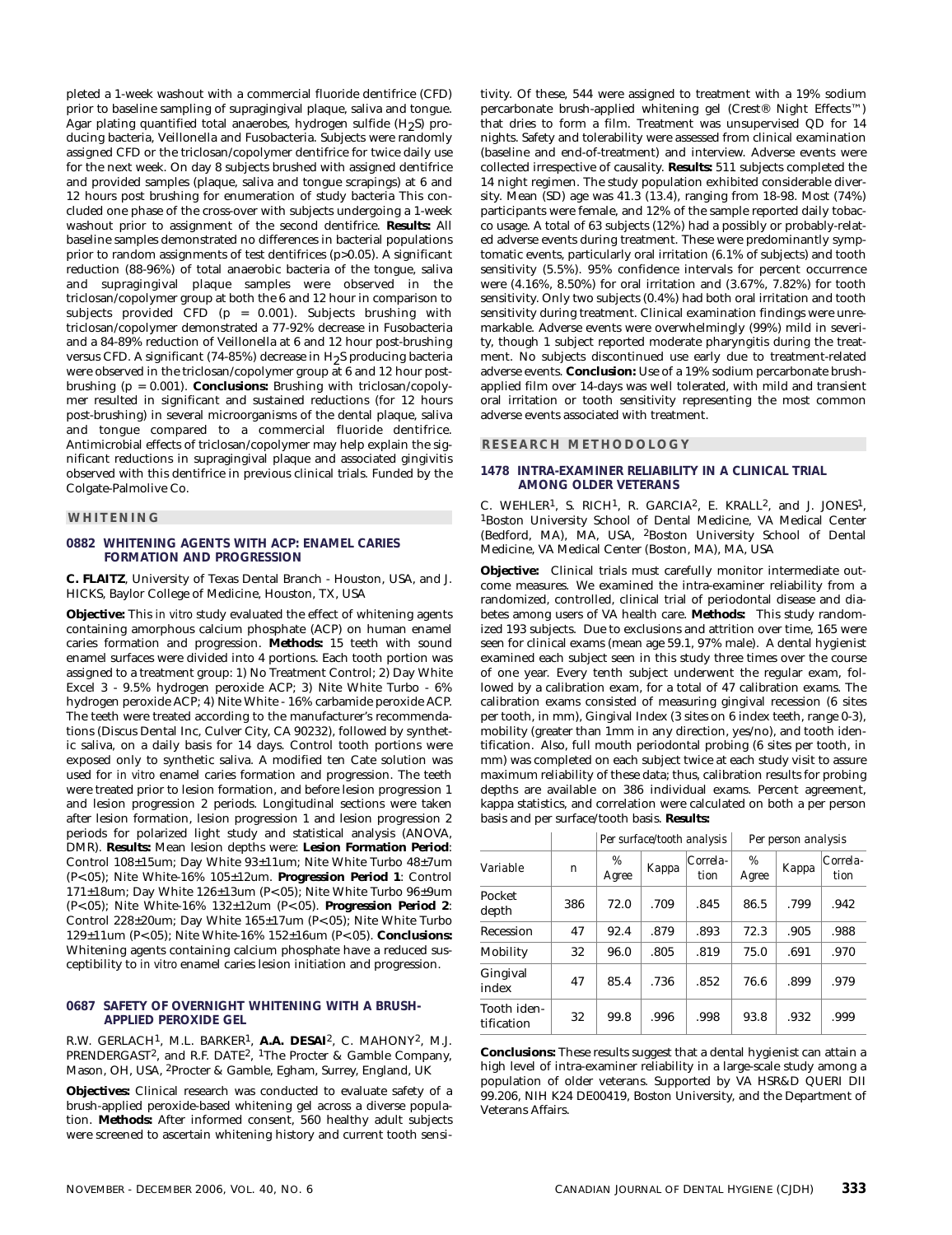Stephen Covey, dans son livre *7 Habits of Highly Effective People*, définit la sixième habitude « Synergie » ou l'habitude de coopération créative – comme étant le principe que le tout est plus grand que la somme de ses parties. Ce principe impose implicitement de voir le bon et le potentiel dans la contribution de l'autre personne. La synergie en pratique de l'hygiène dentaire signifie que les membres de l'équipe dentaire travaillent ensemble pour

> *La synergie en pratique de l'hygiène dentaire signifie que les membres de l'équipe dentaire travaillent ensemble pour offrir les meilleurs soins possibles axés sur le client.*

offrir les meilleurs soins possibles axés sur le client. La synergie à l'ACHD est représentée par les desseins et les commentaires de ses membres, appuyés par le conseil d'administration, la directrice exécutive et le personnel. Le conseil d'administration formule et concentre ses fins et ses objectifs tels qu'énoncés par les membres. Ce sont ces

<span id="page-53-0"></span>**[Établir des relations](#page-2-0)** *(suite de la page 283)* relations qui ont rendu possible la croissance de cette organisation. L'ACHD est un bon exemple des résultats qui peuvent être obtenus quand toutes les parties apprécient les forces et les désirs des autres et travaillent ensemble pour aller de l'avant.

> Lorsque vous assistez aux conférences nationales de l'ACHD, vous avez la possibilité de mettre la synergie en pratique en établissant un réseau avec d'autres hygiénistes dentaires et en discutant des défis communs de notre profession. Il y a différentes activités qui favorisent la discussion et la rétroaction. Actuellement, l'ACHD utilise les commentaires que vous avez fait lors de la rencontre de discussion ouverte à Ottawa en 2005 ainsi que les commentaires des membres à Edmonton en 2006 pour modifier l'organisation et répondre à vos besoins. Je vous encourage à continuer de profiter de ces occasions pour développer votre propre relation personnelle avec l'ACHD et faire que votre voix soit entendue. Au cours de la prochaine année, j'attends avec impatience d'avoir de vos nouvelles et de vous rencontrer personnellement puisque nous serons les hôtes de la conférence de la IFDH (International Federation of Dental Hygienists) à Toronto en juillet 2007. Ce sera là une autre occasion d'établir des relations avec des hygiénistes dentaires venant du Canada et de partout dans le monde.

> *On peut communiquer avec la présidente à l'adresse <president@cdha.ca>.*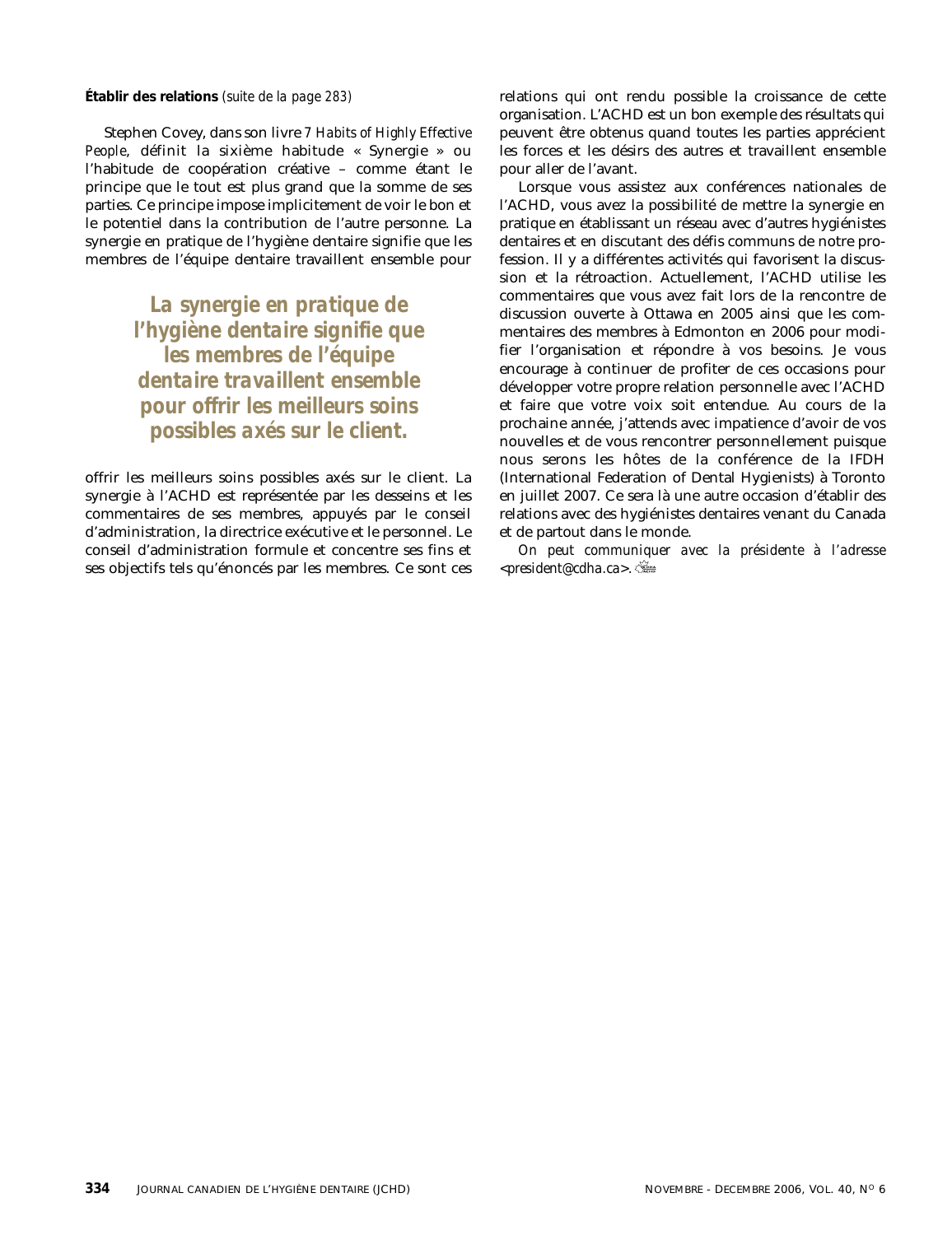# <span id="page-54-0"></span>NEWS

**Board changeover at October 2006 meeting - Patty Wickstrom is leaving after having** represented Alberta for many years both as a board member and president of CDHA. Also leaving is Susan Vogt who has served on the board from early 2004, representing Saskatchewan. Their commitment to CDHA and the dental hygiene community is noted with great appreciation. Bonnie Blank was welcomed as the incoming president with Diane Thériault becoming past president and Carol-Ann Yakiwchuk the new president elect. Evie Jesin was elected for a second term as Ontario representative, Palmer Nelson for a second term as the Newfoundland and Labrador representative. New additions to the board are Maureen Bowerman representing Saskatchewan and Lucia Scharfenberger representing Alberta.



**Patty Wickstrom** *Alberta*



*Saskatchewan*



**Bonnie Blank** *President*



**Diane Thériault** *Past President*



**Carol Yakiwchuk** *President Elect*

# **[Les récompenses des défis](#page-6-0)** *(suite de la page 287)*

L'un de nos membres a pris le temps de nous écrire une lettre très convaincante concernant l'article sur l'utilisation de la soie dentaire. Il a noté l'importance de poser les bonnes questions pour obtenir des réponses non biaisées. Il a également introduit la notion de sens commun et le besoin de recherche qui ne soit pas si pur qu'il néglige d'autres choses qui, d'un point de quotidien, n'ajoute rien à l'ensemble. En réponse aux préoccupations du membre, l'auteure de l'article sur la recherche qui appuie la déclaration de l'ACHD a noté que « la recherche est seulement une des composantes de la prise de décision fondée sur des éléments probants ». Pour pondérer ce point, elle souligne également le phénomène humain de résistance au changement auquel plusieurs d'entre nous sont confrontés lorsqu'il s'agit de convictions auxquelles nous sommes attachés depuis longtemps. J'avais espéré pouvoir publier la lettre du membre ainsi que la réponse de l'auteur pour poursuivre le dialogue. Malheureusement, le membre ne se sentait pas à l'aise avec une telle présence publique.

L'inconfort du membre m'a mené vers un courant de pensées plus profondes. C'est une réaction normale de ne pas aimer un conflit perçu et d'essayer de l'éviter. Plutôt que d'utiliser une approche généralisée qui suggère que tout conflit est négatif, j'aimerais proposer que nous pensions que certains conflits puissent être une expression très positive de la pensée critique. Je suis d'accord que, parfois, un conflit consomme notre énergie pendant que nous essayons d'en sortir. Cependant, d'autres fois, nous pouvons ressentir une poussée d'énergie très positive si nous recadrons le conflit comme une expérience d'apprentissage. Quelques fois, remettre en question des convictions que nous avons depuis longtemps crée une opportunité de croissance.

Je me rappelle l'histoire de quatre générations de femmes qui cuisinaient un jambon pour l'Action de grâce. La jeune sœur demanda à sa mère pourquoi elle coupait l'extrémité du jambon avant de le mettre dans la rôtissoire. La mère répondit qu'elle ne le savait pas ; elle l'avait appris de sa mère qui l'avait toujours fait de cette manière et elle appela sa mère. Sa mère lui répondit la même chose – elle l'avait appris de sa mère – et elle appela sa mère à son tour. L'arrière-grand-mère de la petite qui avait commencé le questionnement critique répondit à sa fille qu'elle faisait cela parce que c'était la seule façon de faire entrer le jambon dans sa rôtissoire. Il y a peu de sources que nous considérons comme plus crédibles que nos mères, bien que dans cet exemple amusant, nous puissions voir à quel point la pensée traditionnelle est au centre de nos systèmes de convictions.

La pensée critique peut parfois nous mettre dans une situation inconfortable. Un conflit peut parfois émerger lorsque de nouvelles idées s'opposent à ce que nous considérons comme le sens commun. Poser des questions est une bonne chose, mais être ouvert aux réponses est aussi une bonne chose. Comme le dit le proverbe chinois, « Les pierres précieuses ne peuvent être polies sans friction, pas plus que l'homme ne peut se perfectionner sans essais ». Alors que nous développons l'ensemble des connaissances qui définissent l'hygiène dentaire, je vous invite tous et toutes à jouer un rôle actif et à questionner et à commenter, comme plusieurs de nos membres le font, ce que vous lisez dans ces pages, sur notre site Web et lors de consultations spécifiques. Je vous invite également à être ouverts et ouvertes aux réponses que vous recevez. Vous n'avez pas à les aimer mais accordez-leur une certaine pensée critique.

Pour terminer, je veux remercier personnellement tous ceux et toutes celles qui prennent le temps de nous faire part de leurs commentaires sur ce que nous faisons bien et ce que nous ne faisons pas bien. J'apprécie que vous preniez le temps d'aider votre association à croître et, par le fait même, aider la profession à progresser. Je désire également remercier Mme MacDonald d'avoir soulevé un point que plusieurs d'entre nous tiennent comme admis et de nous aider à le voir avec des yeux critiques.

Mes meilleurs vœux pour de joyeuses Fêtes et une nouvelle année excitante.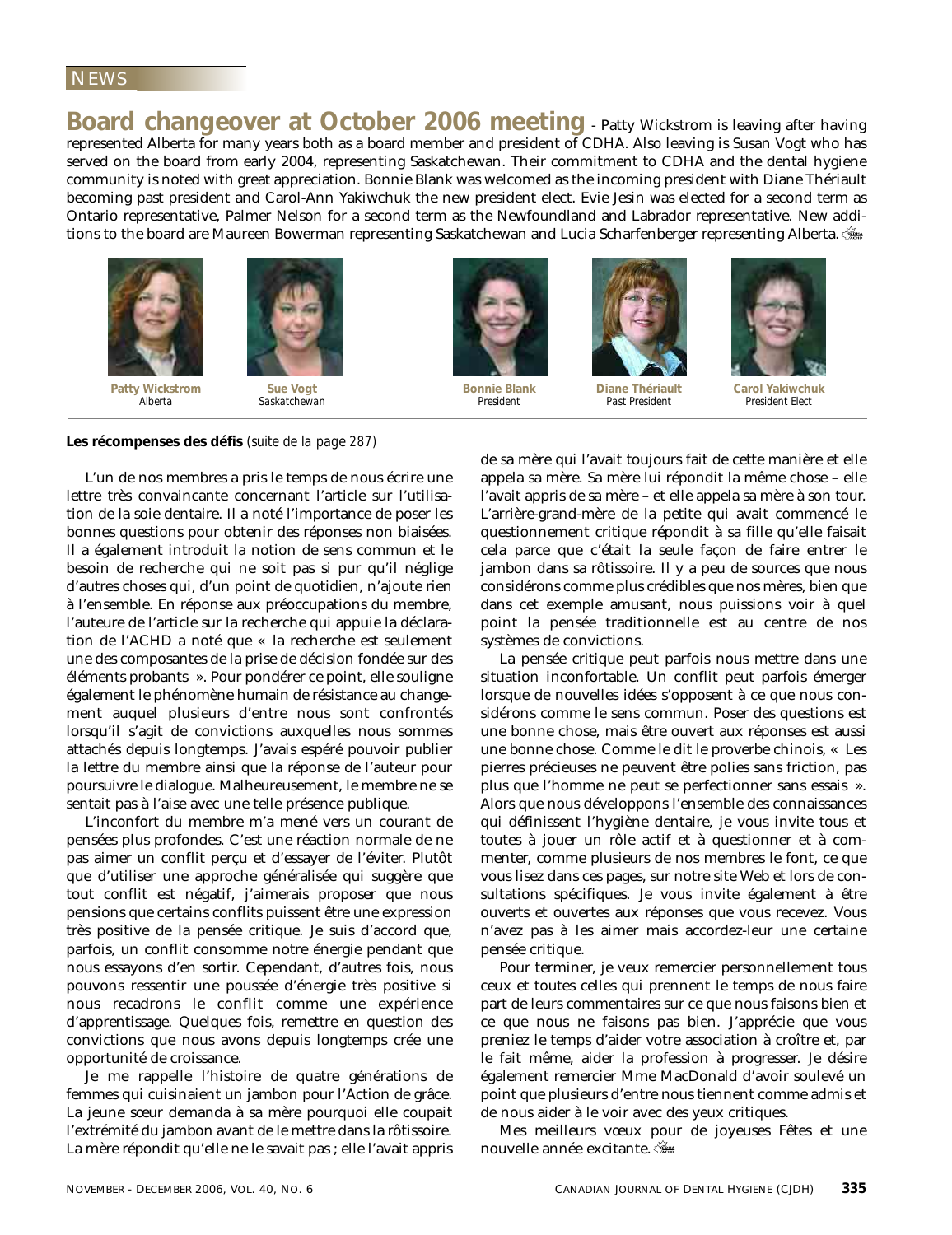# *CDHA presents the first ever Student Summit*

# Launch *YOUR*



TORONTO, ONTARIO A COHA JANUARY 20, 2007

*Sheraton Centre Hotel, Toronto, Ontario Saturday, January 20, 2007 8:00 a.m.-6:00 p.m.*

# *SUMMIT HIGHLIGHTS:*

- *Discover the array of rewarding non-traditional dental hygiene professional career options available*
- *Test-drive the newest oral health care products on our exhibit show floor*
- *Meet and mingle with fellow dental hygiene students across Canada*
- *Make important career connections*
- *Discover how CDHA can assist you in your professional development*
- *Enjoy a great lunch and tasty morsels at the networking reception and exhibits*

*CDHA Student + GST Members only*

*Educators \$99 + GST*

# *Register today and tell a friend*

*Registration is available online at www.cdha.ca*

*JOIN THE DIALOGUE! Improving Dental Hygiene Education through Sharing*; a special concurrent session *for dental hygiene educators –* hosted by Dental Hygiene Educators of Canada



<u>HA</u> – l'association canadienni<br>HD – des hygiénistes dentaires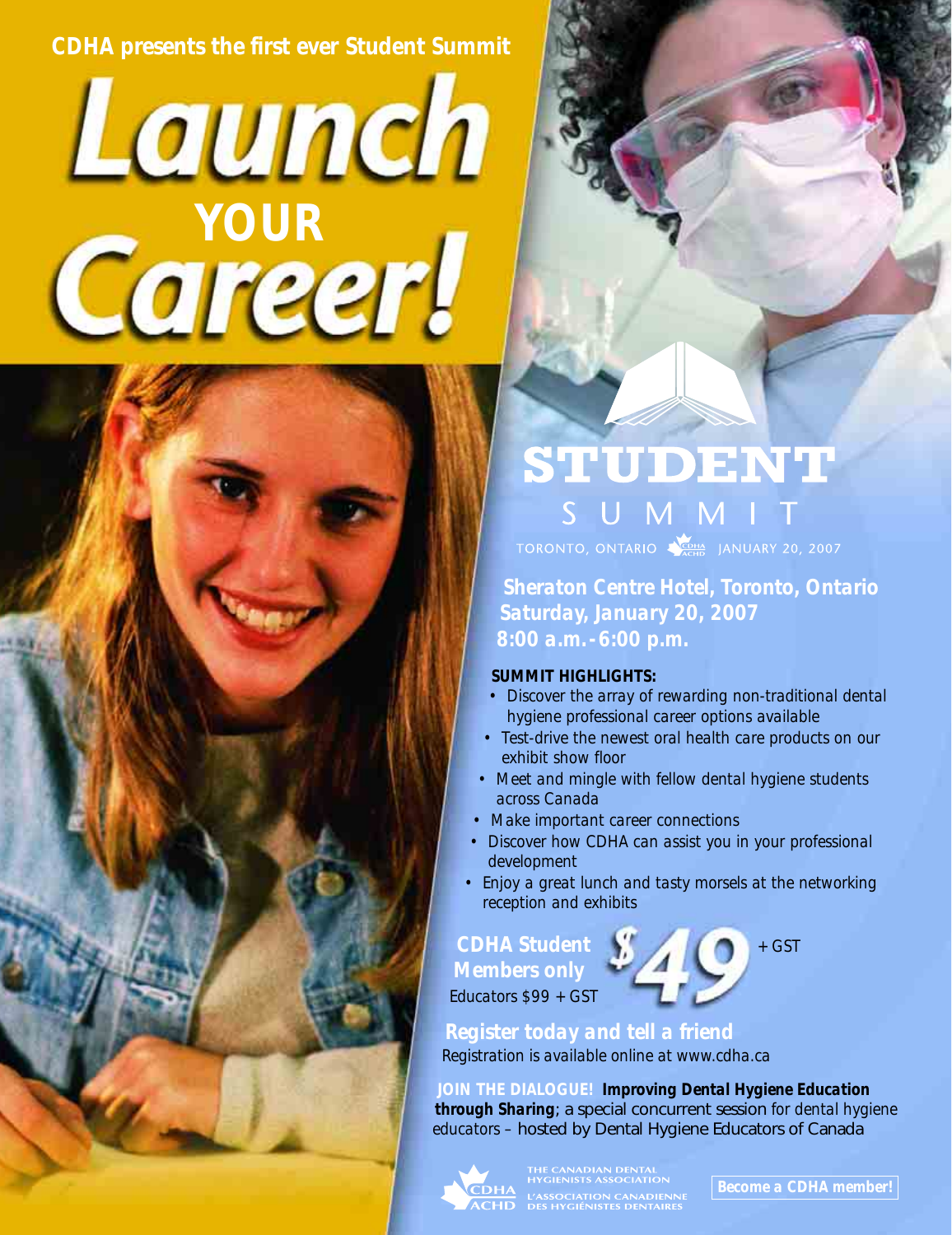# <span id="page-56-0"></span>**Journals in Our Library**

*by CDHA staff*

WE ALL VALUE THOSE SPECIAL REFERENCE TEXTS ON<br>hygiene practitioners must rely on professional<br>journals for the most recent scientific information our bookshelves but the fact is that dental hygiene practitioners must rely on professional journals for the most recent scientific information. Scientific journals provide us with reliable data because of the process of peer review. Peer review involves experienced and knowledgeable professionals in the relevant discipline who evaluate a research paper before it is published. Peer reviewers consider, and provide feedback on, the validity, significance, and timeliness of the information in an article. Journal editors then use these comments to assist the author in revising the article for greater clarity.

In this column, we will introduce some of the journal holdings in the CDHA library and an excellent electronic journal with free subscription (*Grand Rounds in Oral-Systemic Medicine*).

# *RDH: The National Magazine for Dental Hygiene Professionals* www.rdhmag.com

Published monthly by PennWell, *RDH* contains articles of interest to the "chair side" dental hygienist. Additional features include continuing education courses, RDH marketplace and product information section. RDH full-text articles are also available free on-line.

# *Grand Rounds in Oral-Systemic Medicine* www.thesystemiclink.com

PennWell also publishes *Grand Rounds in Oral-Systemic Medicine (GR)*, a quarterly, refereed journal. The May 2006 issue of GR focuses on the bi-directional relationship and management of diabetes and periodontal disease. Free subscriptions are available at **www.subscribe-thesystemiclink.com** or full-text articles can be viewed on line at **www.thesystemiclink.com**.

# *Oral Health: Canada's Leading Dental Journal*

*Oral Health* magazine is "dedicated to providing monthly clinical information to …both general practice and major specialties." Recent clinical advances in all phases of dentistry as well as the latest in dental materials and technology are part of each issue. *Oral Health* offers its readers selflearning and self-assessment opportunities in every issue.

# *Journal of Periodontology*

This journal is the official publication of the American Academy of Periodontology. It is published monthly and features scientific articles "relevant to the science and practice of the treatment of periodontal diseases." The August 2006 issue contains an article reporting on a randomized controlled trial (RCT) comparing interdental cleaning methods, and a report on clinical efficacy of flossing versus use of antimicrobial rinses—important informa-

tion for evidence-based dental hygiene practice. This same issue features an AAP-commissioned review of diabetes mellitus and periodontal disease that provides "a broad overview of the predominant research findings of the past 20 years."

# *Access: An Official Publication of the American Dental Hygienists Association*

*Access* is an informative magazine that focuses on health and practice news, professional issues, and legislative developments. It provides current news on issues that are important to dental hygienists—multiple practice settings, infection control, genetic engineering, women's health, product news, new technology, and periodontal trends. *Access* also brings the reader regular departments in quickread formats designed for busy schedules. Of particular interest in the July 2006 issue is the ADHA's draft document outlining the Advanced Dental Hygiene Practitioner curriculum.

# *International Journal of Dental Hygiene*

This is the official journal of the International Federation of Dental Hygienists, a scientific, peer-reviewed journal published quarterly. The aim of the journal is to provide the "latest scientific news, high quality commissioned reviews and clinical, professional and educational developments and legislative news to the profession worldwide." It also "acts as a forum for exchange of relevant information and enhancement of the profession." To review journal abstracts and register for table of contents e-mail alerts, visit **www.blackwell-synergy.com**.

# *Journal of Public Health Dentistry*

This journal, produced quarterly, is an official publication of the American Association of Public Health Dentistry and is "devoted to the advancement of public health dentistry through exploration of related research, practice and policy developments." Three main types of articles are published: original research, articles on methods that report the testing of new approaches to research, and review articles that synthesize previous research. Submissions for C*ommunity Action Reports,* which analyze initiatives in the dental public health community, are also encouraged. The summer 2006 issue featured an article on working practices and job satisfaction of dental hygienists in New Zealand.

We will continue the review of our journal holdings in the next issue. Unfortunately, journals in the CDHA library are not available for loan. However, you can request articles to be sent to you. Articles that are copyright cleared are **free** for the first 20 pages; after that, the cost is \$0.20/page plus GST for CDHA members. Fax charges are \$5 (outside Ottawa) for the first 10 pages; the charge for additional pages is \$1/page plus GST.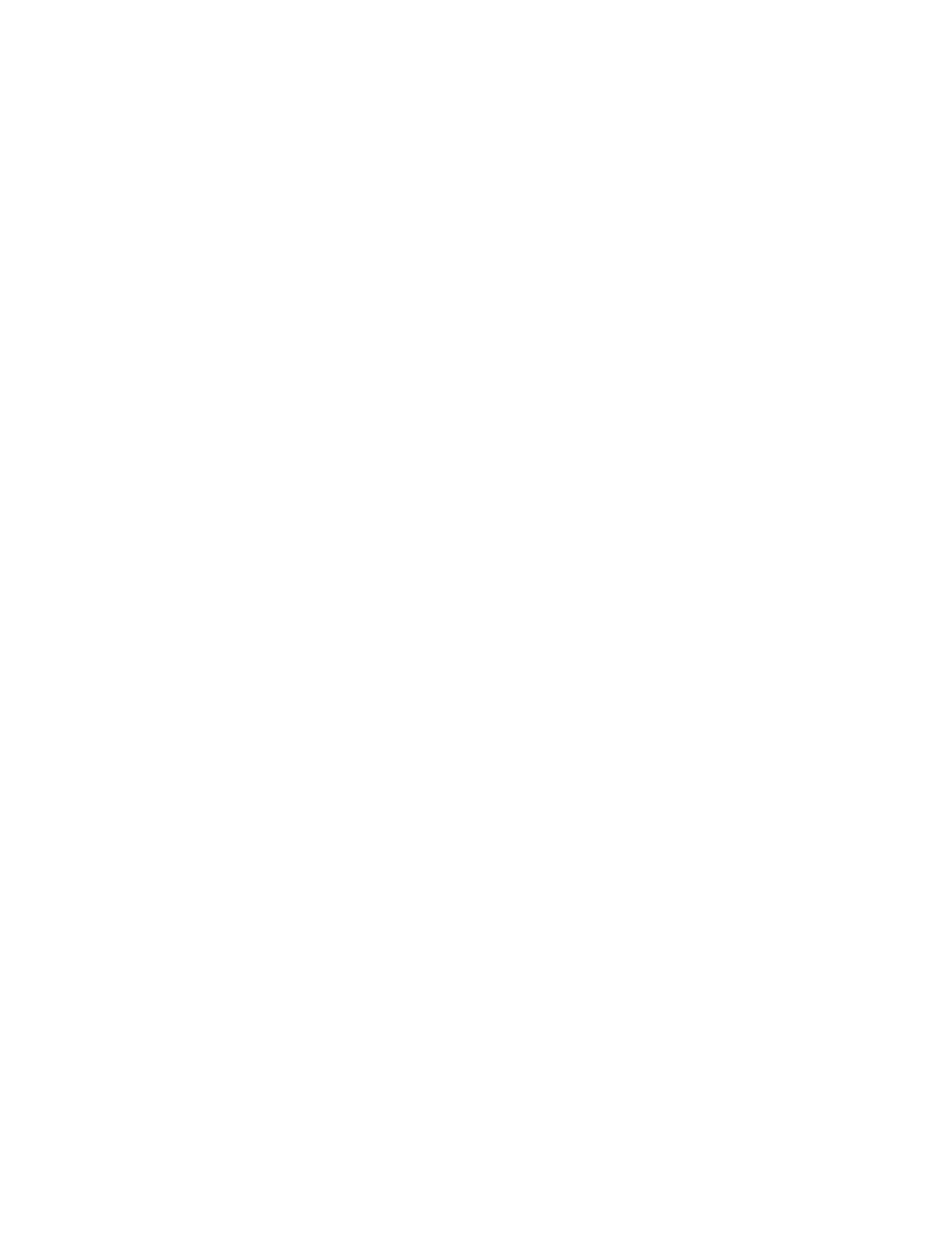# <span id="page-58-0"></span>**Critical Thinking on the Net**

*by CDHA Staff*

RITICAL THINKING, A NECESSARY SKILL OF THE COM-<br>petent dental hygienist, is a learned skill. The fol-<br>lowing sites will help clarify the concept, develop<br>techniques to use questions to ask and provide links to petent dental hygienist, is a learned skill. The following sites will help clarify the concept, develop techniques to use, questions to ask, and provide links to tutorials, conferences, publications, and other websites.

# *The Critical Thinking Community*

# www.criticalthinking.org

This organization, composed of the Center for Critical Thinking and Moral Critique and the Foundation for Critical Thinking, promotes critical thinking through its professional development courses, its annual conference, its publications, and its extensive links to article on various aspects of critical thinking. They define critical thinking clearly and relatively succinctly: "Critical thinking is that mode of thinking—about any subject, content, or problem—in which the thinker improves the quality of his or her thinking by skillfully analyzing, assessing, and reconstructing it. Critical thinking is self-directed, self-disciplined, self-monitored, and self-corrective thinking."

While the courses and publications are fee-based, the full-text articles are available free on-line and grouped into the following categories: Fundamentals of Critical Thinking; Documenting the Problem; Professional Development; Research in Critical Thinking; The Questioning Mind; Ethical Reasoning; Critical Thinking and Assessment; Cognition and Affect; Global Change; Sample Teaching Strategies for University and College Faculty. An interesting site that explores the extent of critical thinking.

# *AusThink – Critical Thinking on the Web* www.austhink.org/critical/

Austhink is a critical thinking research, training and consulting group specializing in complex reasoning and argumentation. One of this site's pages is *Critical Thinking on the Web* that is an extensive listing of quality on-line resources. Topics range from Bibliographies; Blogs; Critical Reading and Writing; Great Critical Thinkers; Group Thinking; Hoaxes, Scams, and Urban Legends; Language and Thought; Logic; Theory and Research; to Tutorials. One excellent section on the page is the "Top Ten" links that provide a huge amount of information. These ten items are internal and external links and include the following: Argument Mapping Tutorials; The Skeptic's Dictionary; The Fallacy Files; Critical Thinking: What It Is and Why It Counts; Chance [probability and statistics]; Psychology of Intelligence Analysis; A Handbook on Writing Argumentative and Interpretative Essays; and Baloney Detection! Well worth a visit.



# *Mission: Critical* (Interactive tutorial) www2.sjsu.edu/depts/itl/

As it states on this website, "the goal of **Mission: Critical** is to create a 'virtual lab,' capable of familiarizing users with the basic concepts of critical thinking in a self-paced, interactive environment." The site is created by the Institute for Teaching and Learning at San Jose State University. There are three versions of the tutorial with the oldest and original version (1996-1998) free to users. The other two versions are credit courses for which one needs to register and pay. The tutorial introduces the user to basic concepts, using "sets of instructions and exercises." This is a valuable introduction, with immediate feedback, to the world of critical thinking. There are also links to other critical thinking website and to an annotated list of texts on the subject.

# *Critical Thinking and the Internet* (Wilfred Laurier University)

# http://library.wlu.ca/critical/

This site promotes critical thinking about Internet sites essentially analyzing the reliability and authority of sites. This topic was explored in the March-April 2006 issue of this journal, in the *Library Column* (Vol. 40, No. 3, p. 99). But the site also has an excellent "Recommended Reading" section that investigates Internet use and assessment of sites by different groups of people in a range of disciplines. It also has many entries that deal with the need for skepticism for material on the Internet.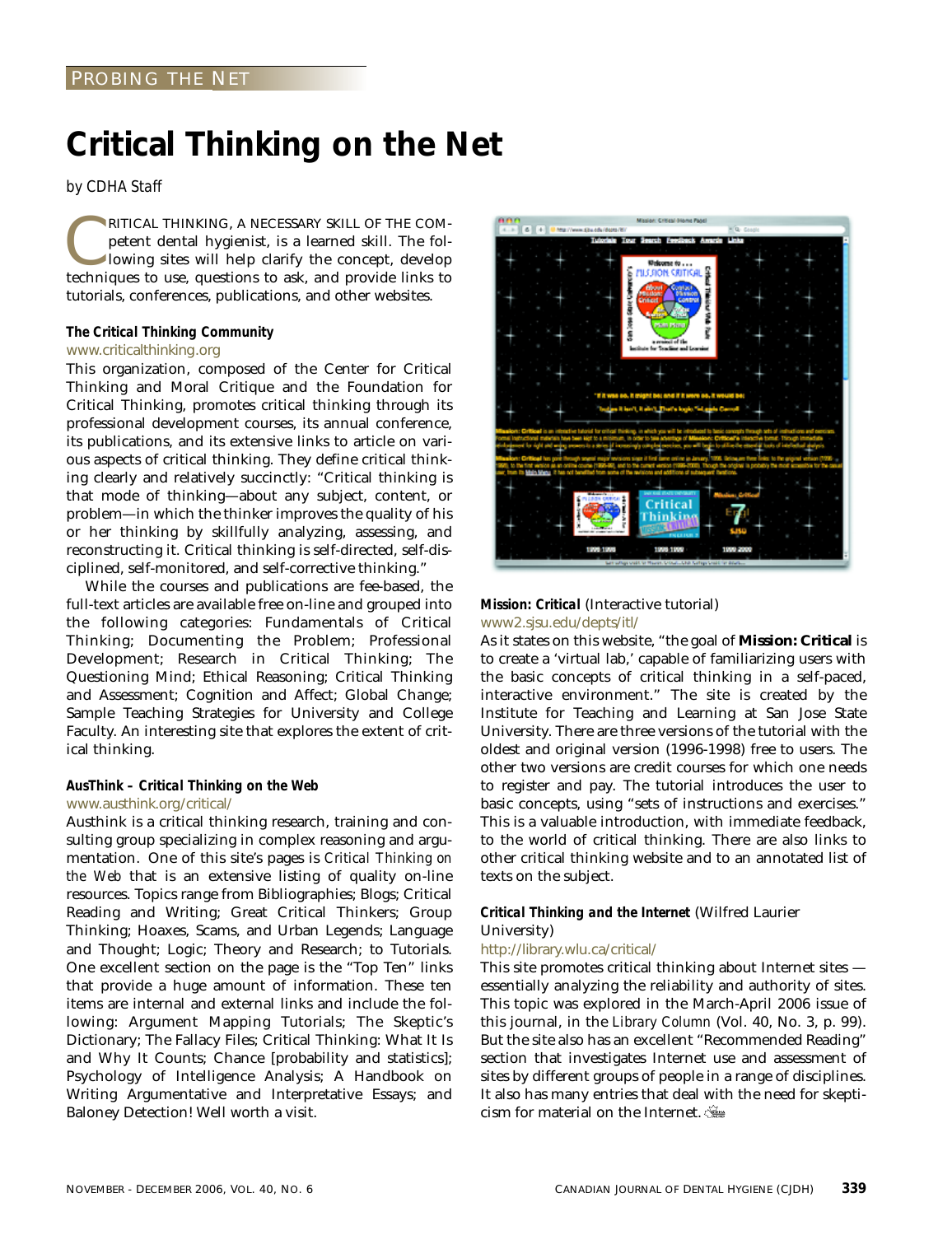# <span id="page-59-0"></span>**SUBJECT INDEX**

# **Abstracts**

from AADR/CADR/ADEA March 2006 meeting, May–Jun: 140; Nov–Dec: 331

See also *specific topics, for example,*Caries

**Access to care.** *See* Health services accessibility

#### **Accreditation**

Continuous quality improvement (CQI) through accreditation: application to dental hygiene practice, Jan–Feb: 17

# **Aged**

Abstracts, May–Jun: 143 Older clients and oral hygiene

[Probing the Net], Jul–Aug: 221 **Allergies.** *See* Hypersensitivity

#### **Awards**

The 2005 Oral-B health promotion awards [winners], Mar–Apr: 91

### **Book reviews**

*Clinical success in management of advanced periodontitis,* Mar–Apr: 95

*Fundamentals of operative dentistry. A contemporary approach,* Jul–Aug: 217

*Promoting oral health: the use of salt fluoridation to prevent dental caries,* Mar–Apr: 96

# **Canadian Armed Forces**

Dental hygienists celebrate 50 years of service in the Canadian Forces Dental Services, Nov–Dec: 326

#### **Canadian Council on Health Services Accreditation**

Continuous quality improvement (CQI) through accreditation: application to dental hygiene practice, Jan–Feb: 17

**Cancer.** *See* Mouth neoplasms **Careers**

Dental hygienists celebrate 50 years of service in the Canadian Forces Dental Services, Nov–Dec: 326

Working interviews for dental hygienists: some issues to consider / Entrevues de travail,

Mar–Apr: 84

# **Caries**

Abstracts, May–Jun: 140 **CDHA**

# Building relationships / Établir des relations [president's message], Nov–Dec: 283

CDHA is raising the profile of the dental hygiene profession through Shoppers Drug Mart partnership [news], Jan–Feb: 25

Connections / Les liens [executive director's message], Sep–Oct: 231 Flowers, dental hygiene issues, and CDHA / Fleurs, questions d'hygiène dentaire et l'ACHD [execu-

tive director's message], Jul–Aug: 167 Past, present, and future / Le

passé, le présent et le futur [president's message], May–Jun: 107

/ Appropriez-vous votre profession! [President's message], Jan–Feb: 3 Wish list / Liste de souhaits [president's message], Sep-Oct: 227 *See also* Dental hygiene; Dental hygienists; Position papers (CDHA) **CDHA Board** March 2006 meeting highlights, May–Jun: 151 **Child** "2 for 2 is what you do": a study in community mobilization, Jan–Feb: 8 Abstracts, May–Jun: 140, 147 **Chlorhexidine** Oral rinsing [position paper], Jul–Aug: 168 A review of the different methods of applying chlorhexidine in the oral cavity, Mar–Apr: 69 Technology and education, fluoride, chlorhexidine [Probing the Net], Mar–Apr: 100

Take ownership of your profession

# **Cognition**

Thoughts on critical thinking by a dental hygienist, Nov–Dec: 304

# **Commission on Dental Accreditation of Canada**  Continuous quality improvement

(CQI) through accreditation: application to dental hygiene practice, Jan–Feb: 17

## **Dental hygiene**

Continuous quality improvement (CQI) through accreditation: application to dental hygiene practice, Jan–Feb: 17 Flowers, dental hygiene issues, and CDHA / Fleurs, questions d'hygiène dentaire et l'ACHD [executive director's message], Jul–Aug: 167

*Fundamentals of operative dentistry. A contemporary approach* [book review], Jul–Aug: 217 Mentorship / Mentorat [president's message], Jul–Aug: 163 Take ownership of your profession / Appropriez-vous votre profession! [President's message], Jan–Feb: 3

*See also* Professional practice **Dental Hygiene Educators Canada**

overview, May–Jun: 151

# **Dental hygienists**

Working interviews for dental hygienists: some issues to consider / Entrevues de travail, Mar–Apr: 84

Working together / Travailler ensemble [president's message], Mar-Apr: 51

# **Dental plaque**

Oral rinsing [position paper], Jul–Aug: 168

A review of the different methods of applying chlorhexidine in the oral cavity, Mar–Apr: 69

**Dentifrices** Abstracts, Nov-Dec: 332

Évaluation des dentifrices et des

variables associées au choix d'un

produit, Jul–Aug: 195 **Diabetes mellitus**

Review of the Oral Disease-Systemic Disease Link. Part I: Heart Disease, Diabetes [position paper], Nov–Dec: 288

## **Education, professional**

Candidate's questionnaire: an alternative to an admissions interview for applicants to a dental hygiene program, Mar–Apr: 57 Changes in education / La transformation de l'enseignement [executive director's message], Mar–Apr: 55

Chart audit process in a clinical teaching environment: fostering excellence in record keeping, Sep–Oct: 258

From quality assurance to continuous quality improvement: why dental hygiene needs to change – continuous quality improvement ideas from the nursing profession, May–Jun: 126

Technology and education, fluoride, chlorhexidine [Probing the Net], Mar–Apr: 100

# **Elderly.** *See* Aged

**Executive director's messages** Changes in education / La transformation de l'enseignement, Mar–Apr: 55

Connections / Les liens [executive director's message], Sep–Oct: 231 Flowers, dental hygiene issues, and CDHA / Fleurs, questions d'hygiène dentaire et l'ACHD, Jul–Aug: 167

Leadership and energy /

Leadership et énergié, Jan–Feb: 7 New ways of thinking in the world / Nouvelles façons de penser dans le monde, May–Jun: 111

### **Flossing**

Flossing [position paper], May–Jun: 112

**Fluoride**

Abstracts, May–Jun: 142 *Promoting oral health: the use of salt fluoridation to prevent dental caries* [book review], Mar–Apr: 96 Technology and education, fluoride, chlorhexidine [Probing the Net], Mar–Apr: 100

# **Gingivitis**

Foreign body gingivitis: a literature review, Nov–Dec: 318 Gingivitis: call to action / La gin-

givite : appel à l'action, Jul–Aug: 193, 194

Oral rinsing [position paper], Jul–Aug: 168

A review of the different methods of applying chlorhexidine in the oral cavity, Mar–Apr: 69

**Health Action Lobby (HEAL),** May–Jun: 151

# **Health education**

**340** JOURNAL CANADIEN DE L'HYGIÈNE DENTAIRE (JCHD) NOVEMBRE - DECEMBRE 2006, VOL. 40, N<sup>o</sup> 6

"2 for 2 is what you do": a study in community mobilization, Jan–Feb: 8

**Health services accessibility**

New ways of thinking in the world

/ Nouvelles façons de penser dans le monde [executive director's message], May–Jun: 111

# **Heart diseases**

Review of the Oral Disease-Systemic Disease Link. Part I: Heart Disease, Diabetes [position paper], Nov–Dec: 288

# **Hypersensitivity**

Latex allergy [Probing the Net], Sep–Oct: 277

# **Interdisciplinary communication**

Working together / Travailler ensemble [president's message], Mar-Apr: 51

**Internet.** *See* Library column; Probing the Net

## **Latex**

Latex allergy [Probing the Net], Sep–Oct: 277

# **Leadership**

Leadership and energy / Leadership et énergié [executive director's message], Jan–Feb: 7

## **Library column**

Developing your search strategy, Jan–Feb: 43

Grey literature, May–Jun: 155 Journals in our library, Nov–Dec: 337

On our bookshelf, Sep–Oct: 275 Summing up searching, Jul–Aug: 219

Web site credibility, databases, and search engines, Mar–Apr: 99

# **Lichen planus, oral**

Foreign body gingivitis: a literature review, Nov–Dec: 318

# **Lobbying**

Connections / Les liens [executive director's message], Sep–Oct: 231 Health Action Lobby (HEAL),

May–Jun: 151 Investing in oral health – enhancing Canadians' productivity [presentation to committee of House of Commons], Jan–Feb: 39

### **Manitoba**

**Mentors**

**Mouth neoplasms** Abstracts, May–Jun: 147

Abstracts, Nov–Dec: 332 Oral rinsing [position paper],

**Mouthwashes**

Jul–Aug: 168

**Oral hygiene**

332

Manitoba dental hygienists are now self-regulated [news], Jan–Feb: 24

Mentorship / Mentorat [president's message], Jul–Aug: 163

A review of the different methods of applying chlorhexidine in the oral cavity, Mar–Apr: 69

**Oral cancer.** *See* Mouth neoplasms

Abstracts, May–Jun: 144; Nov-Dec:

Évaluation des dentifrices et des variables associées au choix d'un

produit, Jul–Aug: 195 Flossing [position paper], May–Jun: 112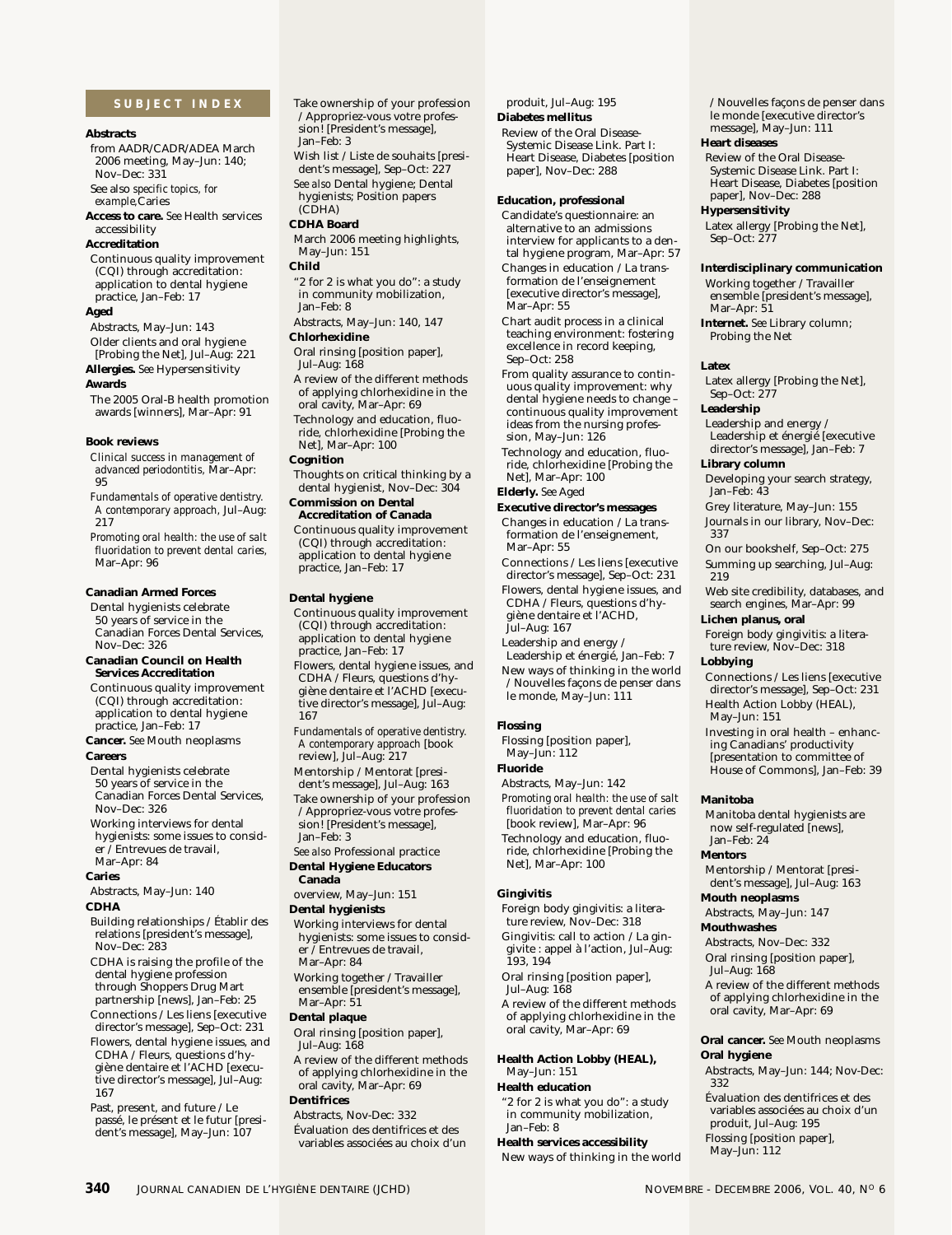Older clients and oral hygiene [Probing the Net], Jul–Aug: 221 Oral rinsing [position paper], Jul–Aug: 168

A review of the different methods of applying chlorhexidine in the oral cavity, Mar–Apr: 69

Tooth brushing [position paper], Sep–Oct: 232 "2 for 2 is what you do": a study

in community mobilization, Jan–Feb: 8 *See also* Mouthwashes;

Toothbrushing

**Oral lichen planus.** *See* Lichen planus, oral

**Oral rinsing.** *See* Mouthwashes

## **Periodontology**

Abstracts, May–Jun: 142 *Clinical success in management of advanced periodontitis* [book review], Mar–Apr: 95 Review of the Oral Disease-Systemic Disease Link. Part I: Heart Disease, Diabetes [position paper], Nov–Dec: 288

# **Position papers (CDHA)**

Flossing, May–Jun: 112 Oral rinsing, Jul–Aug: 168 Review of the Oral Disease-Systemic Disease Link. Part I: Heart Disease, Diabetes, Nov–Dec: 288

Tooth brushing, Sep–Oct: 232 **President's messages**

Building relationships / Établir des relations, Nov–Dec: 283 Mentorship / Mentorat, Jul–Aug: 163 Past, present, and future / Le passé, le présent et le futur, May–Jun: 107 Take ownership of your profession

/ Appropriez-vous votre profession!, Jan–Feb: 3

Wish list / Liste de souhaits, Sep–Oct: 227 Working together / Travailler

ensemble, Mar–Apr: 51

# **Private sector**

Changes in education / La transformation de l'enseignement [executive director's message], Mar–Apr: 55

**Probing the Net** (Internet column) Critical thinking on the Net, Nov–Dec: 339

Honing your searching skills, Jan–Feb: 45

Latex allergy, Sep–Oct: 277

Older clients and oral hygiene, Jul–Aug: 221

Sites for clients + second-hand smoke, May–Jun: 157 Technology and education, fluo-

ride, chlorhexidine, Mar–Apr: 100 **Professional practice**

## Abstracts, Nov-Dec: 331 Continuous quality improvement (CQI) through accreditation: application to dental hygiene practice, Jan–Feb: 17

Dental hygienists celebrate 50 years of service in the Canadian Forces Dental Services, Nov–Dec: 326

New ways of thinking in the world / Nouvelles façons de penser dans le monde [executive director's message], May–Jun: 111 *See also* Dental hygiene

# **Public health**

"2 for 2 is what you do": a study in community mobilization, Jan–Feb: 8 *Promoting oral health: the use of salt fluoridation to prevent dental caries* [book review], Mar–Apr: 96

# **Quality assurance, health care**

Continuous quality improvement (CQI) through accreditation: application to dental hygiene practice, Jan–Feb: 17 From quality assurance to continuous quality improvement: why dental hygiene needs to change – continuous quality improvement ideas from the nursing profession, May–Jun: 126

## **Research**

Grey literature [Library column], May–Jun: 155 Research fundamentals, Jul–Aug: 184 Theory and method of disciplined inquiry, Jan–Feb: 26 *See also* Library column **Research design** Abstracts, May–Jun: 144; Nov–Dec: 333 The theory and method of disci-

plined inquiry, Jan–Feb: 26

# **Saliva**

Abstracts, Nov–Dec: 331 **Smoking** Sites for clients + second-hand smoke [Probing the Net], May–Jun: 157

### **Technology**

Personal digital assistants: exploration of their use in dental hygiene education and practice, Mar–Apr: 80 Technology and education, fluoride, chlorhexidine [Probing the Net], Mar–Apr: 100 **Thinking** Critical thinking on the Net [Probing the Net], Nov–Dec: 339 Thoughts on critical thinking by a dental hygienist, Nov–Dec: 304 **Tobacco.** *See* Smoking **Tooth demineralization** Abstracts, May–Jun: 142 **Toothbrushing** "2 for 2 is what you do": a study in community mobilization, Jan–Feb: 8 Abstracts, May–Jun: 144 Tooth brushing [position paper], Sep–Oct: 232 **Toothpaste.** *See* Dentifrices **Web sites.** *See* Internet **Whitening** Abstracts, Nov–Dec: 333

# **AUTHOR INDEX**

# **Asadoorian J.**

Flossing: CDHA position paper, May–Jun: 112 Oral rinsing: CDHA position paper, Jul–Aug: 168 Tooth brushing: CDHA position paper, Sep–Oct: 232

**Blank B.** [president's messages]

Building relationships / Établir des relations, Nov–Dec: 283 **Boudreau S.** *See* Lavoie F.

**Claudepierre KD.** *See* Covington PA.

# **Clift A.**

Continuous quality improvement (CQI) through accreditation: application to dental hygiene practice, Jan–Feb: 17

# **Clovis JB.** *See* Cobban SJ.

**Clovis JB, Cobban SJ.** The theory and method of disci-

plined inquiry, Jan–Feb: 26 **Cobban SJ.** *See* Clovis J.

**Cobban SJ, Clovis J.** Research fundamentals, Jul–Aug: 184

# **Covington PA, Claudepierre KD.**

Personal digital assistants: exploration of their use in dental hygiene education and practice, Mar–Apr: 80

**Duhamel A.** *See* Lavoie F. **Dunham DW.** *See* Mitchell TL.

**Feeney N.** *See* Lavoie F. **Fortin Y.** *See* Lavoie F.

# **Gravitis K.** *See* Lochhead MA.

# **Imai P.**

From quality assurance to continuous quality improvement: why dental hygiene needs to change – continuous quality improvement ideas from the nursing profession, May–Jun: 126 A review of the different methods of applying chlorhexidine in the oral cavity, Mar–Apr: 69

**Lavoie F, Feeney N, McCallum L, Paquet M-J, Fortin Y, Nadeau D, Duhamel A, Lefebvre D, Roy M, Boudreau S, Lefebvre L.** Évaluation des dentifrices et des variables associées au choix d'un produit, Jul–Aug: 195 **Lefebvre D.** *See* Lavoie F. **Lefebvre L.** *See* Lavoie F. **Lochhead MA, Gravitis K.** Foreign body gingivitis: a literature review, Nov–Dec: 318

# **Lux J.**

Review of the Oral Disease-Systemic Disease Link. Part I: Heart Disease, Diabetes [position paper], Nov–Dec: 288

## **MacDonald LL.**

Thoughts on critical thinking by a dental hygienist, Nov–Dec: 304 **McCallum L.** *See* Lavoie F.

**McIntosh E.** *See* Sinton J.

# **Miliucci C, Rogers L.**

The chart audit process in a clinical teaching environment: fostering excellence in record keeping, Sep–Oct: 258

**Mitchell TL, Dunham DW, Murphy HJ.**

Candidate's questionnaire: an alternative to an admissions interview for applicants to a dental hygiene program, Mar–Apr: 57 **Murphy HJ.** *See* Mitchell TL.

**Nadeau D.** *See* Lavoie F.

**Paquet M-J.** *See* Lavoie F.

## **Roberge M.**

Dental hygienists celebrate 50 years of service in the Canadian Forces Dental Services, Nov–Dec: 326 **Rogers L.** *See* Miliucci C.

**Roy M.** *See* Lavoie F.

# **Sinton J, McIntosh E.**

"2 for 2 is what you do": a study in community mobilization, Jan–Feb: 8

**Thériault D.** [president's messages] Mentorship / Mentorat, Jul–Aug: 163

Past, present, and future / Le passé, le présent et le futur, May–Jun: 107

Take ownership of your profession / Appropriez-vous votre profession!, Jan–Feb: 3

Wish list / Liste de souhaits, Sep–Oct: 227

Working together / Travailler ensemble, Mar–Apr: 51

**Ziebarth S.** [executive director's messages] Changes in education / La transformation de l'enseignement, Mar–Apr: 55 Connections / Les liens, Sep–Oct:

231 Flowers, dental hygiene issues, and CDHA / Fleurs, questions d'hygiène dentaire et l'ACHD, Jul–Aug: 167

Leadership and energy / Leadership et énergié, Jan–Feb: 7 New ways of thinking in the world / Nouvelles façons de penser dans le monde, May–Jun: 111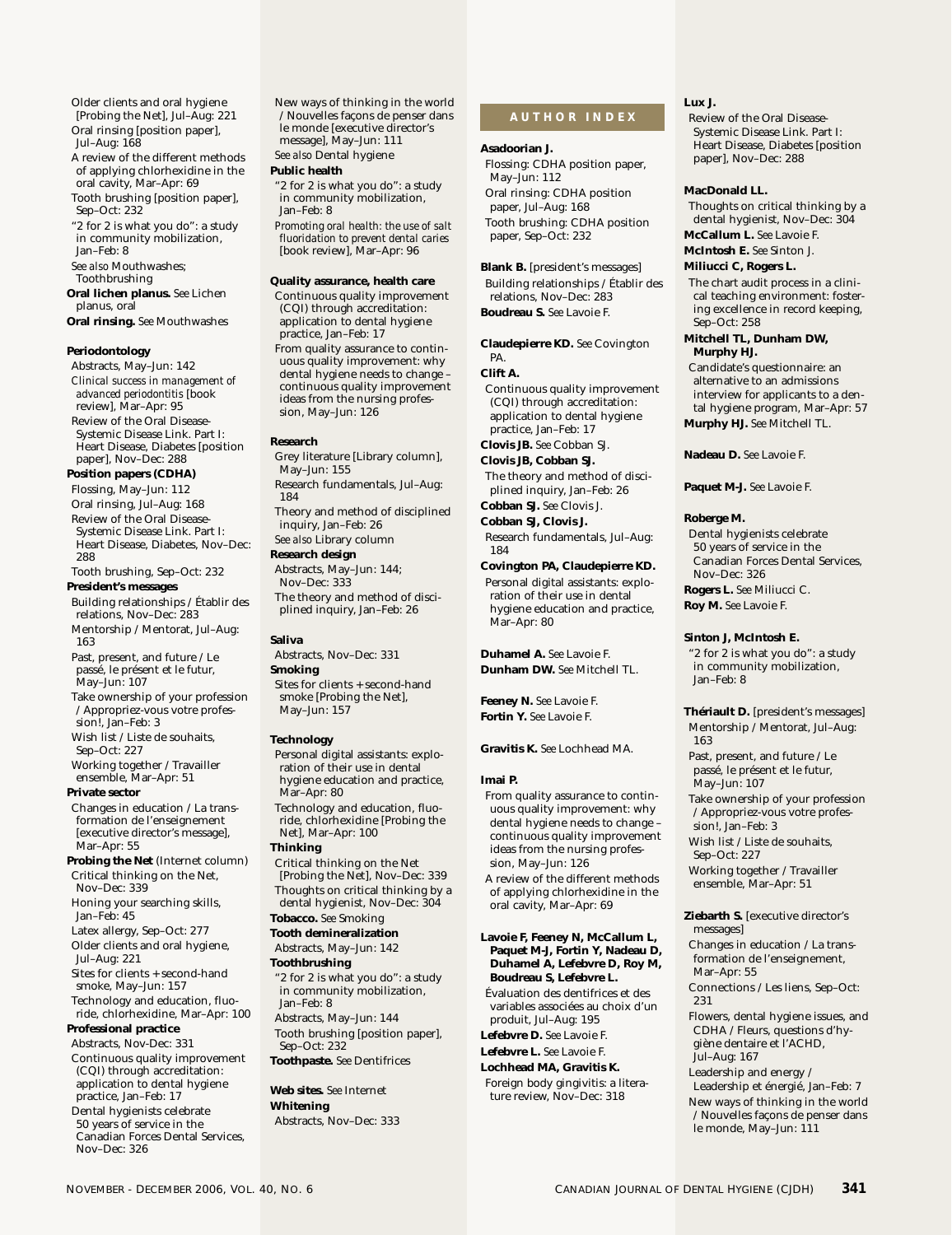# <span id="page-61-0"></span>CLASSIFIED ADVERTISING

CDHA and *CJDH* take no responsibility for ads or their compliance with any federal or provincial/territorial legislation.

# **BRITISH COLUMBIA**

**SECHELT** Located on the beautiful Sunshine Coast, just a short ferry ride from downtown Vancouver. Seeking an experienced dental hygienist with great people skills and friendly demeanor. Full-time position with benefits package and possible relocation assistance. 3-5 days per week. Must be reliable. Contact Lori Ann or Cheryl, Cowrie Street Dental Clinic, 5662 Cowrie Street, P.O. Box 2201, Sechelt, BC V0N 3A0. Tel: **604-885-4669**; fax: **604- 885-4613**; e-mail: **cowrie\_dental@dccnet.com**.

**VERNON** Join our contemporary family dental practice in the sunny Okanagan Valley. Friendly, team-oriented dental hygienist required for full-time position (4 days per week). Enjoy the culture and recreation in this vibrant growing community. Competitive wages, based on experience. Position available in January 2007. Please contact Dr. M. Pedersen at **250-545-3319** or **drmp@shaw. ca** or fax résumé to **250-545-3311**.

**VICTORIA** Part- or full-time dental hygienist position available. Please contact Dr. Donald Bays at Bayshore Dental. Tel: **250-381- 6433**; fax: **250-381-6421**.

# **Advertisers' Index**

| Colgate-Palmolive Canada Inc. 284, 298, 330 |
|---------------------------------------------|
|                                             |
|                                             |
|                                             |
|                                             |
|                                             |
| Hu-Friedy Manufacturing Company Inc. OBC    |
|                                             |
| 303                                         |
| Ondine Biopharma<br>309                     |
| 310                                         |
| 297                                         |
| Philips Oral Healthcare Canada<br>292       |
| Sunstar Butler IFC, 312-313, 322, 338       |

# **[Periodontal-Systemic Disease Connection](#page-21-0)**

*(continued from page 302)*

- Pohjamo L, Knuuttila M, Tervonen T, et al. Caries prevalence related to the control of diabetes. Proc Finn Dent Soc. 1988;84(4):247-52.
- Sandberg GE, Sundberg HE, Fjellstrom CA, et al. Type 2 diabetes and oral health A comparison between diabetic and non-diabetic subjects. Diabetes Res Clin Pract. 2000;50:27-34.
- Sarnat H, Eliaz R, Geiman G, et al. Carbohydrate consumption and oral status of diabetic and nondiabetic young adolescents. Clin Prev Dent. 1985;7(4):20-23.
- Sterky G, Kjellman O, Hogberg O, et al. Dietary composition and dental disease in adolescent. A pilot study. Acta Paediatr Scand. 1971;60(4):461-64.
- Swanljung O, Meurman JH, Torkko H, et al. Caries and saliva in 12-18 year-old diabetics and controls. Scan J Dent Res. 1992;100(6) :310-13.
- Tavares M, Dapaola P, Soparkar P, et al. The prevalence of root caries in diabetic population. J Dent Res. 1991;70(6):979-83.

# **ALBERTA**

**CALGARY** Eastport Dental is looking for one full-time or two part-time dental hygienists to take over for maternity leave starting February 2007 tentatively to October 2007. After that point, a part-time position would likely be available to the candidate if desired. We are looking for somebody with excellent interpersonal skills and a good command of English. Please fax résumé to **403-248-5331** or e-mail it to **calgarydentalteam@hotmail.com**.

# **MANITOBA**

**WINKLER** Cornerstone Dental Centre is seeking a full-time dental hygienist (no evenings or weekends). Come and join our dental team in a new state-of-the-art dental practice. Qualifications: Certified Dental Hygienist in Manitoba; excellent teamwork and people skills; computer knowledge an asset; organized; effective time management ability. Call **204-325-7625**; fax résumé to **204- 325-5279** or by e-mail to **corock@mts.net**; or send résumé to Cornerstone Dental Centre, Box 1930, Winkler MB, R6W 4B7. Visit our web site at **www.cornerstone-dental.ca**.

# **AGENCIES**

**CALIAN** is currently recruiting civilian dental hygienists to work in partnership with the Canadian Forces healthcare teams in Edmonton and Wainwright, Alberta. We offer a competitive salary and a challenging and rewarding work environment with regular week day hours. For further information on Calian's dental hygienist opportunities across Canada, please contact Vickie Tuinder at **1-877-225-4264**, ext 274.

# **CDHA CLASSIFIED ADS**

**Classified job ads** appear primarily on the CDHA's website (www.cdha.ca) in the Career Centre (*Members' Only* section). On-line advertisers may also have their ad (maximum of 70 words) listed in the journal *CJDH* for an additional \$50. If an advertiser wishes to advertise only in the print journal, the cost will be the same as an on-line ad. These classified ads reach over 11,000 CDHA members across Canada, ensuring that your message gets to the target audience promptly. Contact CDHA at **info@cdha.ca** or **613-224-5515** for more information.

- Tenovuo J, Alanene P, Larjava H, et al. Oral health of patients with insulin-dependent diabetes mellitus. Scand J Dent Res. 1986;94(4):338-46.
- Twetman S, Aronsson S, Bjorkman S. Mutans streptococi and lactobacilli in saliva from children with insulin-dependent diabetes mellitus. Oral Microbiol Immunol. 1989;4(3):165-68.
- Twetman S, Johansson I, Birkhed D, et al. Caries incidence in young type 1 diabetes mellitus patients in relation to metabolic control and caries-associated risk factors. Caries Res. 2002;36(1):31-35.
- Twetman S, Nederford T, Stahl, et al. Two-year longitudinal observations of salivary status and dental caries in children with insulin-dependent diabetes mellitus. Pediatr Dent. 1992;14(3):184-88.
- Wegner H. Dental caries in young diabetics. Caries Res. 1971;5(2):188-92.
- Wegner H. Increment of caries in young diabetics. Caries Res. 1975;9(1):90-91.
- Wolf J. Dental and periodontal conditions in diabetes mellitus. A clinical and radiographic study. Proc Finn Dent Soc. 1977;73(4-6 suppl):1-56.